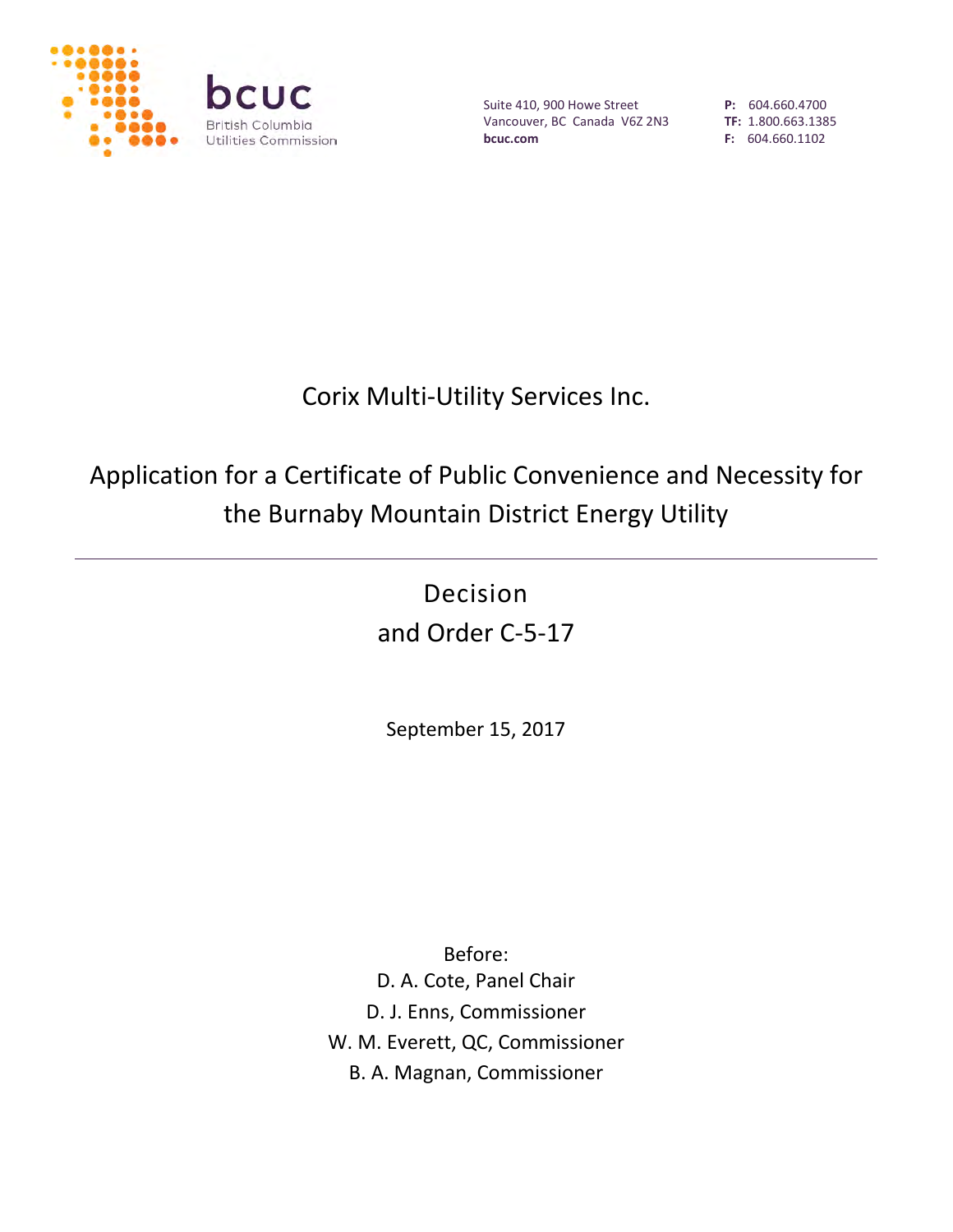#### **TABLE OF CONTENTS**

# Page no.

| 1.0 |     |       |
|-----|-----|-------|
|     | 1.1 |       |
|     | 1.2 |       |
|     | 1.3 |       |
|     | 1.4 |       |
|     | 1.5 |       |
| 2.0 |     |       |
|     | 2.1 |       |
|     | 2.2 |       |
|     | 2.3 |       |
|     | 2.4 |       |
|     | 2.5 |       |
| 3.0 |     |       |
|     | 3.1 |       |
|     | 3.2 |       |
|     | 3.3 |       |
|     | 3.4 |       |
|     | 3.5 |       |
|     | 3.6 |       |
|     | 3.7 |       |
| 4.0 |     |       |
|     | 4.1 |       |
|     |     | 4.1.1 |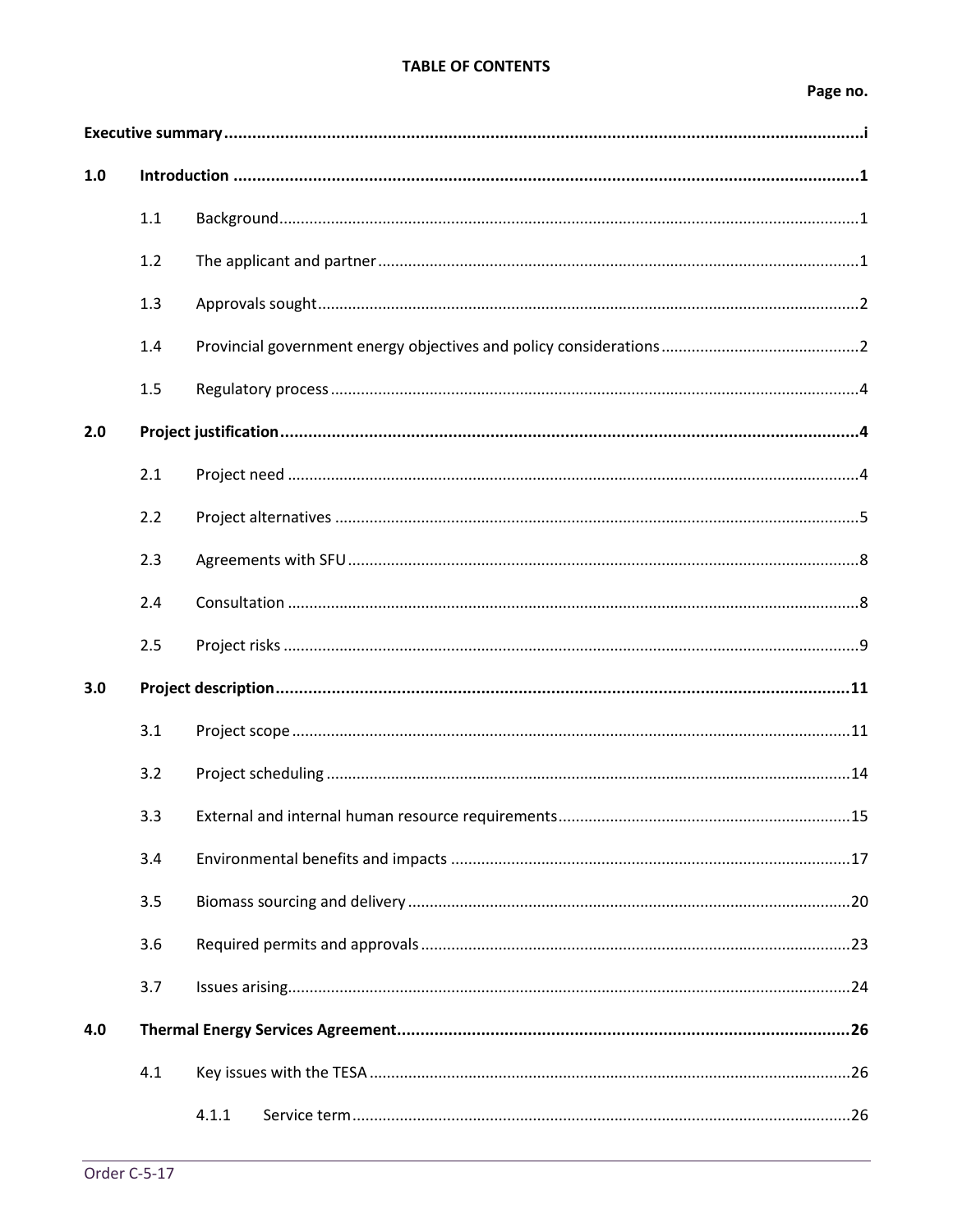|     |                                | 4.1.2 |  |  |  |  |
|-----|--------------------------------|-------|--|--|--|--|
|     |                                | 4.1.3 |  |  |  |  |
|     |                                | 4.1.4 |  |  |  |  |
|     |                                | 4.1.5 |  |  |  |  |
|     |                                | 4.1.6 |  |  |  |  |
| 5.0 |                                |       |  |  |  |  |
|     | 5.1                            |       |  |  |  |  |
|     | 5.2                            |       |  |  |  |  |
|     | 5.3                            |       |  |  |  |  |
|     | 5.4                            |       |  |  |  |  |
|     | 5.5                            |       |  |  |  |  |
| 6.0 |                                |       |  |  |  |  |
| 7.0 |                                |       |  |  |  |  |
|     | <b>COMMISSION ORDER C-5-17</b> |       |  |  |  |  |

#### **APPENDICES**

| <b>APPENDIX A</b> | <b>SUMMARY OF DIRECTIVES</b> |
|-------------------|------------------------------|
| <b>APPENDIX B</b> | LIST OF ACRONYMS             |
| <b>APPENDIX C</b> | LIST OF EXHIBITS             |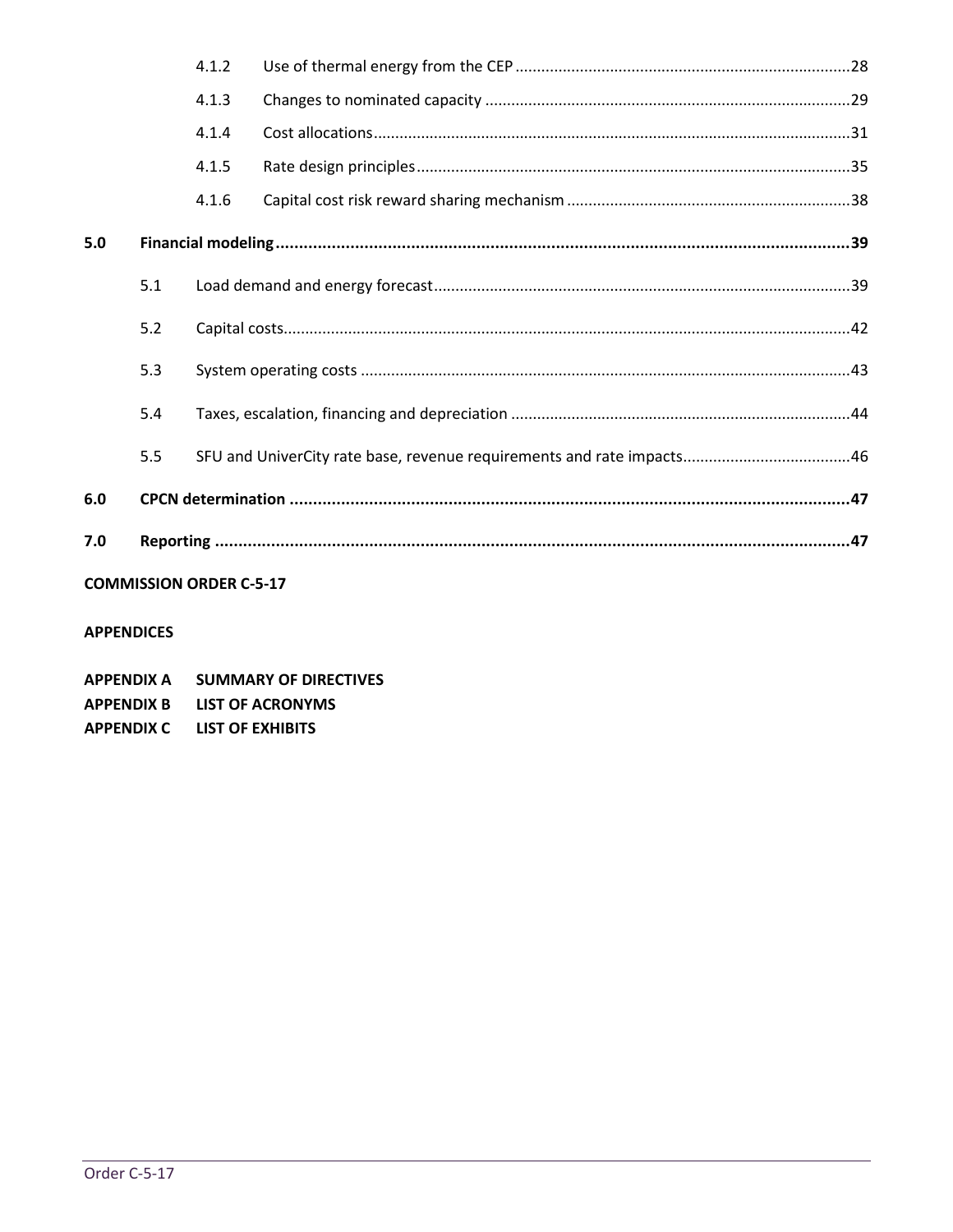#### <span id="page-3-0"></span>**Executive summary**

Corix Multi-Utility Services Inc. (Corix) is the owner and operator of the UniverCity Neighbourhood Utility Service (NUS), providing thermal energy services to its UniverCity customers on Burnaby Mountain. Corix was granted Certificate of Public Convenience and Necessity (CPCN) approvals by the British Columbia Utilities Commission (Commission) under Order C-7-11 dated May 6, 2011, with further approvals granted in Order G-48-16A dated April 11, 2016. The UniverCity NUS has been operating since its inception, serving the initial phases of the UniverCity developments by using temporary energy centres (TECs) reliant upon natural gas boilers designed to be replaced with a permanent low-carbon energy facility when there was sufficient demand to make such a facility economic.

On February 20, 2017, Corix filed a CPCN application with the Commission for approval to develop the next stage of its NUS on Burnaby Mountain, now referred to as the Burnaby Mountain District Energy Utility (DEU) (Application). The DEU is designed to provide low-carbon energy service to Phases 3 and 4 and a portion of Phase 2 of the UniverCity development. When complete in 2022, a total of 23 strata customers and 2 commercial customers from the UniverCity development will be connected to the Burnaby Mountain DEU. Baseload low-carbon service will be provided to the Simon Fraser University (SFU) campus through an interconnection to the existing SFU district energy system.

In the Application, Corix seeks Commission approval for:

- A CPCN pursuant to section 45 of the *Utilities Commission Act* (UCA) authorizing the construction and operation of a biomass central energy plant and the associated facilities; and
- Approval, pursuant to sections 60 and 61 of the UCA, of the amended and restated Thermal Energy Services Agreement (TESA) dated as of January 27, 2017 between Corix and SFU, including the cost of service, cost allocation and rate design principles set out in Schedule 1 (Cost of Service Parameters) and Schedule 2 (Cost Allocation and Rate Design Principles).

While Corix provides indicative rates as part of the TESA, it does not seek Commission review or approval of these rates at this time. Corix will apply to the Commission for rates approval prior to the in-service date with a recalculation based on actual costs and forecasts at that time.

Taking part in the proceeding were four intervener groups, each with varying interests. The Commission's review of the Application included two rounds of information requests followed by final and reply arguments from the parties and applicant.

The Panel's approach to this decision involved a review of the Application and evidence and identified four main areas of concern: project justification, details of the project description, the Thermal Energy Services Agreement between Corix and SFU, and the financial inputs in the rate model.

In reviewing Corix's justification for the project, the Panel finds the project needs were established given that the long-term plan for the UniverCity development, as outlined in its 2010 Application for a CPCN for the NUS at UniverCity, Burnaby, has been to convert to a low-carbon energy solution and is a requirement of the SFU Trust. The proposed biomass facility meets the requirements of SFU and the SFU Trust in respect of their GHG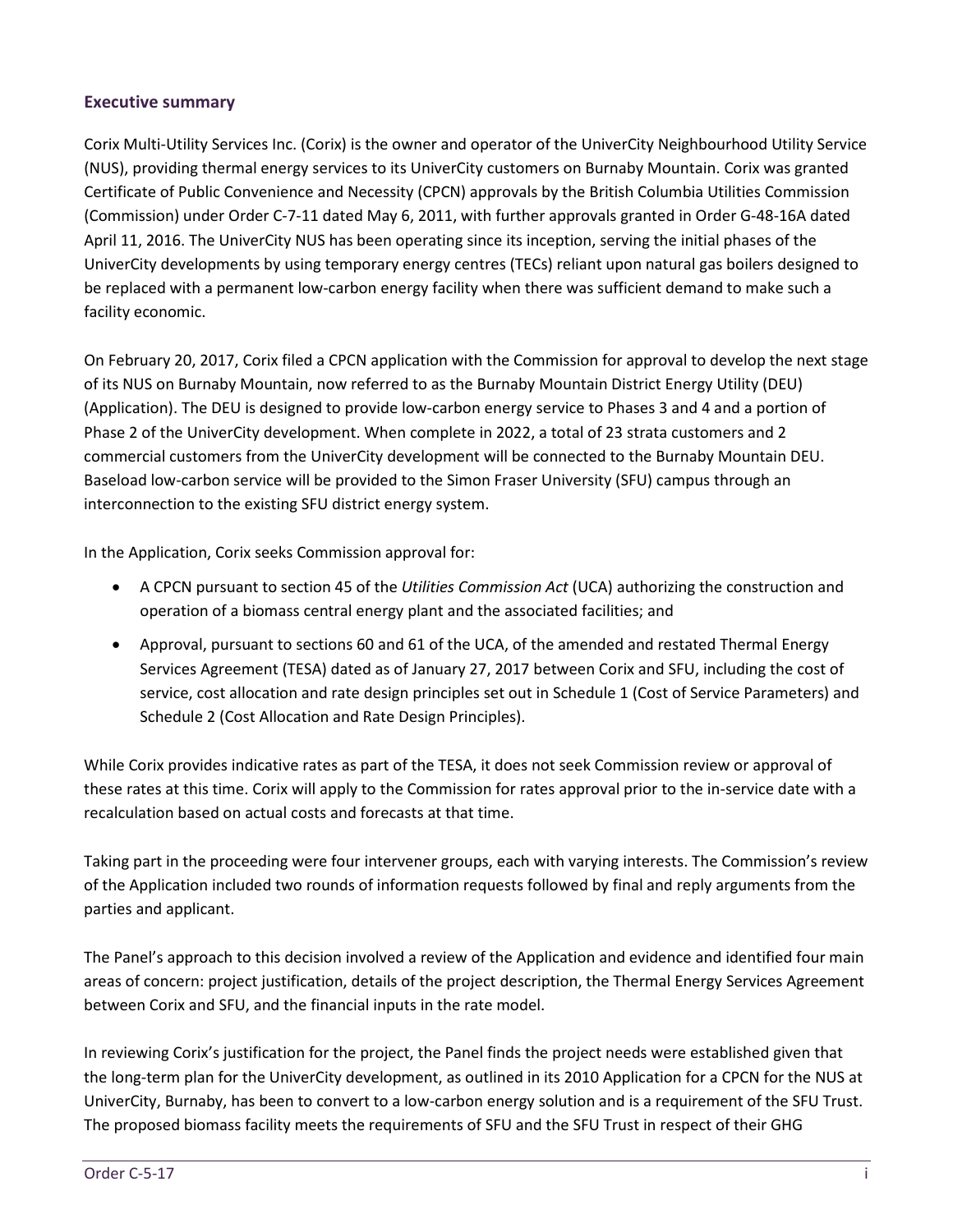emissions reduction obligations and sustainability objectives under applicable legislation and guidelines. It is also supported by government policy and government funding. The Commission finds that utilizing a combined central biomass facility is the most viable alternative for supplying low-carbon energy in a cost-effective and sustainable manner and therefore would also address the SFU Trust's objectives for transitioning the UniverCity NUS to low-carbon energy.

The Panel is satisfied that Corix's consultation has been appropriately undertaken with a thorough and open consultation process with stakeholders and the public and all affected parties were afforded the opportunity to raise concerns with the developer.

Although a number of the risks associated with the project were identified by Corix, the Panel is satisfied with Corix's explanations and risk mitigation strategies. Some interveners raised the issue of carbon neutrality with respect to the use of biomass. However, the Commission finds that the issue is not about carbon neutrality or the speed of the replacement of forests but rather, whether the burning of clean biomass is in accordance with standards as reflected in the *Clean Energy Act* (CEA). The Panel determines the reduction of 11,600 tonnes of  $CO<sub>2</sub>$  at full build-out, as stated by Corix, to be reasonable and that the proposed DEU is aligned with various provincial Energy Objectives as outlined in the CEA. Furthermore, the Panel is satisfied with Corix's biomass delivery plan but directs Corix to refrain from the use of treated railway ties as a biomass fuel source as a condition of the CPCN approval.

With respect to the TESA, the Panel accepts Corix's assessment of minimal risk to UniverCity ratepayers in the event of an early termination of the TESA by SFU. The Panel accepts Corix's assertions that based on the proposed rate structures for SFU and for UniverCity, there would not be an increased allocation of costs to UniverCity ratepayers if SFU elected not to take energy from the combined biomass facility. Furthermore, where a rate change for any of the parties occurs as a result of a change in nominated capacity, Corix is required to file an application with the Commission in accordance with section 61 of the UCA.

The Panel also finds the various financial parameters to be appropriate. This includes the methodologies employed to allocate costs among the parties, the rate design principles, the cost of service parameters and the two deferral accounts with amendments to the TESA to reflect certain revised deferral account wording. Other acceptances by the Commission include Corix annual load demand and energy forecast, capital and operating costs, as many of these costs and assumptions have been reviewed and tested in the 2015 Corix UniverCity NUS CPCN proceeding. The forecast costs and escalation assumptions are also reasonable and based on the best information available to Corix at this time.

Overall, the Panel finds the Burnaby Mountain DEU project to be in the public interest and grants a CPCN to Corix for its construction. The CPCN Guidelines have been met and approval is warranted.

The Commission also approves the amended and restated TESA dated as of January 27, 2017 between Corix and SFU subject to those revisions discussed in Section 4.1.5 of the decision.

In terms of future reporting, Corix is directed to file semi-annual progress reports within 45 days of the end of each reporting period with the first report due December 31, 2017, along with a Final Report within six months following the completion of the Project. Specific details of these reports are as outlined in Section 7.0 of the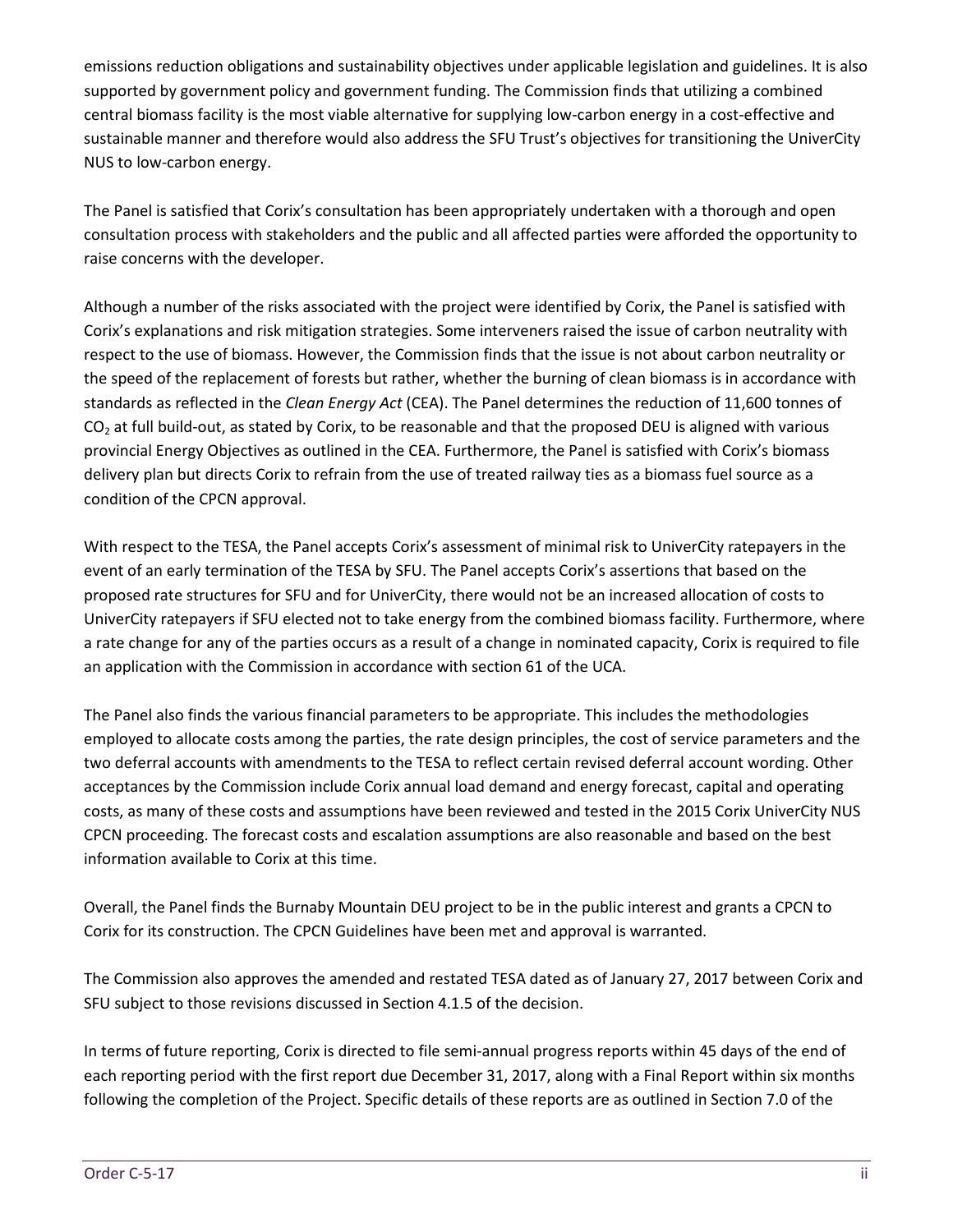decision. Additionally, Corix is directed to provide Material Change Reports on an exception basis, identifying deviations from forecasts that could affect costs and rates.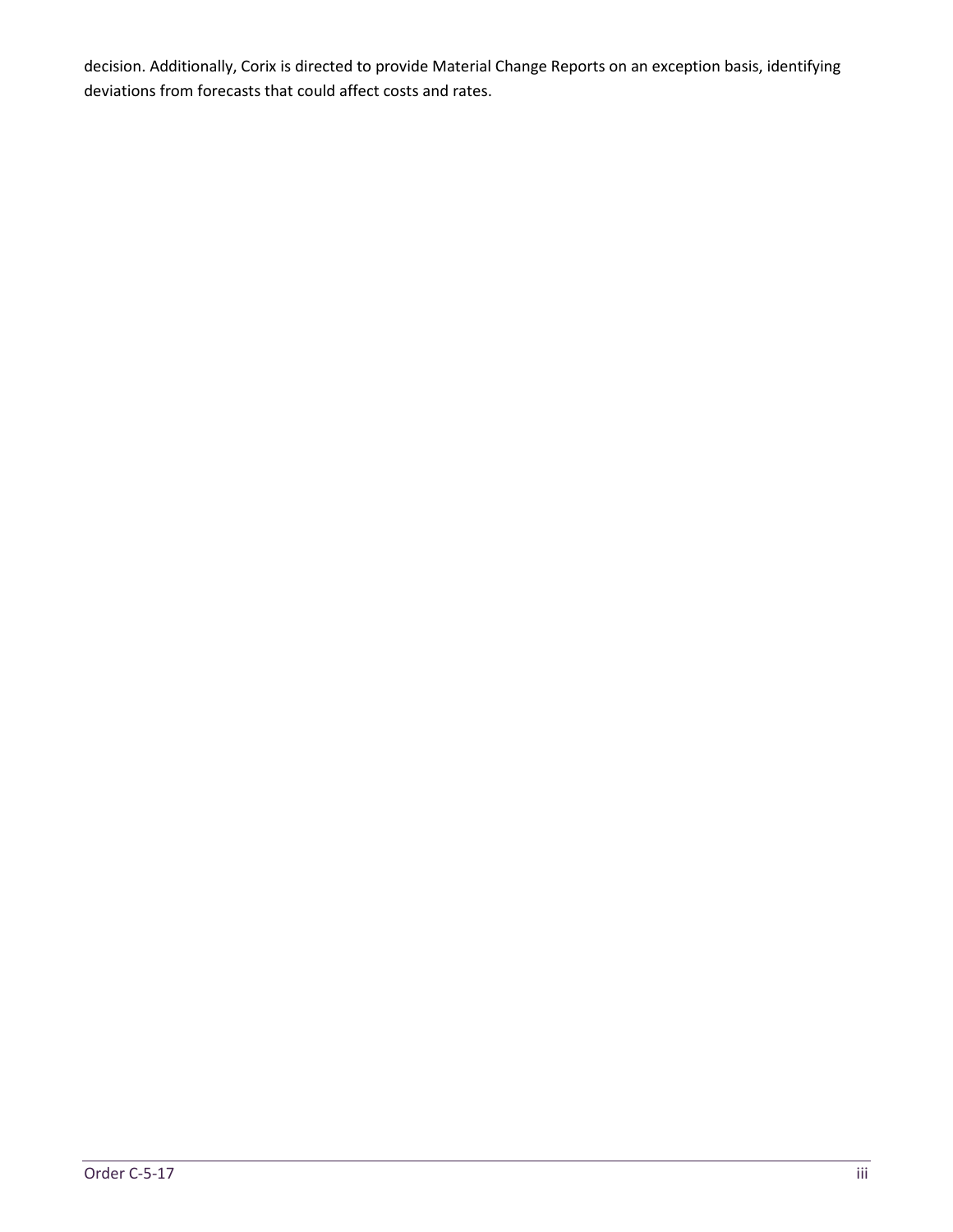## <span id="page-6-1"></span><span id="page-6-0"></span>**1.0 Introduction**

# **1.1 Background**

Corix Multi-Utility Services Inc. (Corix) filed an application with the British Columbia Utilities Commission (Commission) for approval to develop the next stage of its UniverCity Neighbourhood Utility Service (NUS) on Burnaby Mountain, now referred to as the Burnaby Mountain District Energy Utility (DEU) (Application).

Corix is the owner and operator of the UniverCity NUS, providing thermal energy services to its UniverCity customers in accordance with approvals sought in its 2010 Application for a Certificate of Public Convenience and Necessity (CPCN) for the NUS at UniverCity, Burnaby (2010 CPCN Application) and granted by the Commission under Order C-7-11 dated May 6, 2011. Further approvals were granted by the Commission in Order G-48-16A dated April 11, 2016. The UniverCity NUS has been operating since its inception with temporary energy centres (TECs) reliant upon natural gas boilers that were designed to be replaced with a permanent lowcarbon energy facility when there was sufficient demand to make such a facility economic. Corix states that once the 2010 CPCN Application was approved, it entered into discussions with Simon Fraser University (SFU) to combine the longer term objectives for transitioning the UniverCity NUS to low-carbon energy with SFU's requirements to meet the province's mandates for the mitigation of greenhouse gas (GHG) emissions. After undertaking a detailed technical and financial analysis of various alternative low-carbon energy technologies, Corix concluded that biomass technology was most suitable. Based on this analysis, Corix and SFU reached two agreements to develop a biomass central energy plant (CEP) to provide energy to the SFU campus and the UniverCity community.<sup>[1](#page-6-3)</sup>

The Burnaby Mountain DEU is being designed to provide low-carbon energy service to Phases 3 and 4 and a portion of Phase 2 of the UniverCity development and when complete in 2022, a total of 23 strata customers and 2 commercial customers from the UniverCity development will be connected to the Burnaby Mountain DEU. Additionally, baseload low-carbon service will be provided to the SFU campus through interconnection to the existing SFU district energy system (DES). The expanded DEU at Burnaby Mountain, in addition to existing and previously approved facilities, will consist of the following:

- A 13.5 megawatt (MW) output capacity biomass module plus a 8.3 MW output capacity natural gas module and related equipment which will be located in the CEP;
- An energy transfer station (ETS) for SFU (Campus ETS) that will serve as the interconnection point between the Burnaby Mountain DEU and the SFU DES; and
- <span id="page-6-2"></span>• A distribution piping system (DPS) with a connection pipeline between the Campus ETS and the CEP and another connecting the existing UniverCity DPS to the CEP. $<sup>2</sup>$  $<sup>2</sup>$  $<sup>2</sup>$ </sup>

# **1.2 The applicant and partner**

Corix is partnering with SFU in the development of the project and will be the owner and operator of the Burnaby Mountain DEU once complete. Corix is part of the privately held Corix Group of Companies (Corix

<span id="page-6-3"></span> $\frac{1}{2}$  Exhibit B-1, p. 1.<br><sup>2</sup> Exhibit B-1, p. 2.

<span id="page-6-4"></span>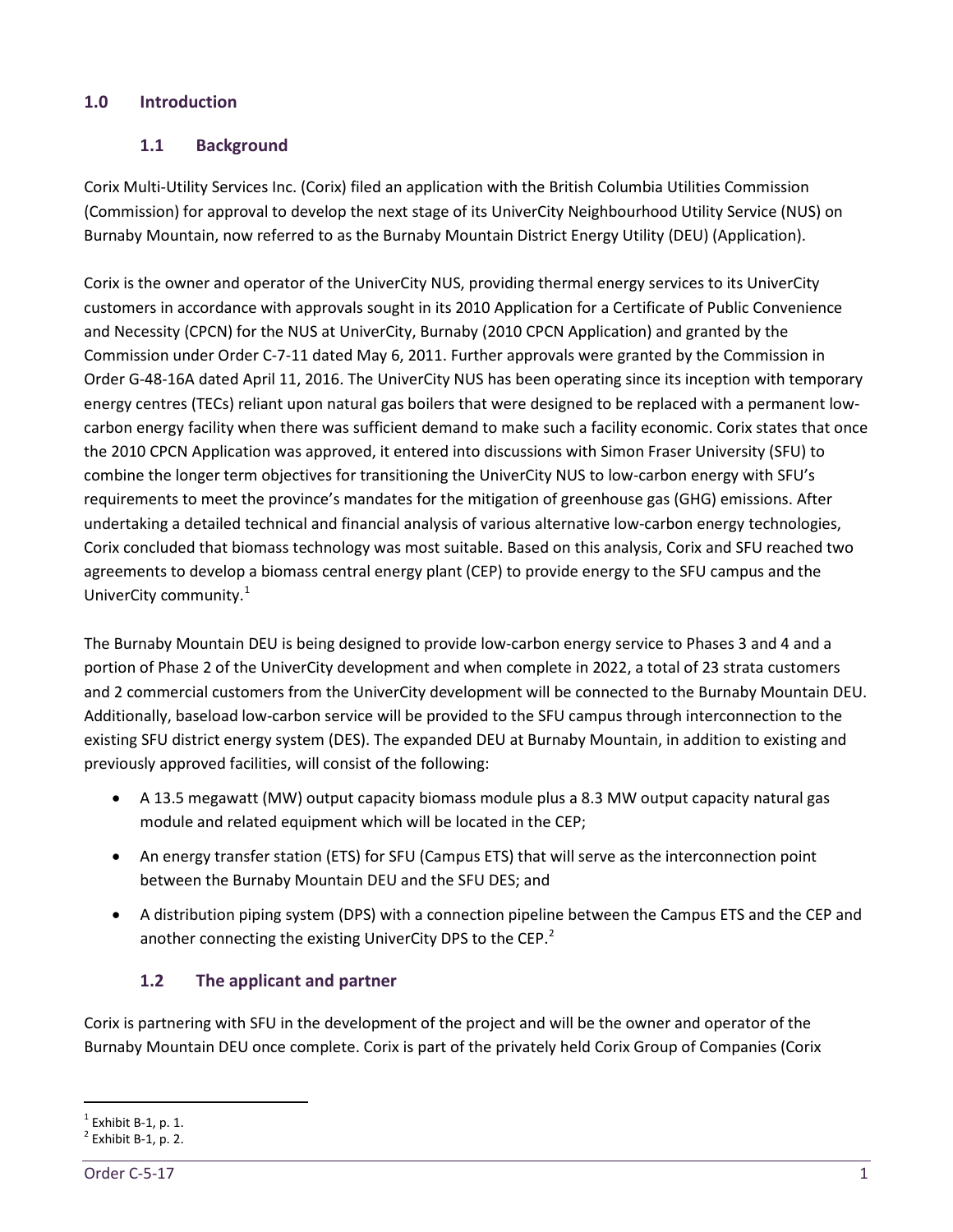Group) that is principally owned by the British Columbia Investment Management Corporation (bcIMC), a large Canadian institutional investor.

Corix describes the Corix Group as "a leading provider of fully integrated utility infrastructure solutions including energy, water, and waste water projects" with extensive expertise and experience in developing sustainable district energy utilities locally and across North America. The Corix Group and its predecessor companies have more than 70 years combined experience in the design, build, finance and management of utility infrastructure systems and its experience with development and operation of district energy systems has undergone significant growth over the past 10 years. The Corix Group has over 2,200 employees with 2015 revenues of \$786 million and assets of \$2.2 billion. Corix describes the group's borrowing capacity of \$200 million through a revolving credit facility with access to interim financing as required through its shareholders and external partners.<sup>[3](#page-7-2)</sup>

SFU established the SFU Community Trust (SFU Trust) with the purpose of developing a new sustainable residential community with the lands off the east side of the university campus. SFU with its primary campus atop Burnaby Mountain in Burnaby, BC, is described as a leading Canadian university with an enrollment of over 30,000 students and 6,500 faculty and staff. As part of its vision, SFU is committed to reducing GHG emissions while creating institutional energy savings.<sup>[4](#page-7-3)</sup>

# **1.3 Approvals sought**

<span id="page-7-0"></span>Corix seeks approval for the construction and future operation of project facilities constituting the next stage of the UniverCity NUS development with extended service to the SFU campus. Specifically, Corix is applying to the Commission for the following:

- A CPCN pursuant to section 45 of the *Utilities Commission Act* (UCA) authorizing the construction and operation by Corix of a biomass central energy plant and the associated facilities.
- Approval, pursuant to sections 60 and 61 of the UCA, of the amended and restated Thermal Energy Services Agreement (TESA) dated as of January 27, 2017 between Corix and Simon Fraser University, including the cost of service, cost allocation and rate design principles set out in Schedule 1 (Cost of Service Parameters) and Schedule 2 (Cost Allocation and Rate Design Principles) attached to the Application.

Corix points out that while it has provided indicative rates as part of the TESA, it is not requesting Commission review or approval of these rates. Its intention is to apply to the Commission for approval of rates prior to the in-service date and base the rates on the actual costs to date and a forecast at that time.<sup>[5](#page-7-4)</sup>

# **1.4 Provincial government energy objectives and policy considerations**

<span id="page-7-1"></span>Corix's submits that the Burnaby Mountain DEU is in alignment with several of the objectives as outlined in the 2007 BC Energy Plan*,* the *Clean Energy Act* (CEA), and the *Greenhouse Gas Reduction Targets Act*. Specifically, Corix provides the following table as evidence of how the Burnaby Mountain DEU addresses the BC Energy Objectives:

<span id="page-7-2"></span><sup>&</sup>lt;sup>3</sup> Exhibit B-1, pp. 4–5.<br>
<sup>4</sup> Exhibit B-1, p. 8.<br>
<sup>5</sup> Exhibit B-1, p. 3.

<span id="page-7-3"></span>

<span id="page-7-4"></span>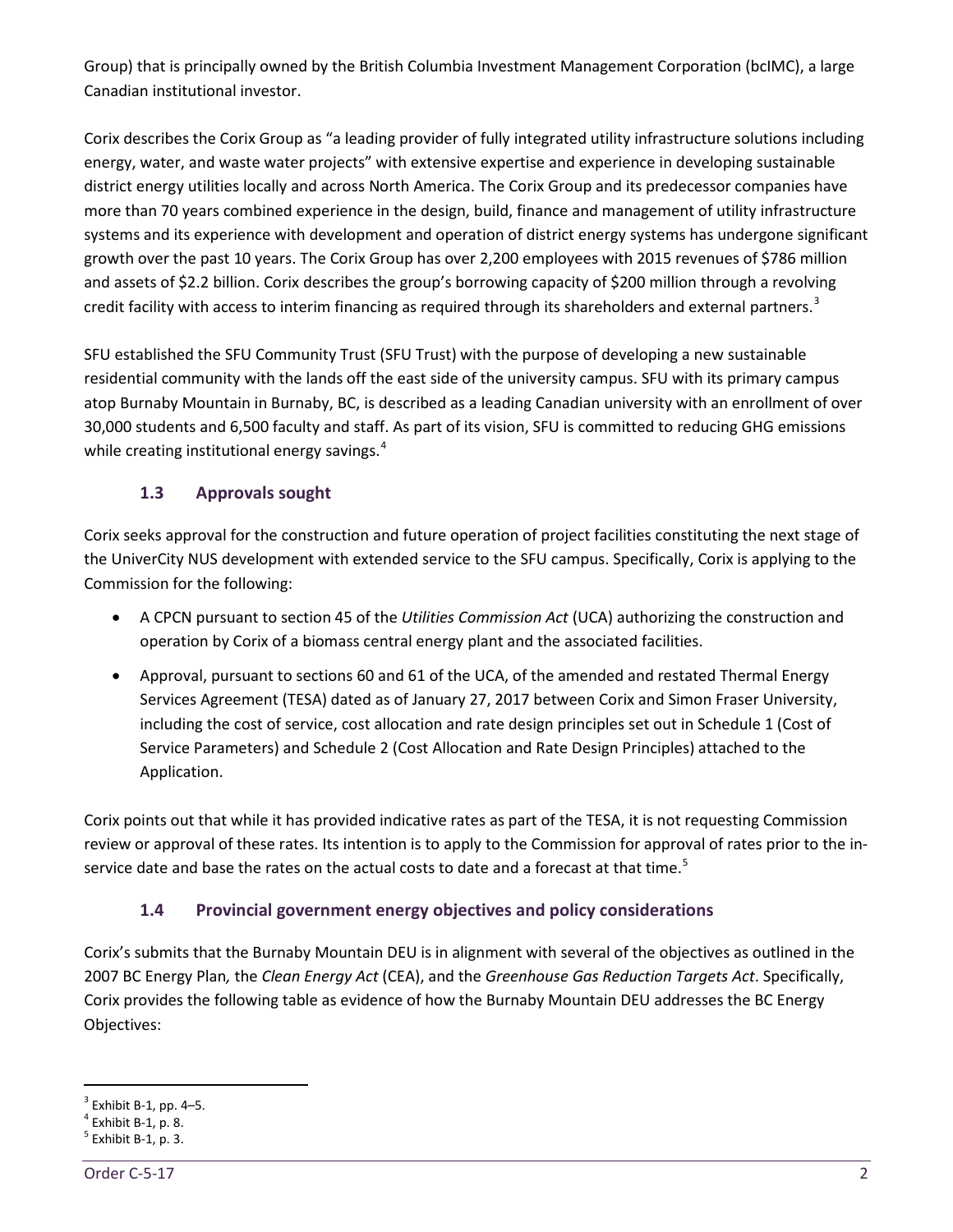# **Table 1: Addressing BC Energy Objectives**[6](#page-8-0)

| <b>OBJECTIVE</b>                                                                                                                                                                                                       | <b>PROJECT ALIGNMENT WITH OBJECTIVES</b>                                                                                                                                                                                                                                                                                                   |
|------------------------------------------------------------------------------------------------------------------------------------------------------------------------------------------------------------------------|--------------------------------------------------------------------------------------------------------------------------------------------------------------------------------------------------------------------------------------------------------------------------------------------------------------------------------------------|
| To encourage the switching from one kind of energy<br>source or use to another that decreases GHG<br>emissions in British Columbia.<br>To encourage communities to reduce GHG emissions<br>and use energy efficiently. | The Burnaby Mountain DEU was initially designed and<br>developed to use natural gas to supply the first<br>customers connected to the district energy system. The<br>load development and Campus Connection to the<br>Burnaby Mountain DEU enables transition from a<br>traditional fuel source to a renewable energy source<br>(biomass). |

| <b>OBJECTIVE</b>                                                                                                                                                                                                                                                                                                                                                        | <b>PROJECT ALIGNMENT WITH OBJECTIVES</b>                                                                                                                                                                                                                                                                                                                                                                                                                                                                                                    |
|-------------------------------------------------------------------------------------------------------------------------------------------------------------------------------------------------------------------------------------------------------------------------------------------------------------------------------------------------------------------------|---------------------------------------------------------------------------------------------------------------------------------------------------------------------------------------------------------------------------------------------------------------------------------------------------------------------------------------------------------------------------------------------------------------------------------------------------------------------------------------------------------------------------------------------|
| To reduce BC GHG emissions:<br>. By 2020 and for each subsequent calendar year to<br>at least 33% less than the level of those emissions<br>in 2007<br>. By 2050 and for each subsequent calendar year to<br>at least 80% less than the level of those emissions.<br>in 2007<br>• By such other amounts as determined under the<br>Greenhouse Gas Reduction Targets Act | By utilizing the biomass CEP, the implementation of the<br>Burnaby Mountain DEU will result in an estimated<br>reduction in overall GHG emissions of 11,600 tonnes /<br>year.                                                                                                                                                                                                                                                                                                                                                               |
| To reduce waste by encouraging the use of waste heat,<br>biogas, and biomass.                                                                                                                                                                                                                                                                                           | The project will use local wood waste (biomass) that<br>could include urban wood waste from tree cuttings and<br>trimmings, uncontaminated wood waste such as wood<br>chips from sawmills, shavings, hog fuel (an<br>unprocessed mix of bark and wood fiber), and clean<br>construction wood waste.                                                                                                                                                                                                                                         |
| To use and foster the development in British Columbia<br>of innovative technologies that support energy<br>conservation and efficiency and the use of clean or<br>renewable resources.                                                                                                                                                                                  | The centralized Burnaby Mountain DEU operates with<br>higher efficiencies compared to standalone building<br>systems. This is achieved through load diversification<br>requiring less infrastructure capacity and better<br>utilization of the infrastructure resulting in higher<br>operating efficiencies. In addition, the central heating<br>system is flexible to incorporate various renewable<br>energy sources as they become available or financial<br>viable. The Burnaby Mountain DEU will utilize biomass<br>to produce energy. |
| To reduce BC Hydro's expected increase in demand by<br>66% through demand-side measures by 2020.                                                                                                                                                                                                                                                                        | Implementing a hydronic heating system in the<br>residential buildings at UniverCity results in a reduction<br>of the direct use of electricity for space heating. At full<br>build-out the Burnaby Mountain DEU will save<br>approximately 11,330 MWh of annually compared to the<br>benchmark (electric baseboards for space heating,<br>domestic hot water provided by natural gas).                                                                                                                                                     |
| Targets for carbon-neutral public sector:<br>· Each public sector organization must be carbon-<br>neutral for the 2010 calendar year and for each<br>subsequent calendar year.                                                                                                                                                                                          | The supply of thermal energy to SFU produced from<br>biomass will result in reducing the GHG emissions at<br>the SFU Campus by 80%.                                                                                                                                                                                                                                                                                                                                                                                                         |

<span id="page-8-0"></span> $<sup>6</sup>$  Exhibit B-1, pp. 12-13.</sup>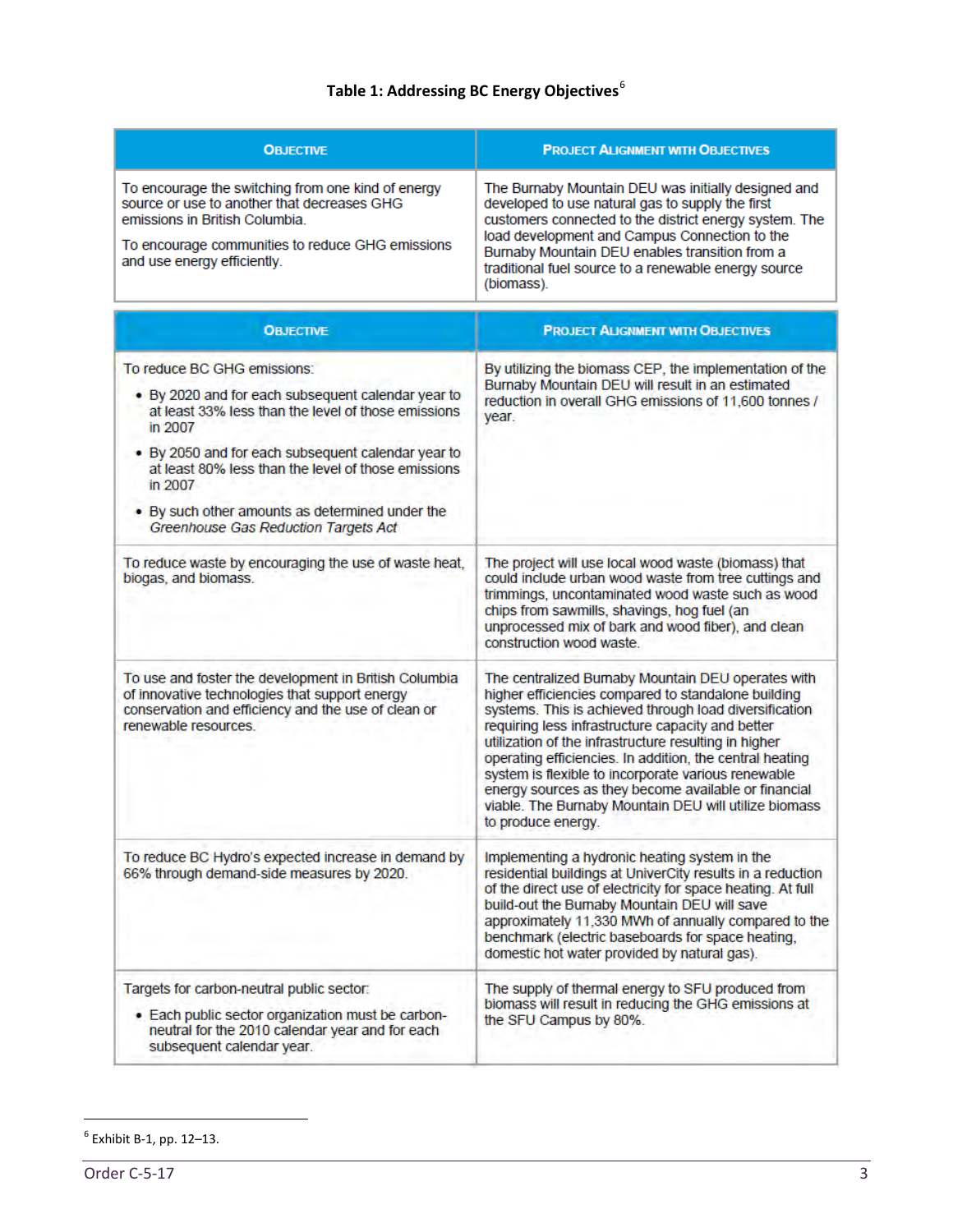# *Panel discussion*

The Panel considers the following sections from the BC Energy Objectives in the CEA to be most relevant to this Application:

- (g)(iii) to reduce BC greenhouse gas emissions by 2020 and for each subsequent calendar year to at least 33% less than the level of those emissions in 2007;
- (h) to encourage the switching from one kind of energy source or use to another that decreases greenhouse gas emissions in British Columbia;
- (i) to encourage communities to reduce greenhouse gas emissions and use energy efficiently; and
- (j) to reduce waste by encouraging the use of waste heat, biogas and biomass;<sup>[7](#page-9-3)</sup>

Each of these objectives relates directly to Corix's proposal to move from natural gas energy generation to a DEU fueled by biomass, which is a renewable energy source that will serve the needs of the SFU campus in addition to UniverCity residents while repositioning the existing UniverCity natural gas facilities to serve as peaking and backup energy generation. It is Corix's position that making this change will result in a significant reduction in GHG emissions.

# **1.5 Regulatory process**

<span id="page-9-0"></span>By Order G-40-17 on March 20, 2017, the Commission established a written hearing process consisting of two rounds of information requests (IRs), final arguments by the applicant and the interveners and the opportunity for the applicant to reply.

Taking part in the proceeding were the following interveners:

- The British Columbia Old Age Pensioners' Organization, Council of Senior Citizens' Organization of BC, Disability Alliance of BC, and the Tenant Resource and Advisory Centre (BCOAPO);
- BC Sustainable Energy Association and Sierra Club BC (BCSEA-SCBC);
- Simon Fraser University; and
- FortisBC Energy Inc.

# <span id="page-9-2"></span><span id="page-9-1"></span>**2.0 Project justification**

#### **2.1 Project need**

Development of the UniverCity community started in 2002, with a planned build-out over 4 phases. The SFU Trust was established to develop sustainable development guidelines, liaise with the City of Burnaby and to oversee the overall development on behalf of SFU. The lands are legally owned by SFU and are leased to developers on a 99-year pre-paid term.<sup>[8](#page-9-4)</sup>

<span id="page-9-3"></span><sup>&</sup>lt;sup>7</sup> Clean Energy Act, SBC 2010, Chapter 22, section 2, British Columbia's Energy Objectives.<br><sup>8</sup> Exhibit B-1, p. 9.

<span id="page-9-4"></span>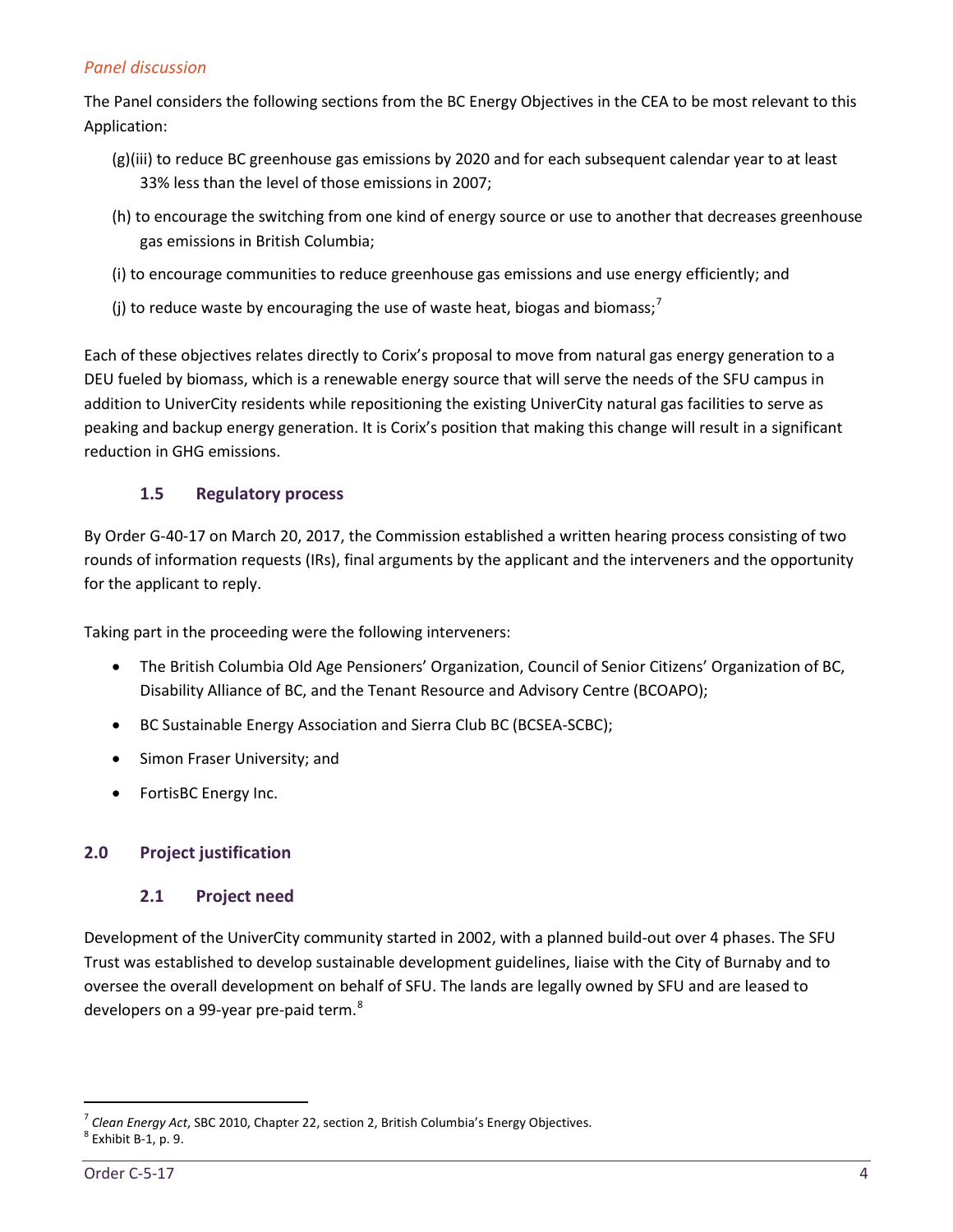Corix, as the owner and operator of the UniverCity NUS, has been providing service to UniverCity customers utilizing TECs fired by natural gas boilers in order to provide a cost-effective form of energy service to customers in the early stages of development. However, as contemplated in the 2010 CPCN Application, the long-term plan for the UniverCity NUS was to transition to a permanent low-carbon energy facility once there was sufficient build-out and energy demand. The existing TECs would then be re-positioned to the permanent facility to provide peaking and backup to UniverCity. Corix states that the transition to a low-carbon energy facility aligns with the sustainability objectives established by the SFU Trust for developing UniverCity and the BC Energy Objectives.<sup>[9](#page-10-1)</sup>

In June 2016, and amended and restated on January 27, 2017, Corix and SFU entered into an infrastructure agreement (SFU Infrastructure Agreement) and a thermal energy services agreement (TESA), whereby Corix, subject to BCUC approval, would construct and operate a biomass central energy plant using locally sourced wood fuel to provide low-carbon energy to the SFU campus and to the UniverCity community as it builds out. Under the provincial government mandate, as an academic entity, SFU is required to be carbon-neutral.<sup>[10](#page-10-2)</sup>

Corix asserts there is an opportunity to capture economies of scale through utilization of a combined biomass plant by partnering with SFU and states this plant would meet SFU's requirements for a reduced carbon footprint in a cost-effective manner. Corix further states that it "believes this is an opportune time to develop a cost-effective, low-carbon energy facility that meets the sustainability design objectives of the SFU Trust for the UniverCity community and the carbon reduction requirements for the SFU Campus."<sup>[11](#page-10-3)</sup>

As outlined in the Application, the intent of Corix and the SFU Trust was to transition from the current natural gas temporary energy centres to a permanent central energy facility supplied by a low-carbon energy source when sufficient load supported the development of such a facility.<sup>[12](#page-10-4)</sup>

#### *Intervener submissions*

BCOAPO has no major concerns with the project need and BCSEA-SCBC and SFU both support the project.<sup>[13](#page-10-5)</sup>

#### *Panel discussion*

The Panel finds that the need for the project has been established. The long-term plan for the UniverCity development, as outlined in the 2010 CPCN Application, has always been to convert to a low-carbon energy solution and is a requirement of the SFU Trust. The proposed biomass facility meets the requirements of SFU and the SFU Trust in respect of their GHG emissions reduction obligations and sustainability objectives under applicable legislation and guidelines, and supported by government policy and government funding. It will also address the SFU Trust's objectives for transitioning the UniverCity NUS to low-carbon energy.

#### **2.2 Project alternatives**

<span id="page-10-0"></span>As part of Corix's 2010 CPCN Application, it performed detailed technical and financial analyses on various alternative low-carbon energy technologies, including the following:

• High-efficiency natural gas boilers;

<span id="page-10-1"></span> $\frac{9}{10}$  Ibid., p. 1.<br> $\frac{10}{10}$  Ibid.

<span id="page-10-2"></span>

<span id="page-10-5"></span><span id="page-10-4"></span>

<span id="page-10-3"></span><sup>&</sup>lt;sup>11</sup> Ibid., pp. 9–10.<br><sup>12</sup> Exhibit B-1, p. 9.<br><sup>13</sup> BCOAPO Final Argument, p. 5; BCSEA Final Argument, para. 3; SFU Final Argument, para. 5.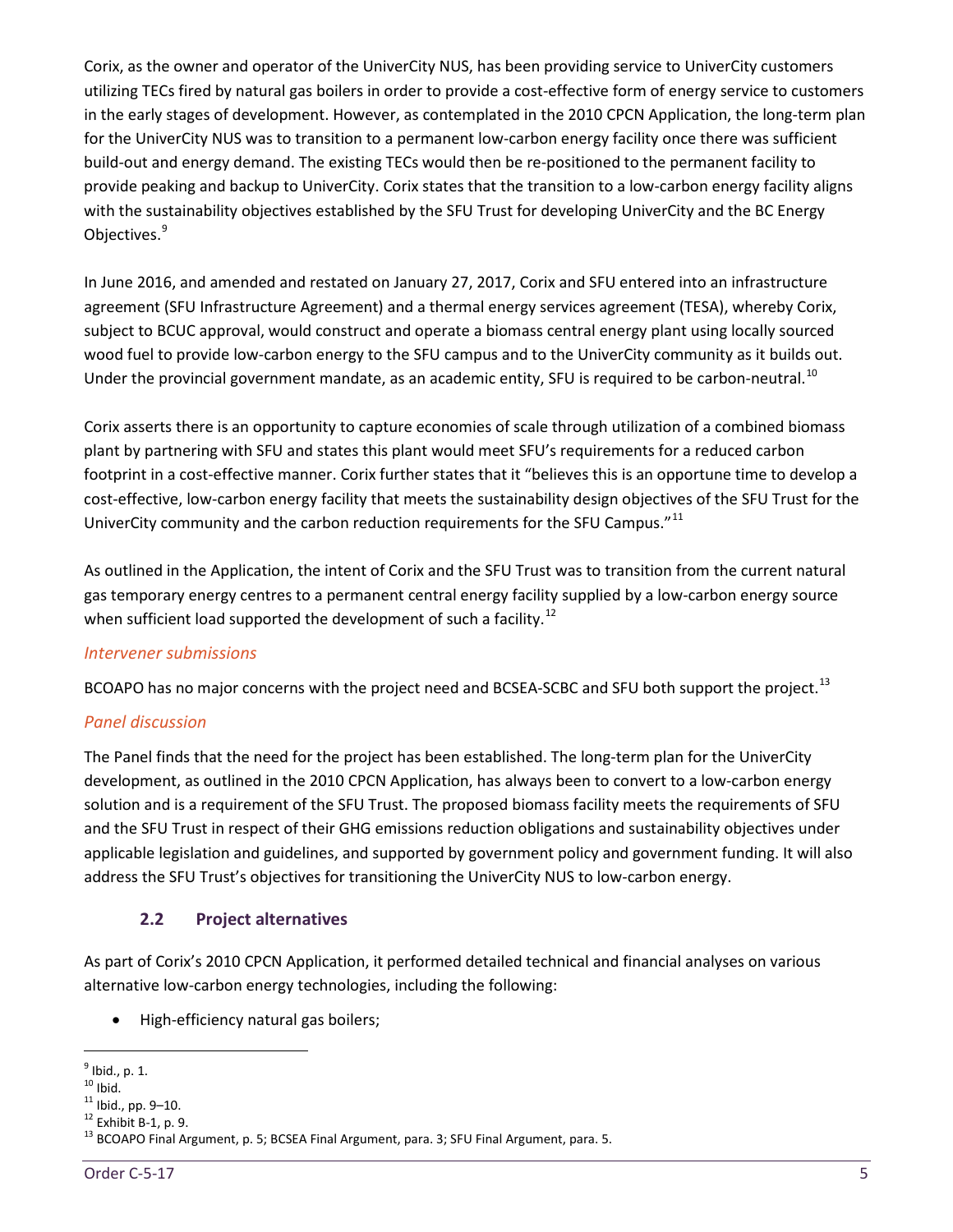- Sewer heat recovery and ground source heat pumps;
- Waste heat recovery from the proposed SFU data centre;
- Combined heat and power based on natural gas and biogas;
- Solar and wind applications; and
- Biomass.<sup>[14](#page-11-0)</sup>

Corix states that of the various technologies evaluated, waste heat recovery from the proposed SFU data centre and biomass were the two most viable solutions. However, due to uncertainty with development of the data centre, biomass was determined to be the preferred technology. Corix also states that the data centre would not provide sufficient energy to meet the baseload demand of both UniverCity and SFU, and that the lower grade energy available from the data centre would limit its use to supplying the UniverCity portion of the Burnaby Mountain DEU, as the UniverCity system is designed to operate under lower temperatures than the SFU DFS. $^{15}$  $^{15}$  $^{15}$ 

Corix noted in response to BCUC IR 2.1 that the alternative technologies evaluated in 2010 were based on the assumption that Corix would be serving only the UniverCity NUS; thus, the technologies were evaluated to serve an alternative energy baseload of 2.1 MW. Under the current combined biomass CEP proposal, the new baseload requirement is 13.5 MW (3.5 MW attributable to UniverCity and 10 MW attributable to SFU). Corix submitted the only low-carbon technology identified able to supply this load requirement is biomass technology. Further, Corix stated "the higher operating temperatures of SFU's distribution system also limits the amount of energy demand that could be captured by low-grade energy sources such as sewer heat, geoexchange and waste heat."<sup>[16](#page-11-2)</sup>

Corix explained in response to BCUC IR 30.2 that it did not directly assess alternatives for SFU's 10 MW baseload because the most promising alternative to biomass on Burnaby Mountain is waste heat from a potential university data centre. However, this resource does not have sufficient capacity to satisfy the SFU baseload. Moreover, construction of a data centre is uncertain. In the absence of a joint biomass plant, there would be no combined system and Corix would be left exploring alternatives for UniverCity only. Corix submitted there was no evidence that the increase in UniverCity baseload from 2.1 MW to 3.5 MW would alter the ranking of standalone alternatives provided in the 2010 CPCN Application, and none of the alternatives would be less costly than the proposed combined system given the large economies of scale.<sup>[17](#page-11-3)</sup> Additionally, since 2010, several factors have further confirmed Corix's resource selection. Included among these are: (i) the cost of electricity associated with the use of heat pump technology has increased; and (ii) Metro Vancouver has banned wood waste from landfills pursuant to the 2015 Clean Wood Disposal Ban.<sup>[18](#page-11-4)</sup>

With regard to UniverCity customers, Corix undertook a cost analysis of supplying energy to UniverCity customers from a permanent natural gas plant. Corix submits that compared to the proposed biomass solution, a permanent natural gas solution would have slightly lower levelized costs under current natural gas price forecasts and carbon prices; however, this option does not meet the intent of the infrastructure agreement

<span id="page-11-2"></span><span id="page-11-1"></span>

<span id="page-11-0"></span><sup>&</sup>lt;sup>14</sup> Ibid., p. 10.<br><sup>15</sup> Ibid.<br><sup>16</sup> Exhibit B-2, BCUC IR 2.1.<br><sup>17</sup> Exhibit B-6, BCUC IR 30.2.<br><sup>18</sup> Ibid., BCUC IR 30.3.

<span id="page-11-4"></span><span id="page-11-3"></span>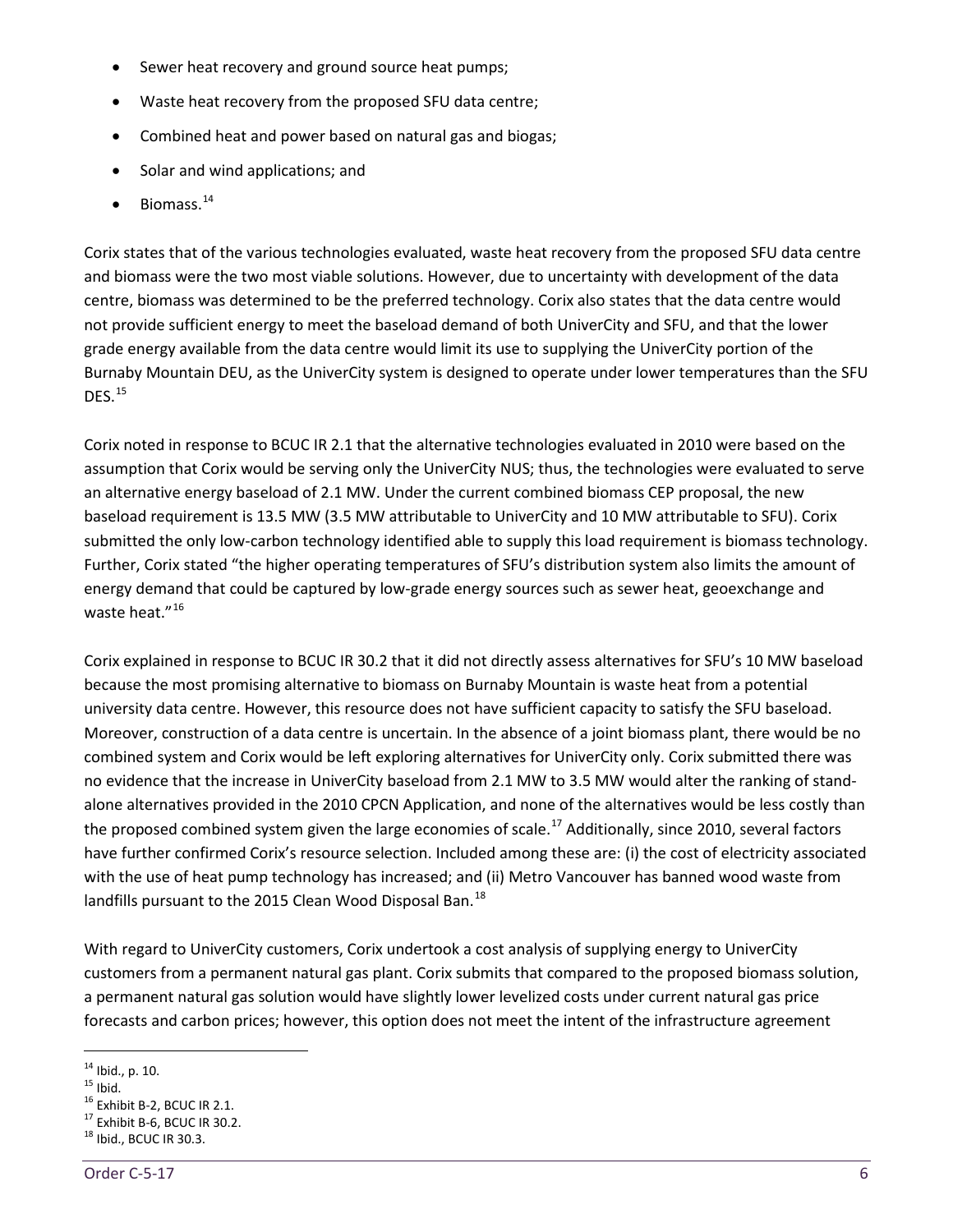entered into between Corix and the SFU Trust or meet the BC Energy Objectives.<sup>[19](#page-12-0)</sup> Further, although there is no formal requirement for GHG emission reductions by the UniverCity community, the implementation of the alternative energy as a heating source was identified by the SFU Trust as one of the measures to support the community's sustainability objectives and green building outcomes.<sup>[20](#page-12-1)</sup>

Corix performed a cost analysis comparing the cost of utilizing a dedicated biomass facility serving only the UniverCity customers to the proposed combined facility. Under the UniverCity standalone biomass scenario, the capital cost would be approximately \$3 million higher than under the combined biomass scenario and the annual operating costs would be approximately \$247 thousand higher. $^{21}$  $^{21}$  $^{21}$ 

#### *Intervener submissions*

BCSEA-SCBC states it is satisfied that the evidence establishes that waste heat recovery from a future SFU data centre is not "in and of itself" a viable alternative to biomass technology assuming the low-carbon energy centre is designed to meet the primary heating energy needs of both UniverCity and SFU, or of UniverCity alone.<sup>[22](#page-12-3)</sup>

SFU fully supports the Application<sup>[23](#page-12-4)</sup> and submits that Corix's evidence in the proceeding demonstrates that the Burnaby Mountain DEU will supply low-carbon energy to UniverCity customers at a lower cost than if a separate energy plant and associated facilities were built to serve only UniverCity.<sup>[24](#page-12-5)</sup>

BCOAPO did not specifically address the various technical alternatives in its final argument.

#### *Panel discussion*

The Panel is satisfied with Corix's explanation of its proposed combined central biomass facility and finds it is the most viable alternative for supplying low-carbon energy in a cost-effective and sustainable manner, at the load of 10 MW required by SFU and 3.5 MW required by the SFU Trust, in its objective to develop UniverCity.

With respect to the other potential low-carbon technologies, the only other alternative receiving consideration is waste heat from a proposed SFU data centre. However, it is uncertain whether the data centre will be developed and, in any case, the low grade energy sourced from a proposed data centre would not provide sufficient energy (due to the higher temperature requirements of the SFU distribution system) to meet the load demands of both SFU and UniverCity. Because of this, the Panel agrees waste heat from a proposed data centre is not a viable alternative in these circumstances.

Further, the Panel accepts that natural gas is not a viable alternative as the main source of energy for the permanent facility as it does not meet the terms of the SFU Infrastructure Agreement, SFU's own low-carbon energy requirements, or the requirements established by the SFU Trust for the UniverCity development.

The proposed combined central biomass alternative has the benefit of repurposing the gas boilers currently used in the UniverCity TECs to the CEP to provide peaking and backup energy to UniverCity. In addition, it also results in economies of scale for the existing UniverCity development and SFU as well as reducing the risk

<span id="page-12-3"></span><span id="page-12-2"></span>

<span id="page-12-1"></span><span id="page-12-0"></span><sup>&</sup>lt;sup>19</sup> Exhibit B-1, p. 11.<br>
<sup>20</sup> Exhibit B-2, BCUC IR 2.3.1.<br>
<sup>21</sup> Exhibit B-2, BCUC IR 2.4.<br>
<sup>22</sup> BCSEA-SCBC Final Argument, p. 11.<br>
<sup>23</sup> SFU Final Argument, para. 5.<br>
<sup>24</sup> SFU Final Argument, p. 4.

<span id="page-12-4"></span>

<span id="page-12-5"></span>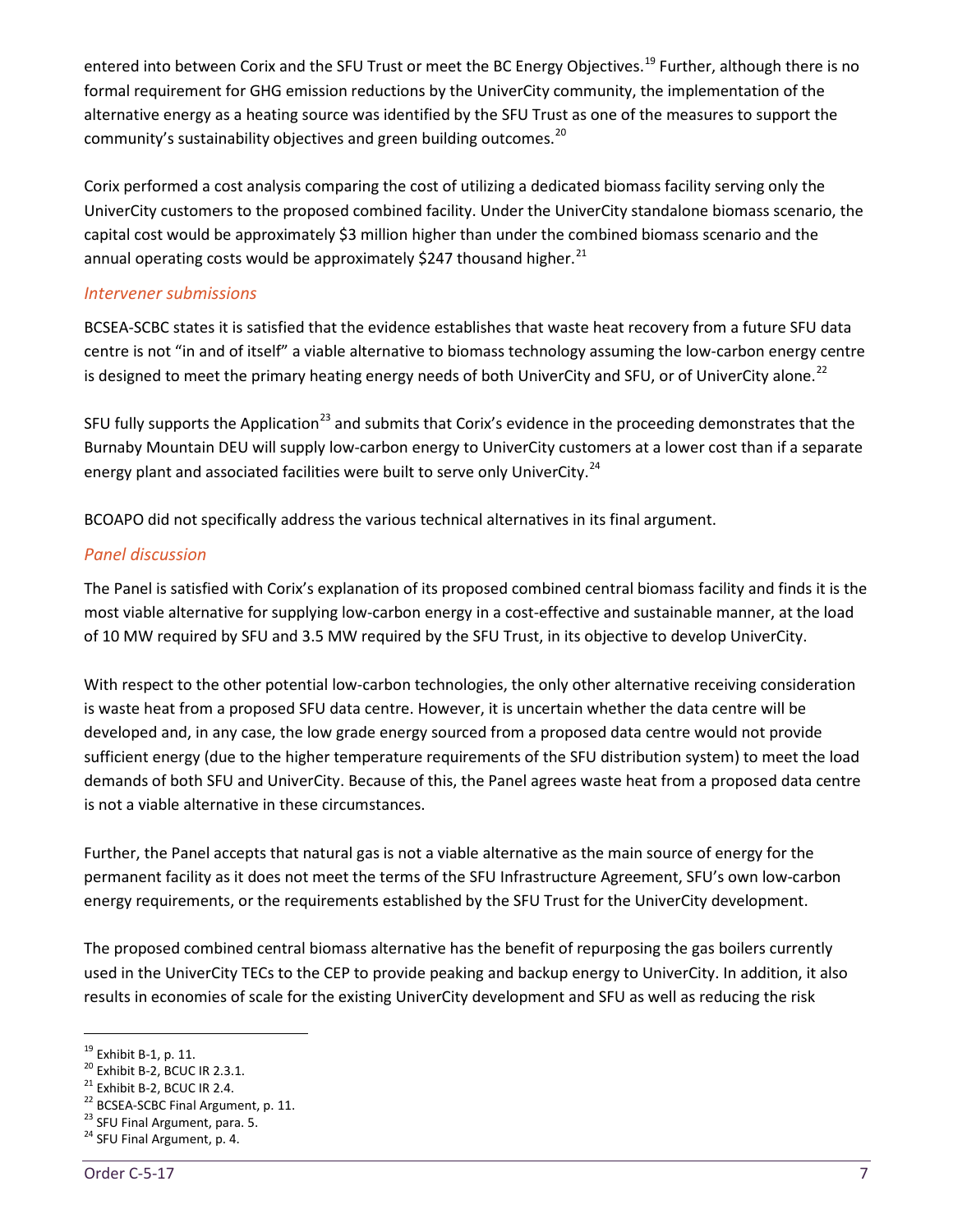associated with volatile natural gas commodity costs. Moreover, this alternative will provide low-carbon energy to UniverCity at a lower cost than if a separate energy plant and facilities were built to serve only UniverCity.

A key advantage of the proposed combined central biomass facility is that it aligns with the sustainability objectives of the SFU Trust, SFU's objective to use innovative technology to significantly reduce GHG emissions as part of its commitment to be carbon neutral, and the provincial energy and climate action policy objectives.

Corix estimates the use of biomass as a fuel source will reduce GHG emissions by approximately 11,600 tonnes per year, a conservative estimate that takes into account the total emissions from transporting the fuel to the CEP but excludes the emission savings from alternate disposal methods.<sup>[25](#page-13-2)</sup>

# <span id="page-13-0"></span>**2.3 Agreements with SFU**

Corix and SFU have entered into two agreements: (i) the SFU Infrastructure Agreement; and (ii) the TESA. Redacted versions of these agreements were filed as Appendices I and II to the Application.

Corix submits that the SFU Infrastructure Agreement, which is a development agreement between Corix and SFU, is not a "privilege, concession, or franchise" as described in the UCA; therefore, the agreement does not require Commission approval under the UCA.<sup>[26](#page-13-3)</sup>

The TESA sets out the terms and conditions under which Corix will be providing thermal energy service to SFU. Corix is therefore requesting approval of the TESA under sections 60 and 61 of the UCA.<sup>[27](#page-13-4)</sup>

# *Panel discussion*

<span id="page-13-1"></span>The Panel agrees there is no need to approve the SFU Infrastructure Agreement. The TESA is discussed in detail in Section 4.0 of this decision.

# **2.4 Consultation**

Corix states that public consultation has been an important component of the planning and development of its service on Burnaby Mountain. In preparation for the current phase of the UniverCity NUS project (i.e. the Application), Corix, SFU and the SFU Trust undertook a third public consultation process which consisted of two open house sessions and a small stakeholder meeting. The events took place from November 14–28, 2016. Corix states that residents and stakeholders were encouraged to participate in the events, seek information about the project, and provide their input online, through the open house sessions or the small stakeholder meeting. The "stakeholders" identified were students, residents of UniverCity, residents of neighbouring cities (i.e. Burnaby, Port Moody, Coquitlam and Port Coquitlam) and local environmental groups.<sup>[28](#page-13-5)</sup>

Corix reports that 20 individuals and groups were invited to attend the stakeholder meeting held on November 15, 2016, and that five invitees attended. On November 16, 2016, two public open house sessions were held at the SFU campus with material provided via presentation boards and hand-out brochures. Feedback forms were also distributed. Corix reports that four people attended the open house sessions. Notification of the events and

<span id="page-13-3"></span><span id="page-13-2"></span><sup>&</sup>lt;sup>25</sup> Exhibit B-2, BCUC IR 3.1.<br><sup>26</sup> Exhibit B-1, p. 11.<br><sup>27</sup> Ibid.<br><sup>28</sup> Ibid., p. 14.

<span id="page-13-4"></span>

<span id="page-13-5"></span>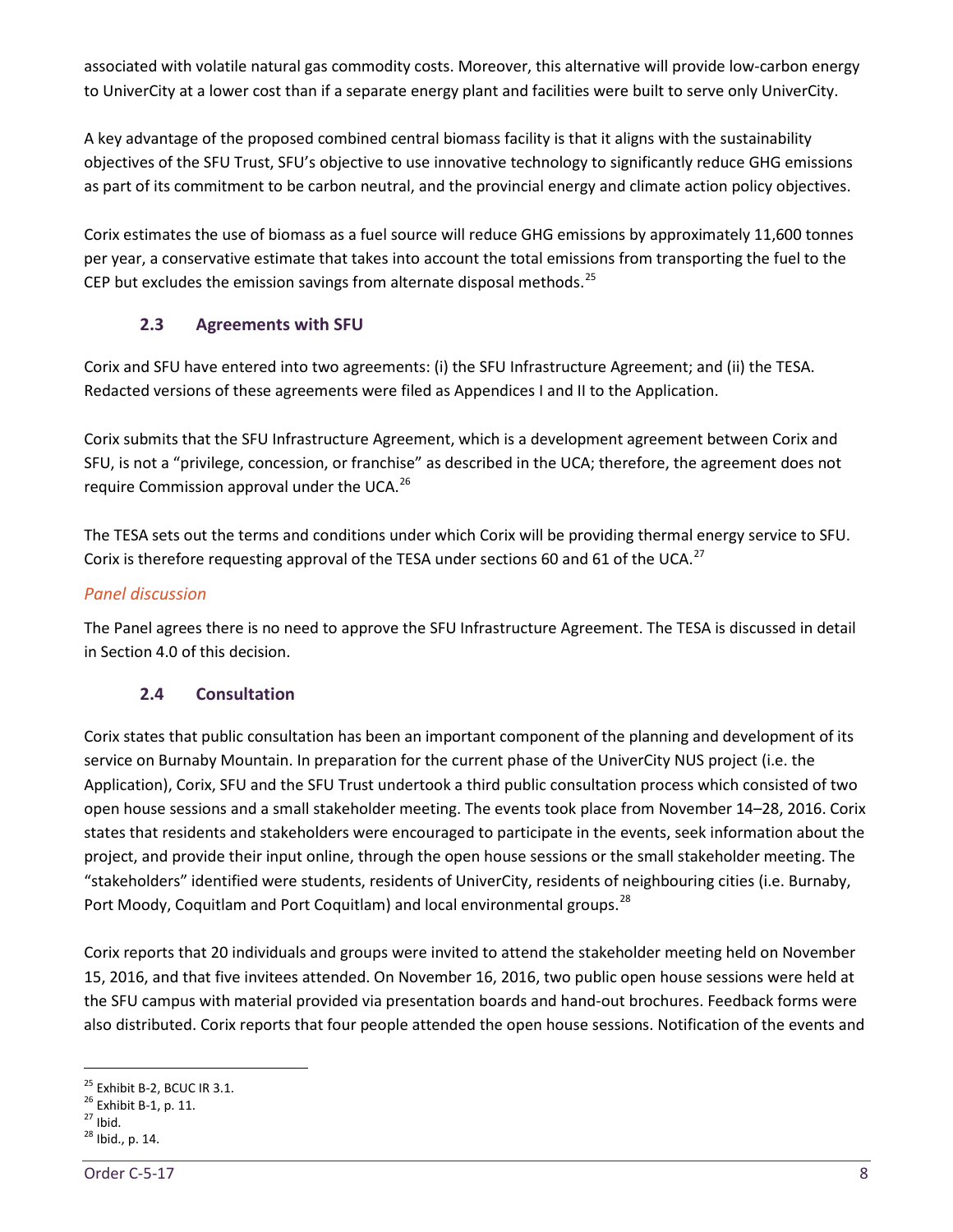consultation period was provided through print advertisements and online channels. As part of the online consultation, Corix and SFU's VP Finance and Administration websites provided an overview of the project, a schedule of the consultation events and an online feedback form.<sup>[29](#page-14-1)</sup>

On November 8, 2016, Corix attended a meeting with the City of Burnaby planning staff to present an overview of the project including the projected timeline and proposed design and landscaping concepts for initial feedback. The information was well-received, with a request to continue to provide updates as the project progresses.[30](#page-14-2)

Corix provided copies of all public consultation material as Appendix III to the Application.

## *Intervener submissions*

BCOAPO and BCSEA-SCBC made no submissions on the public consultation component of Corix's planning and development of the project.

SFU did not specifically address the issue of public consultation, but submits that community impacts on Burnaby Mountain are very important to SFU, both with regard to the university campus and the adjacent UniverCity community. Potential community and environmental impacts have been addressed in the SFU Infrastructure Agreement. These include appropriate siting of the CEP away from the central campus and the UniverCity residential and commercial buildings, stringent biomass quality specifications, stringent air quality and emission monitoring requirements, noise control requirements and the requirement for a traffic management plan to minimize traffic impacts. $31$ 

# *Panel discussion*

The Panel is satisfied that public consultation was an important component of Corix's planning and development of the proposed project and that it has undertaken a thorough and open consultation process with stakeholders and the public. Based on the information provided by Corix in the Application, we are satisfied and find that all affected parties were afforded the opportunity to raise concerns with the developer. While attendance at the stakeholders' meeting and two open houses was light, the Panel interprets this as a measure of the public's lack of concern and its acceptance of the proposed project.

The Panel also notes Corix's statements that it responded to and answered all questions and requests for information from stakeholders and the public. In addition, prior to the Commission's approval of the 2010 CPCN Application, a first round of public consultation was held in 2009 to introduce the preliminary design for the project and a second round was held in 2010 regarding proposed energy sources.<sup>[32](#page-14-4)</sup>

# **2.5 Project risks**

<span id="page-14-0"></span>Corix identifies and describes the following project risks, which have been listed according to risk level:

- Construction risk (DPS, ETS) Risk level of Moderate/High;
- Public acceptance Risk level of Moderate;

<span id="page-14-2"></span><span id="page-14-1"></span><sup>&</sup>lt;sup>29</sup> Ibid.<br><sup>30</sup> Exhibit B-1, p. 15.<br><sup>31</sup> SFU Final Argument, para. 12(b).<br><sup>32</sup> Exhibit B-1, p. 13.

<span id="page-14-4"></span><span id="page-14-3"></span>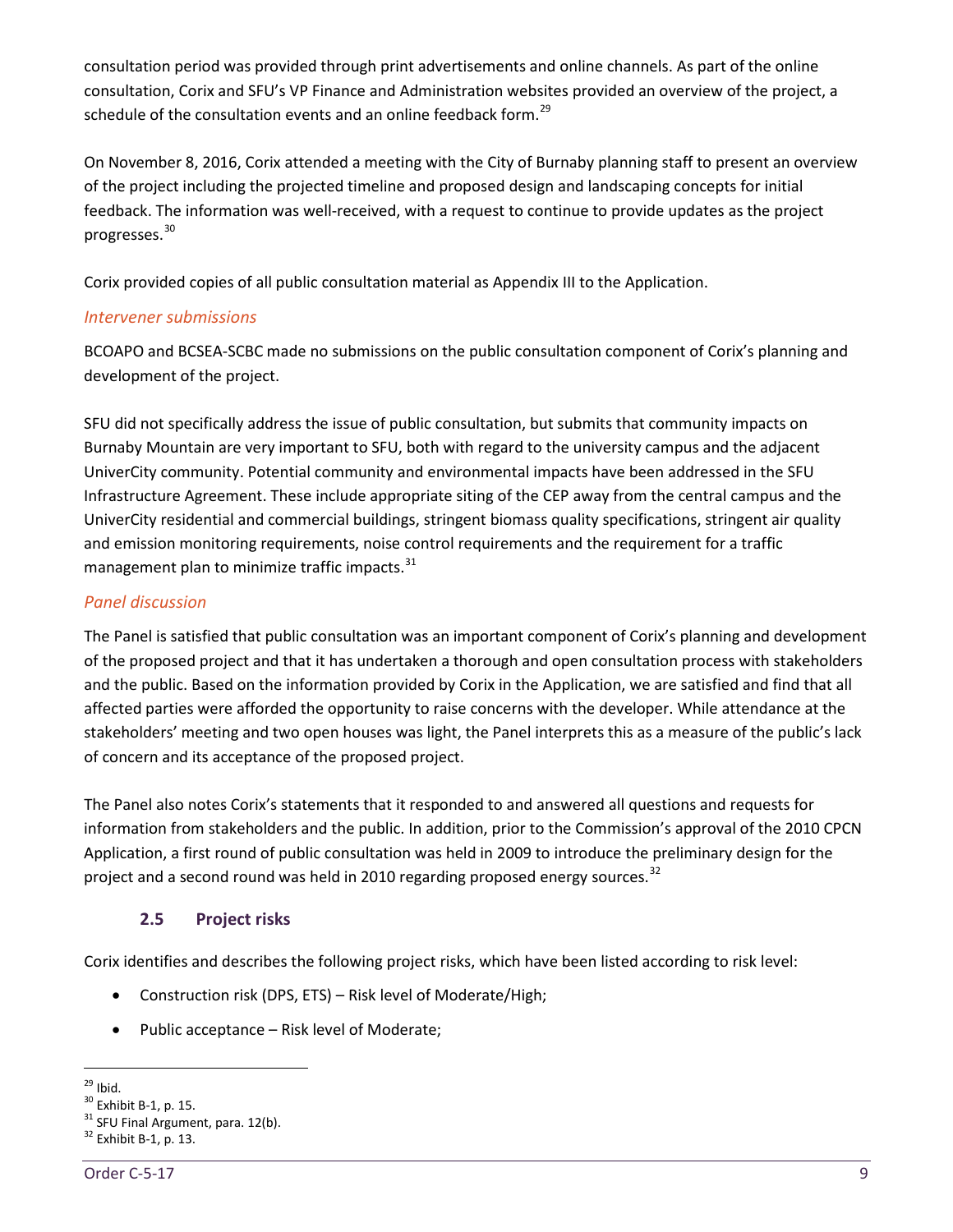- Permitting Risk level of Moderate;
- Construction risk biomass facility Risk level of Low/Moderate;
- Biomass fuel price/quality/supply shortage Risk level of Low/Moderate;
- Development risk (UniverCity) Risk level of Low;
- Performance risk Risk level of Low; and
- SFU early termination Risk level of Low. $33$

The project risks identified as being moderate or moderate to high are discussed briefly below.

# *Construction risk*

Corix considers the risk that DPS and ETS construction and equipment costs will be higher than projected to be moderate to high. Corix states this risk has been mitigated through the following measures: (i) the use of competitive tendering to select suppliers and contractors; (ii) standardization of material and equipment selection; (iii) preferred supplier negotiations to achieve further savings through exclusivity; and (iv) the use of innovative approaches such as packaged ETS. Corix states that if the construction costs increased by 10 percent, the overall levelized rate impact would be an increase of 1.7 percent, from \$131.28 per MWh to \$133.49 per MWh. If construction costs were to increase by 25 percent, the overall levelized rate impact would be an increase of 4.2 percent (i.e. \$136.78 per MWh). $^{34}$  $^{34}$  $^{34}$ 

The reasonableness of the capital costs are discussed in detail in Section 5.2 of this decision.

# *Public acceptance and permitting*

Corix assigns a moderate level of risk to public acceptance, which it describes as the risk of public/local communities opposing the project or location. Corix describes its risk mitigation measures as being the completion of public consultation meetings and targeted smaller group stakeholder consultation (see Section 2.4 of this decision for further details), as well as the completion of an air quality assessment including impacts on the local airshed.[35](#page-15-2)

Corix assesses permitting as having a moderate risk level. This would include delays in the project schedule due to prolonged approval processes and potential scope change requirements. This risk has been mitigated by meeting with the applicable permitting/approval authorities in advance of submitting the application. The required permits and approvals for this project are further discussed in Section 3.6 of this decision.

# *Biomass fuel price/quality/supply shortage and SFU early termination*

While Corix has classified the biomass fuel price/quality/supply shortage as a low to moderate risk, the Panel considers biomass fuel supply to be a key issue and thus addresses it in detail in Section 3.5 of this decision.

Corix classifies the risk of SFU terminating the TESA after 20 years as low due to the mitigation strategies in place, including the requirement in the TESA that SFU provide 10-years notice of its termination. However, under a scenario where SFU elects to terminate the TESA early and no mitigation strategy is implemented by

<span id="page-15-0"></span> $33 \text{ Ex}$ hibit B-1, Table 29, pp. 49–52.<br> $34 \text{ Ibid.}$ <br> $35 \text{ Ibid.}$ , p. 50.

<span id="page-15-1"></span>

<span id="page-15-2"></span>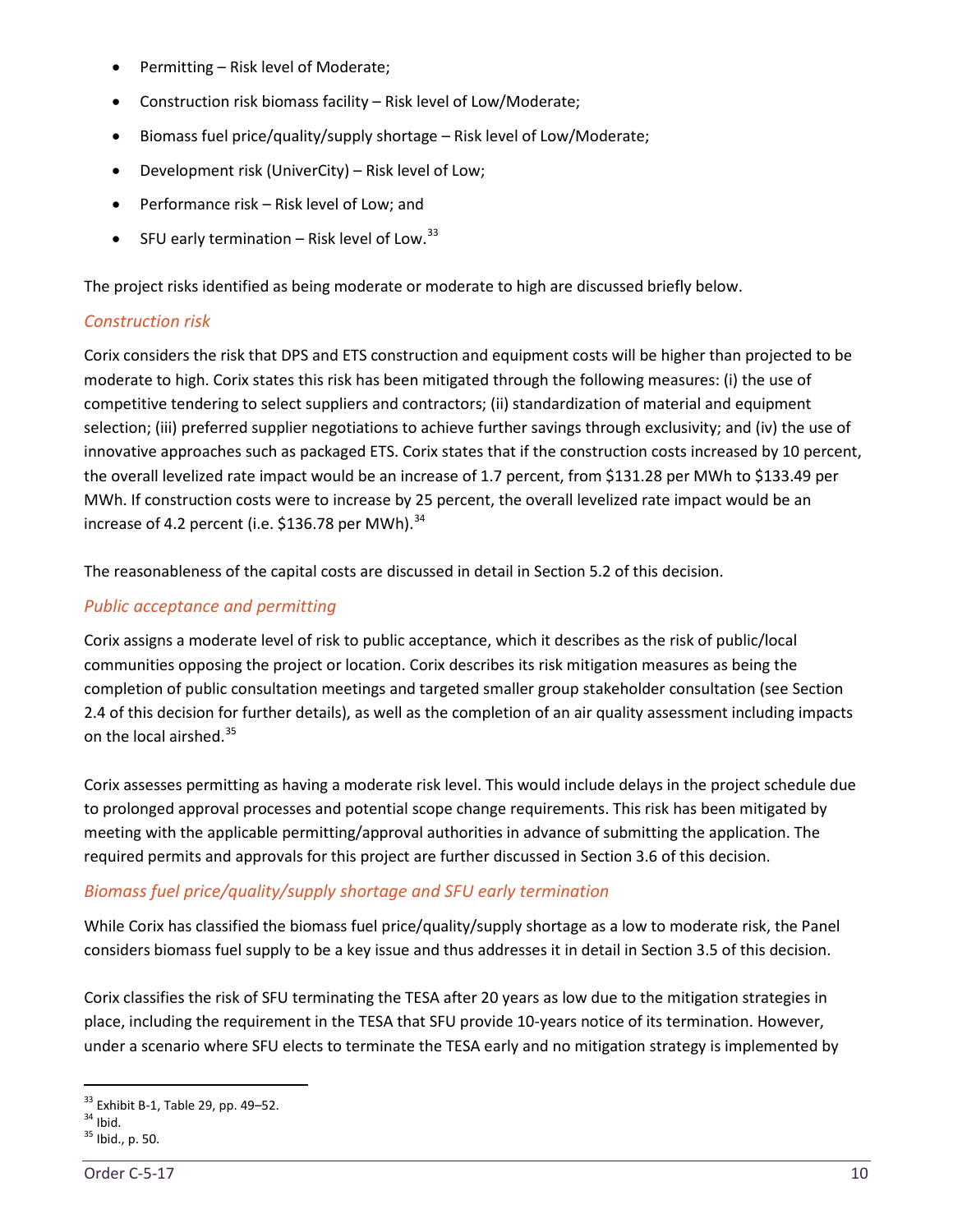Corix, the impact on the levelized rate for UniverCity ratepayers would be an increase of 13 percent (i.e. \$148.31 per MWh compared to \$131.28 per MWh). This issue is discussed further in Section 4.1.1 of this decision.

# *Panel discussion*

As noted, a number of the risks associated with the project are discussed in other parts of this decision. These include public acceptance and permitting (Section 3.6), biomass fuel price, quality and supply shortage (Section 3.5), and SFU's early termination of the TESA (Section 4.1.1). The Panel discusses the remaining project risk identified by Corix - construction risk - below.

Corix has identified a moderate to high risk that the DPS and ETS construction and equipment costs could be higher than budgeted. The Panel is satisfied that Corix has taken steps to mitigate the risk through the use of competitive tendering to select suppliers and contractors, standardization of material and equipment selection, preferred supplier negotiations to achieve further savings through exclusivity and the use of innovative approaches such as packaged ETS. Further, Corix has provided estimates of the impact of construction cost increases on rates and the Panel is persuaded that Corix is taking appropriate steps to manage and mitigate any potential construction cost overruns.

In its analysis of project risk, Corix has been able to draw upon its experience constructing and operating the UniverCity NUS since 2011 and its experience with other district energy infrastructure and the local construction market.<sup>[36](#page-16-2)</sup> While the development of the biomass CEP and connection of the SFU DES to the Burnaby Mountain DEU brings added complexities to the project, Corix has been able to inform its risk analysis from feedback it has gathered from biomass district energy systems that have been developed at numerous commercial/industrial sites, as well as at other academic institutions including the University of British Columbia and the University of Northern British Columbia.<sup>[37](#page-16-3)</sup> For the foregoing reasons and those described in other sections of this decision, the Panel finds that the project risks have been appropriately addressed and mitigated.

# <span id="page-16-1"></span><span id="page-16-0"></span>**3.0 Project description**

#### **3.1 Project scope**

As noted in Section 1.1, the Burnaby Mountain DEU is the next stage in the development of the UniverCity NUS which was established through Order C-7-11 to provide thermal energy to SFU's Community Trust UniverCity residential and commercial development.<sup>[38](#page-16-4)</sup>

The Burnaby Mountain DEU is scheduled for completion in the spring of 2019 and combines existing natural gas fired NUS facilities with a low-carbon energy facility expanding the provision of thermal energy through the construction of a CEP located on South Campus Road. The CEP will serve a portion of Phase 2, as well as Phases 3 and 4 of the UniverCity development and "will provide baseload low-carbon service to the SFU campus through an interconnection to the existing SFU district energy system (DES)."<sup>[39](#page-16-5)</sup>

<span id="page-16-4"></span><span id="page-16-3"></span>

<span id="page-16-5"></span>

<span id="page-16-2"></span><sup>&</sup>lt;sup>36</sup> Exhibit B-1, p. 48.<br><sup>37</sup> Ibid.<br><sup>38</sup> Exhibit B-1, p. 1.<br><sup>39</sup> Ibid., p. 1; Exhibit B-4, BCSEA-SCBC IR 5.1.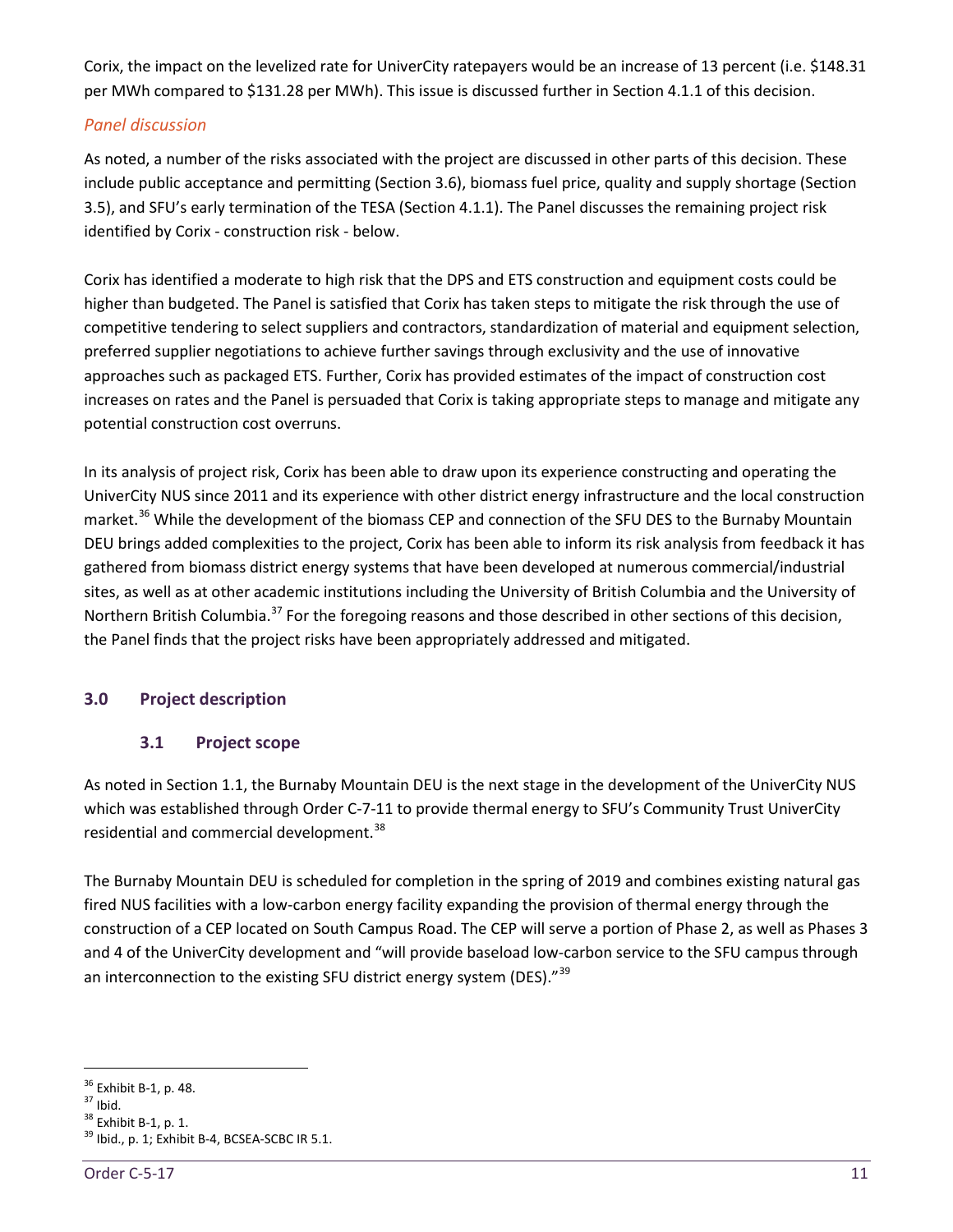Figure 1 outlines the location of the proposed CEP along with the build-out of the UniverCity community lands and the interconnection allowing for the provision of service to the SFU district energy system. Added to the previously approved existing facilities, the expanded Burnaby Mountain DEU will consist of:

- A 13.5 MW output capacity biomass module, a 8.3 MW output capacity natural gas module and associated equipment, all located in the CEP;
- The SFU energy transfer station (Campus ETS) serving as an interconnection point between the SFU DES and the Burnaby Mountain DEU; and
- A distribution piping system (DPS) including a pipeline to connect the Campus ETS to the CEP (Campus Connection), and a pipeline to connect the existing UniverCity DPS to the CEP (UniverCity Connection).<sup>[40](#page-17-0)</sup>

The existing UniverCity natural gas boilers will be repurposed in the natural gas module to provide peaking and backup energy to the UniverCity NUS. SFU will continue to operate and maintain its current natural gas boiler for peaking and backup energy.



#### **Figure 1: Burnaby Mountain DEU**

Corix states that it will design, build, manage and operate the CEP, DPS and ETSs as part of the Burnaby Mountain DEU.

The CEP consists of three key components: the biomass module with a 13.5 MW output capacity; a natural gas module with an 8.3 MW output capacity; and thermal oil to hot water energy exchange at the CEP.<sup>[41](#page-17-1)</sup>

<span id="page-17-0"></span> $^{40}$  Exhibit B-1, p. 2.<br> $^{41}$  Exhibit B-1, p. 17.

<span id="page-17-1"></span>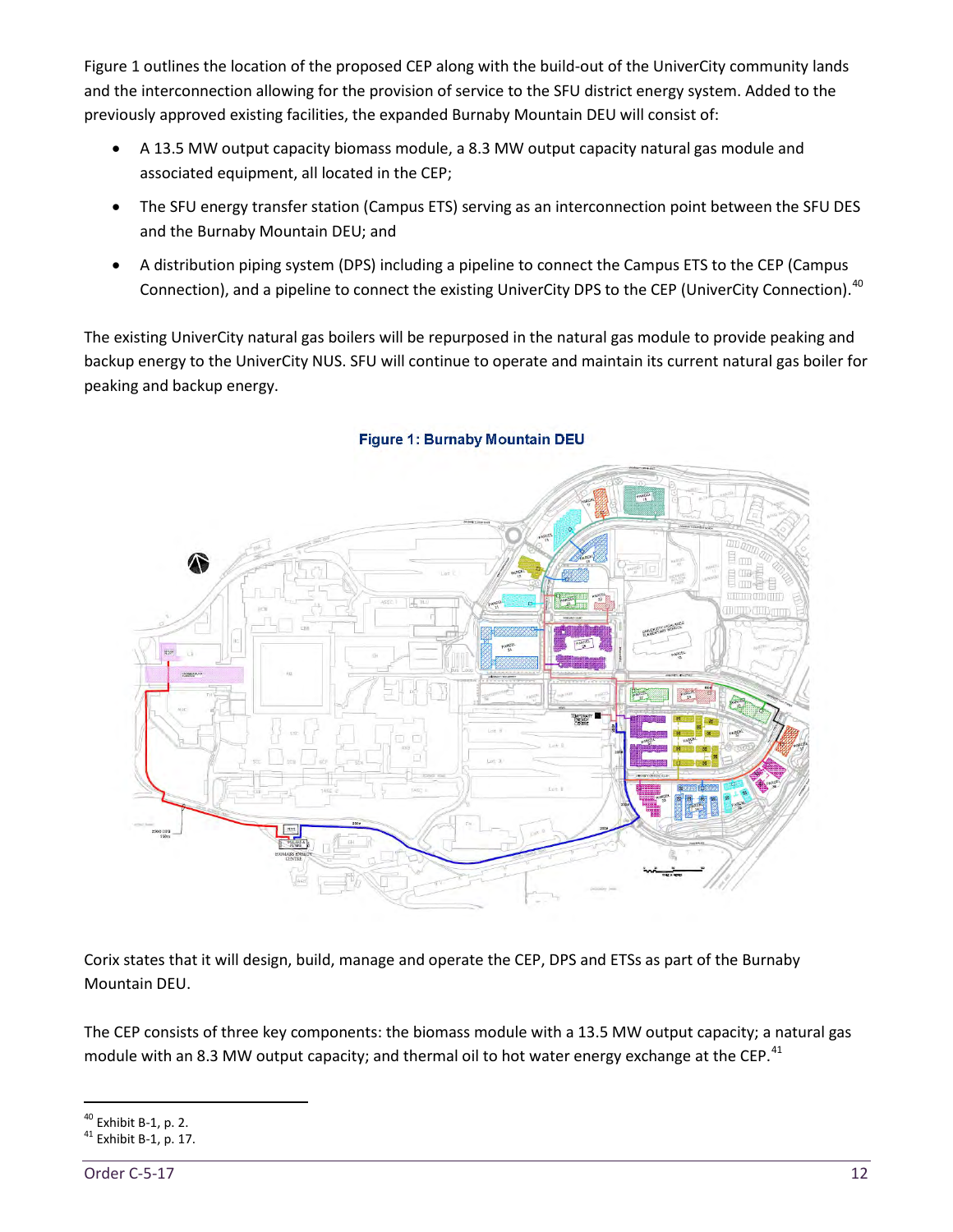# *Biomass module*

Figure 2 outlines the biomass conversion process.



#### **Figure 2: Biomass Conversion Process**<sup>[42](#page-18-0)</sup>

Corix has identified five key components in the biomass conversion process:

1. Fuel storage

Located at the upper part of the CEP site, the fuel bin is designed to be a fully enclosed building sitting on top of a six meter deep concrete structure and hold enough fuel to run the CEP for 50 hours at full output capacity. Fuel is moved to the combustion cells through a conveyor system.

2. Biomass combustion system

The biomass combustion system is made up of two cell combustors, seven feet in diameter with a 1700 degrees Celsius maximum temperature rating. It also includes a water-cooled rotary grate system with circulating pumps and a combustion air preheater.

3. Thermal energy exchange

This is made up of a 13.5 MW thermal oil heater with an outlet temperature of 304 degrees and one 13.5 MW thermal oil to hot water heat exchanger. The use of thermal oil allows for the future addition of power production equipment turning it into combined heat and power operation.

<span id="page-18-0"></span><sup>42</sup> Exhibit B-1, p. 18.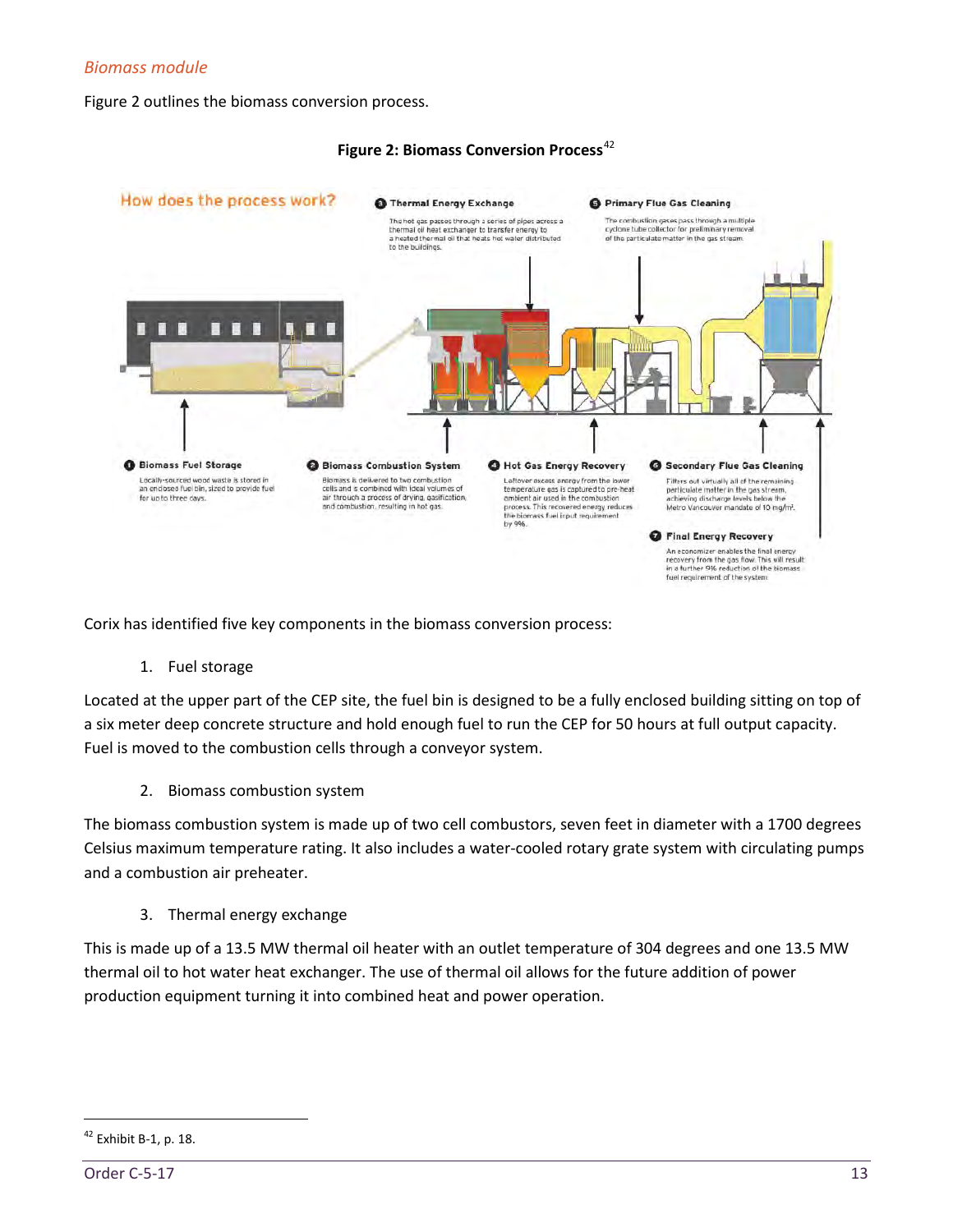#### 4. Flue gas heat recovery system

Corix explains that the flue gas carries excess heat which may be used to increase system efficiency. This involves preheating combusted air used in the combustion process and then capturing the excess energy from the flue gas at the flue gas economizer resulting in improved system efficiencies and reduced fuel consumption.

5. Flue gas cleaning

Corix states that the flue gas will be cleaned via a two-stage process. The system is designed to allow Metro Vancouver air emissions requirements to be met or exceeded.<sup>[43](#page-19-1)</sup>

# *Natural gas module*

As noted previously, the natural gas boilers from the UniverCity NUS will be relocated in the CEP to provide peaking and backup for its residential customers. Corix reports that if there is a biomass module shut down, the natural gas module will be able to provide 90 percent of UniverCity peak load demand in peak demand conditions while in non-peak conditions it will provide 100 percent. Corix explains that peak heating design conditions occur for a short period and in the case of the largest unit failure, will result in delivery temperatures being slightly lower during the outage period. Corix considers this a prudent approach but notes the plant has additional gas boiler capacity if there is a necessity in the future.<sup>[44](#page-19-2)</sup>

# *Hot oil to hot water interconnection at CEP*

Corix explains the heat exchange between the biomass CEP and the hot water distribution system is designed to occur at the hot water heat exchanger. Shared interconnection infrastructure between SFU and UniverCity residents includes a 300 mm hot water header connected to the SFU DES and to the UniverCity system. Additionally, dedicated SFU equipment includes distribution pumps with VFDs along with strainers, hot water piping, meters and controls. Dedicated UniverCity hot water equipment includes distribution pumps, meters, an expansion tank, heat exchangers and associated connection piping.

Energy from the CEP is distributed through 550 trench meters of piping to the SFU campus energy transfer station (ETS) and through 750 trench meters to the UniverCity ETS. The Campus ETS will be located within the existing SFU boiler plant while the ETSs for UniverCity will be located in each residential building connected to the Burnaby Mountain DEU.<sup>[45](#page-19-3)</sup>

# <span id="page-19-0"></span>**3.2 Project scheduling**

Corix reports that the project scope, plan and cost estimates have been defined and system components preliminary design has been completed through the project development process. Both the Corix and SFU Boards have given approval to the project and the province has granted statutory rights of way for alignment of the infrastructure of the Burnaby Mountain DEU. The project is expected to be completed by the spring of 2019.[46](#page-19-4)

Table 2 outlines Corix's proposed schedule for the Burnaby Mountain DEU implementation.

<span id="page-19-2"></span><span id="page-19-1"></span><sup>&</sup>lt;sup>43</sup> Exhibit B-1, pp. 12, 18–19.<br><sup>44</sup> Exhibit B-1, p. 17.<br><sup>45</sup> Exhibit B-1, pp. 19–22.<br><sup>46</sup> Exhibit B-1, p. 22.

<span id="page-19-4"></span><span id="page-19-3"></span>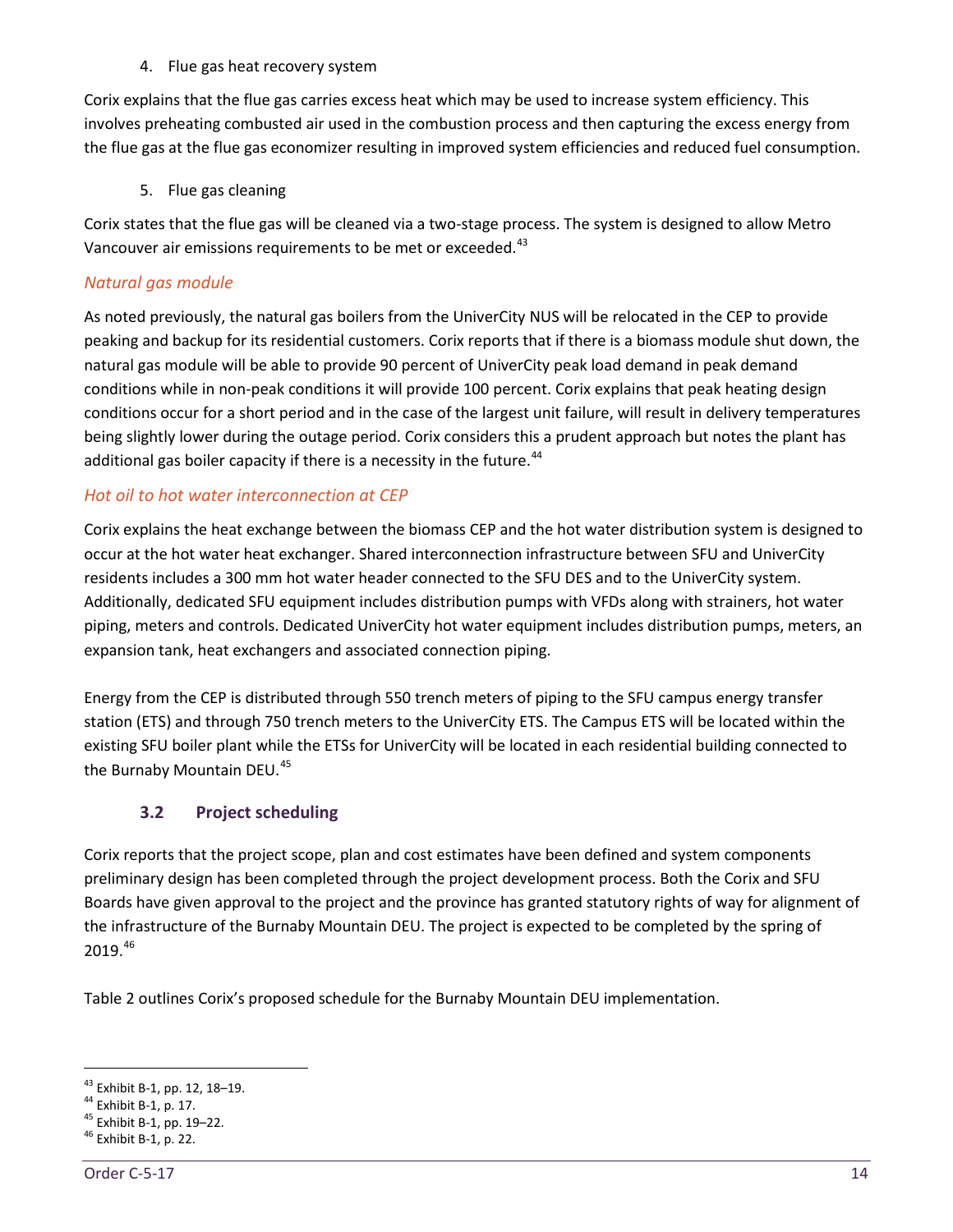## **Table 2: Burnaby Mountain DEU Implementation Schedule**[47](#page-20-1)

| <b>PERMITTING</b><br><b>PROCESS</b>                                                                                                                                      | <b>DESIGN</b>                                                                                                                                                                                                              | <b>CONSTRUCTION</b><br><b>PHASE</b>                                                                                                                                                                                   | <b>COMMISSIONING</b>                                                                                                  | <b>OPERATIONS</b>                                                                                                                                        |
|--------------------------------------------------------------------------------------------------------------------------------------------------------------------------|----------------------------------------------------------------------------------------------------------------------------------------------------------------------------------------------------------------------------|-----------------------------------------------------------------------------------------------------------------------------------------------------------------------------------------------------------------------|-----------------------------------------------------------------------------------------------------------------------|----------------------------------------------------------------------------------------------------------------------------------------------------------|
| <b>BCUC</b> application<br>City of Burnaby<br><b>PPA</b><br><b>Building Permit</b><br>Environmental<br>Permit<br>$BCSA$ – review<br>requirements for<br>operating permit | Preliminary design for<br>permitting and detailed<br>design:<br><b>Biomass module</b><br><b>Building</b><br><b>SFU and UniverCity</b><br>connection lines<br><b>SFUETS</b><br>UniverCity natural<br>٠<br>gas peaking plant | Site preparation and<br>servicing<br>Off-site fabrication of<br>CEP.<br>On-site CEP installation<br><b>SFU</b> connection line<br>UniverCity connection<br>line<br><b>SFU ETS</b><br>UniverCity DPS and<br><b>FTS</b> | Commissioning and<br>٠<br>start-up<br>As-builds, Operations<br>manuals<br>Controls set-up<br>Performance testing<br>٠ | <b>Continuous operations</b><br>٠<br>and maintenance<br>Provision of services to<br>connected buildings at<br>UniverCity and SFU<br>Metering and billing |
| Feb 2017/Feb 2018                                                                                                                                                        | Aug 2017-June 2018                                                                                                                                                                                                         | Jan 2018-March 2019                                                                                                                                                                                                   | <b>March-April 2019</b>                                                                                               | <b>April 2019</b>                                                                                                                                        |

Construction will begin in January 2018 and is estimated to take 15 months. The project is expected to be commissioned over the March/April 2019 period.

# *Panel discussion*

The Panel finds the implementation schedule proposed by Corix to be reasonable. It is expected that Corix will continue to provide updates to its proposed implementation schedule as part of its semi-annual reporting detailed in Section 7.0.

# <span id="page-20-0"></span>**3.3 External and internal human resource requirements**

Corix states its Energy Services Division, supported by corporate services including IT, Finance, Legal and Human Resources, will be responsible for internal management of the project. Much of the work required is planned to be subcontracted to firms that are familiar with this project.

The existing infrastructure design was subcontracted to an energy engineer consultant and Corix expects to continue with this practice for the Burnaby Mountain DEU design. FVB Energy is Corix's primary mechanical consultant and has been involved with the NUS at UniverCity since its inception. FVB Energy will also provide support with construction supervision. In addition, civil engineers, an architect and a landscape architect will join the engineering team.

Design, manufacture and installation of the biomass module will be a turnkey solution along with the building enclosure. Corix will be responsible for pre-installation site preparation, any site servicing, any architectural improvements and final site finishing and landscaping.

Construction of the DPS, the EPS, natural gas module and hot water connection at the CEP will be managed by the Corix energy services project team. Corix states that all construction work is to be tendered except the ETS at the UniverCity development which is to be managed by Corix affiliate, Engineered Products and Packaged

<span id="page-20-1"></span><sup>47</sup> Exhibit B-1, p. 23.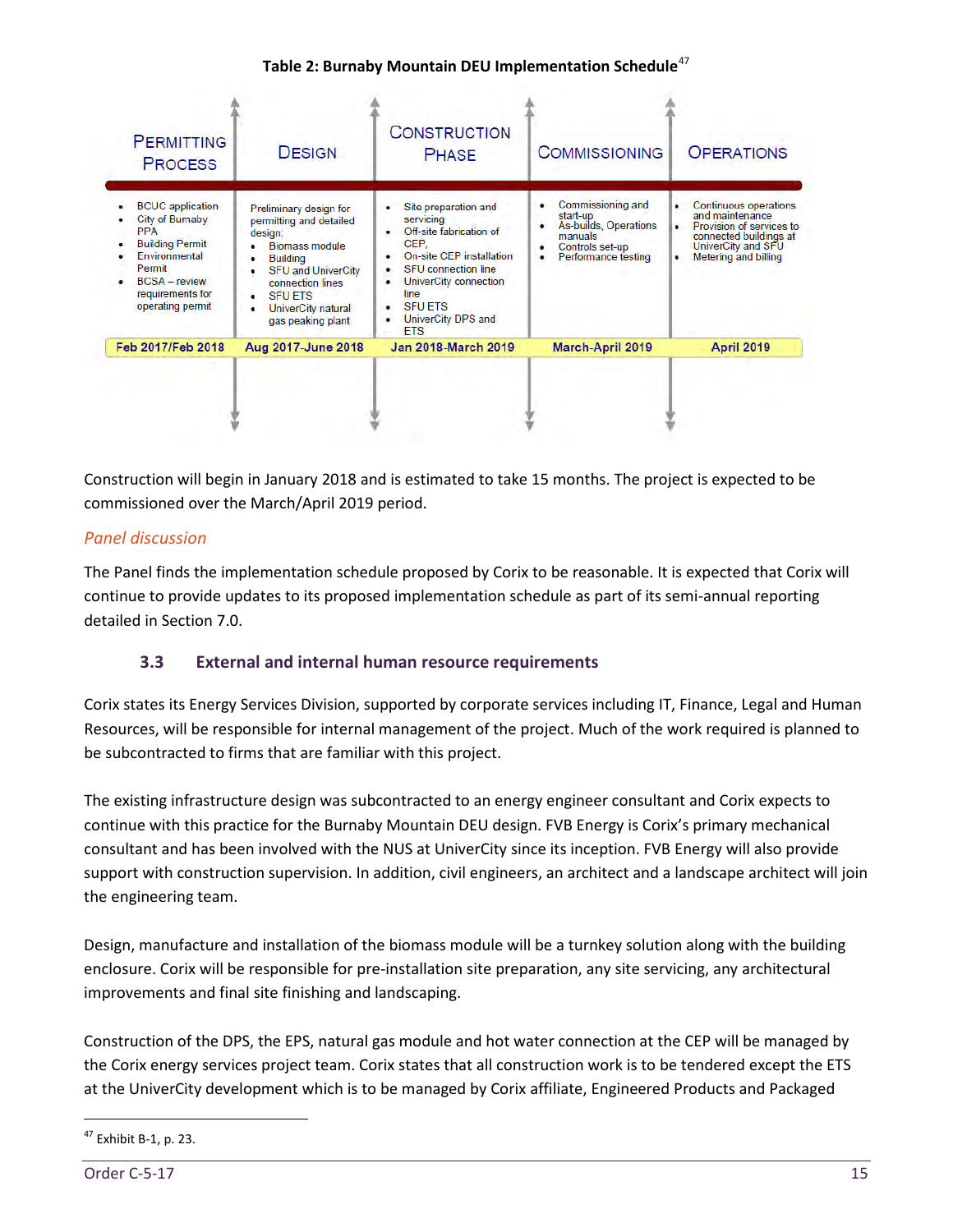Systems (Engineered Products), a division of Corix Water Products. Corix confirms that the ETS construction work is being provided at competitive prices and states that it routinely runs ETS construction work through a competitive process with its affiliate securing most of the projects.<sup>[48](#page-21-0)</sup>

When the CEP is completed in 2019, Corix estimates three and one half full-time equivalent (FTE) employees will be required to perform daily operations, such as DPS and EPS maintenance, and provide emergency on-call support. BCSA's requirements and approvals will determine the final number of FTE operators. Corix intends to achieve general supervision status under BCSA Alternative Safety Approaches and has therefore designed the operating system "with sophisticated controls, emergency response procedures, and a Safety Management Plan."[49](#page-21-1)

# *Intervener submissions*

BCOAPO raises concern over Corix's use of an affiliate to perform work on the ETS without a competitive process and with only Corix's unsubstantiated assertion that the price is competitive. BCOAPO argues these statements are problematic because of the lack of due diligence to support Corix's assertion that the affiliate's price was lower and the quality higher. BCOAPO proposes that it be made a condition "that all future equipment and materials purchases (including biomass fuel materials) be subject to an arm's-length competitive process to provide ratepayers with the assurance that the project or fuel costs will be the most cost effective possible." This will avoid negative perceptions that the best interests are not being served. $50$ 

# *Corix reply submission*

Corix regularly performs value checks for ETS work through the issuance of competitive tenders. Corix confirms that for the Burnaby Mountain DEU and other district energy utilities it operates and owns, it "will continue to secure future construction services, equipment and materials, including biomass fuel supplies, through arm's-length competitive processes."<sup>[51](#page-21-3)</sup>

#### *Panel discussion*

The Panel supports the competitive tendering of construction contracts as a way of doing business in a regulated environment and concurs with BCOAPO regarding future process. If done in all cases, it will serve to mitigate doubt that the ratepayer's interests are being protected and remove the potential for perceived bias.

The Panel accepts Corix's confirmation that its past experience allowed it to conclude that Engineered Products' costs are competitive in this instance but expects Corix to undertake a competitive process in awarding future contracts.

The Panel accepts that Corix's planning for its human resource requirements as being reasonable but expects Corix to provide updates on its resource requirements as part of its semi-annual reporting detailed in Section 7.0.

<span id="page-21-1"></span><span id="page-21-0"></span><sup>&</sup>lt;sup>48</sup> Exhibit B-1, p. 23; Exhibit B-2, BCUC IR 4.9, 4.10, 4.11.<br><sup>49</sup> Exhibit B-1, pp. 23–24.<br><sup>50</sup> BCOAPO Final Argument, pp. 3–4.<br><sup>51</sup> Corix Reply Argument, p. 3.

<span id="page-21-2"></span>

<span id="page-21-3"></span>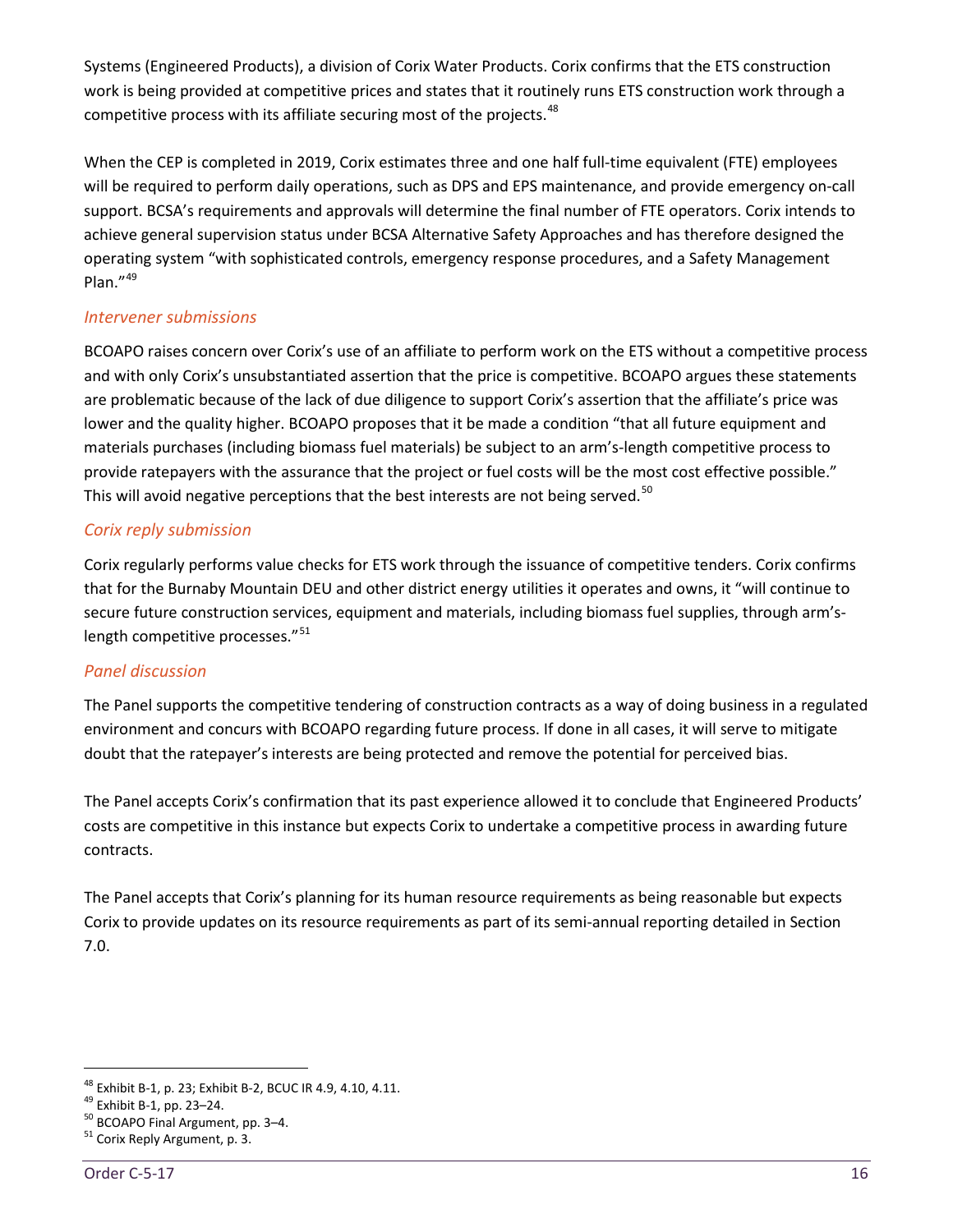#### **3.4 Environmental benefits and impacts**

<span id="page-22-0"></span>The issue the Panel must address is whether the proposed biomass facility for the Burnaby Mountain DEU meets the requirements of the UCA and the CEA.

Corix states that a full build-out of the CEP as compared to the status quo will result in an overall reduction of 11,600 tonnes of  $CO<sub>2</sub>$ , or an 85 percent improvement over the current system. The biomass portion of the CEP employs a 2-stage flue gas cleaning process and a continuous emission monitoring system will be installed. This system will ensure local air emissions are being regularly reviewed and reported and meet or exceed regulatory guidance from Metro Vancouver Bylaw 1087: Boilers and Process Heaters Emission Regulation Bylaw.

Corix explains that Metro Vancouver's emission limits are meant to control the impact of facilities on local air quality and its air quality standards are among the most stringent in the world. Metro Vancouver has also established the Metro Vancouver Ambient Air Quality Objectives (AAQOs) to characterize ambient air quality and to assess air quality impacts. They are described as the "acceptable amounts of each pollutant in our region." AAQOs are set for both short and long time periods allowing the evaluation of the potential health impacts from exposure over an hour or a day as well as evaluating chronic health impacts over a year.

Corix reports that in accordance with Metro Vancouver requirements, preliminary air dispersion modelling has been conducted by a third-party environmental consultant with a summary report completed. Corix states the modelling has been conservative in that it assumes continual operation of the facility at full capacity year round, uses the regulated emission limits and takes no account of emission reductions at SFU's existing boiler plant. However, in reality, the CEP is expected to operate at full capacity only for certain hours in peak heating season. In addition, the regulated emission limits are higher than expected emissions and "the CEP will displace 85 percent of the energy produced at SFU's existing boiler plant."<sup>[52](#page-22-1)</sup>

The primary biomass pollutants of concern are particulate matter and nitrogen dioxide (NO<sub>2</sub>).<sup>[53](#page-22-2)</sup> Corix reports that current air quality is better at Burnaby Mountain than Metro's AAQO levels and predicted concentrations for all air contaminants remain below these levels for all averaging periods. Further, the facility is expected to reduce the use of natural gas by 85 percent resulting in a significant saving in  $NO<sub>2</sub>$  emissions. Corix states that this has not been taken into consideration in the preliminary air dispersion modelling assessments because they are meant to capture the potential worst-case air quality impacts. In practice, the overall amount of pollutants would be reduced with a biomass CEP as opposed to the existing natural gas boilers at SFU.<sup>[54](#page-22-3)</sup>

Corix states that if the university were to continue using the existing natural gas plant only, it would not achieve its GHG emission reduction targets. Thus, SFU would continue to pay for GHG offsets and it would not meet either its own institutional targets for GHG reductions nor provincial expectations for Public Sector Organization reductions. Corix points out that while there are no formal GHG reduction requirements for UniverCity, the SFU Trust identified the implementation of alternative energy as one of the measures capable of supporting the community's sustainability objectives and green energy outcomes. Moreover, there is a contractual obligation

<span id="page-22-1"></span><sup>&</sup>lt;sup>52</sup> Exhibit B-1, p. 25.<br><sup>53</sup> Ibid., p. 26.<br><sup>54</sup> Ibid., p. 26.

<span id="page-22-2"></span>

<span id="page-22-3"></span>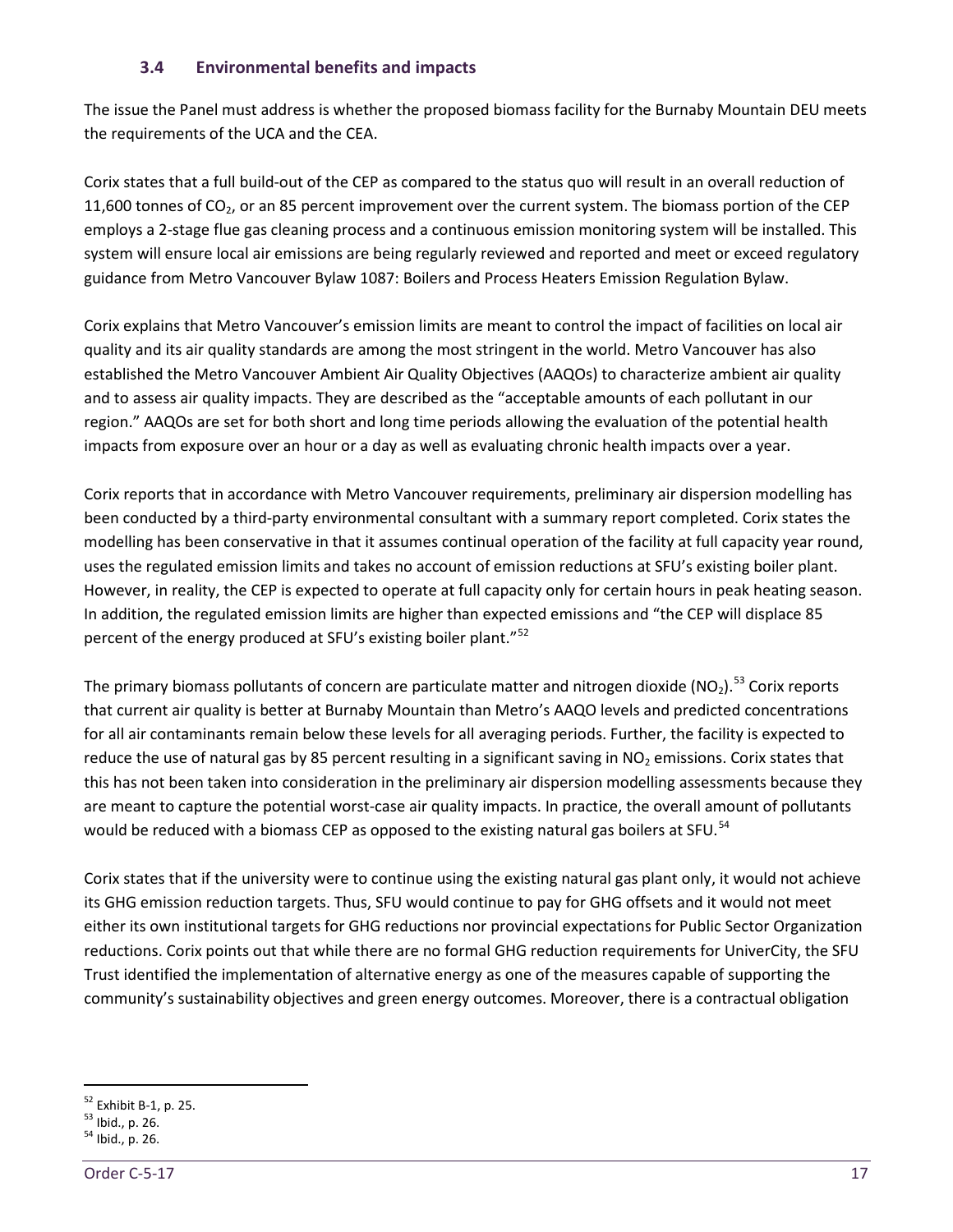for Corix to implement the central energy plant with an alternative energy source, if financially feasible, once the build-out had reached a certain level. $55$ 

Corix submits that  $CO<sub>2</sub>$  emissions from burning biomass are considered "carbon neutral" citing the BC Ministry of Environment's 2016/17 B.C. Best Practices Methodology for Quantifying Greenhouse Gas Emissions report (MoE document). In addition, Corix asserts that the CEA defines biomass, biogas, geothermal heat, hydro, solar, ocean wind or any other prescribed resource as a "clean or renewable resource."<sup>[56](#page-23-1)</sup>

# *Intervener submissions and letters of comment*

Mr. Alan James urges the Commission to reject the Application and raises two issues with regard to it:

- The high level of operational costs to run and maintain a biomass facility; and
- The high level of  $CO_2$  emissions relative to natural gas at the time of burning.<sup>[57](#page-23-2)</sup>

Mr. James provides no evidence to support his views concerning the operational costs. With respect to GHG emissions, he raises the issue of carbon neutrality and states that biomass emits double the  $CO<sub>2</sub>$  of natural gas at the time of burning for the same output. He poses the question as to whether it might make more sense to use natural gas because the project would add 11,632 tonnes of  $CO<sub>2</sub>$  emissions annually.<sup>[58](#page-23-3)</sup>

BCSEA-SCBC takes issue with Corix's statement that burning biomass is considered carbon neutral, according to the MoE document, and asserts the document speaks to why biomass is often considered carbon neutral but does endorse the general conclusion of carbon neutrality. Specifically, the MoE document states:

The CO2 released from the atmosphere during combustion of biomass is assumed to be the same quantity that had been absorbed from the atmosphere during plant growth. Because CO2 absorption from plant growth and the emissions from combustion occur within a relatively short timeframe to one another (typically 100-200 years) there is no long-term change in atmospheric CO<sub>2</sub> levels.<sup>[59](#page-23-4)</sup>

BCSEA-SCBC disagrees with Mr. James' premise that the proposed biomass facility would have higher emissions than a natural gas energy facility. While it concurs with Mr. James that burning wood waste is not strictly carbon neutral, it argues the choice at hand is not between a biogas facility and no gas emissions but rather, a facility fuelled by clean wood waste and a natural gas facility with known GHG emissions. BCSEA-SCBC points out that the combustion of wood waste fuel in a stationary heat plant has a zero GHG emissions factor according to the international standards applied in BC and if site-specific adjustments to emissions factors were made, they would need to be applied to both wood waste and natural gas. It argues that for natural gas, such adjustments would include consideration of additional upstream GHG emissions such as fugitive methane emissions which are currently not included in the approved emissions factor. For wood waste fuel, this would include consideration of forest management practices where BCSEA-SCBC notes the adjustment for less-thansustainable forest practices would be limited due to waste being sourced from waste streams as opposed to direct harvesting.

<span id="page-23-1"></span><span id="page-23-0"></span><sup>&</sup>lt;sup>55</sup> Exhibit B-2, BCUC IR 2.3.1.<br><sup>56</sup> Corix Final Argument, pp. 5–6.<br><sup>57</sup> Exhibit E-1.<br><sup>58</sup> BCSEA Final Argument, p. 6.

<span id="page-23-2"></span>

<span id="page-23-3"></span>

<span id="page-23-4"></span>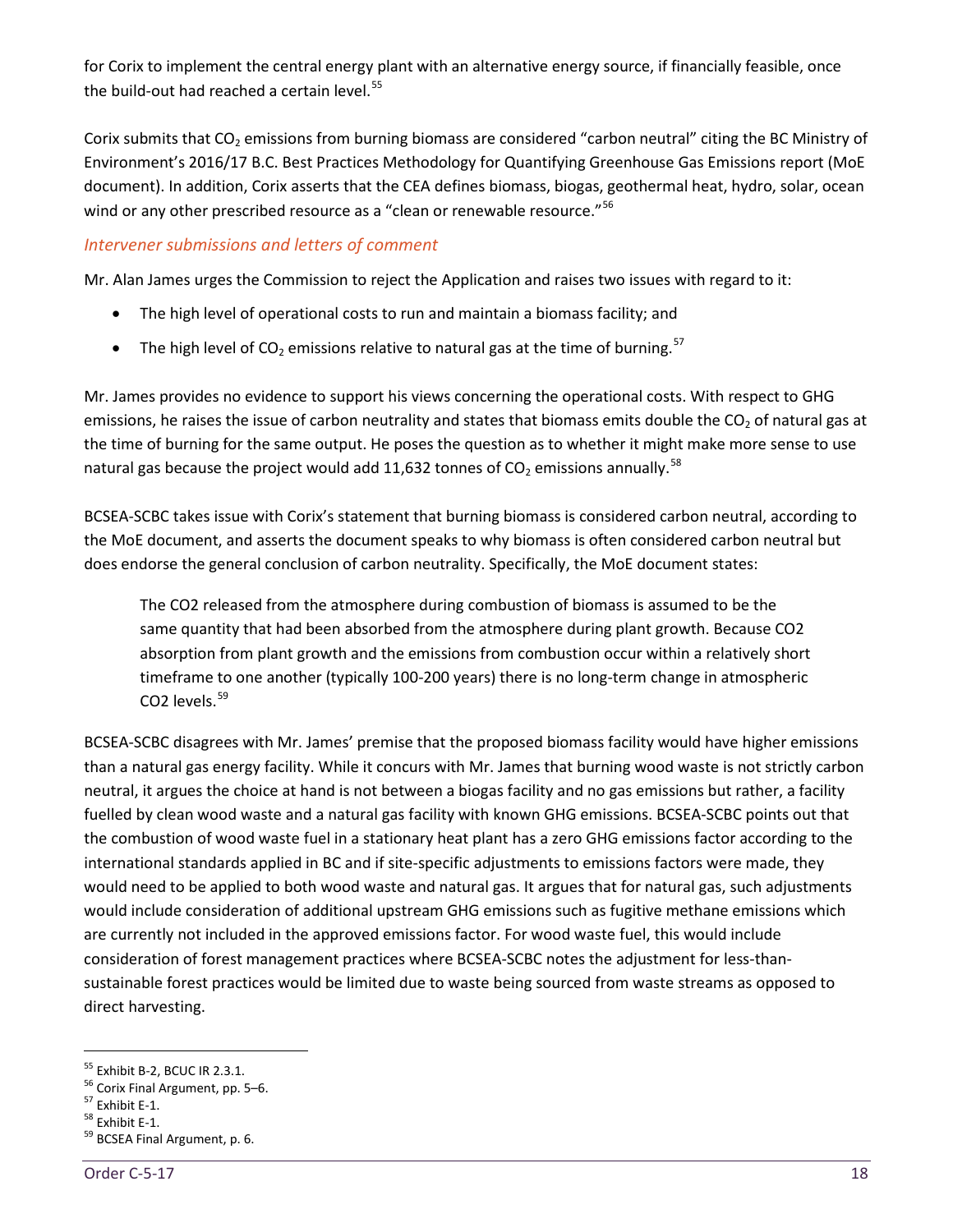BCSEA-SCBC concludes by stating it is satisfied there will be significant GHG reductions from the proposed biomass facility over the natural gas fired alternative.  $60$ 

SFU submits the project facilities are in alignment with provincial energy and climate action policy objectives with specific reference to GHG emissions and the use of clean wood waste biomass for fuel. SFU argues that under the CEA, biomass is recognized as a clean or renewable resource. In addition,  $CO<sub>2</sub>$  emissions from the burning of biomass are considered carbon neutral under the MoE document.<sup>[61](#page-24-1)</sup>

BCOAPO accepts Corix's evidence regarding SFU needing to become carbon neutral to adhere to the government's mandate. However, it notes that GHG emissions from biomass are twice those of natural gas and it is "relevant to the question of carbon neutrality whether waste wood is being replaced at a high enough rate to offset the burning of this fuel and its higher GHG impacts." BCOAPO requests in future applications where the proposed fuel and carbon neutrality is an issue, that applicants be required to present evidence relevant to this  $i$ ssue. $62$ 

# *Corix reply submission*

Corix disagrees with Mr. James and BCOAPO with respect to GHG emissions from biomass versus natural gas citing BCSEA-SCBC's submissions that the proposed facility will result in significant GHG reductions as it is fuelled by clean wood waste originating in a waste stream. Corix contends that biomass fuel is encouraged under the CEA as a clean renewable resource and submits that  $CO<sub>2</sub>$  emissions from burning biomass are treated as carbon neutral and therefore, not "subject to offset requirements under relevant legislation and regulations." Corix continues by stating that the biomass facility meets the GHG obligations and sustainability objectives requirements of SFU and the SFU Community Trust and is supported by government policy and funding.

Corix further argues that it is neither warranted nor practical to have the Commission place obligations on utility applicants in future applications to submit evidence on GHG load and proposed offset actions as proposed by BCOAPO. Corix contends that when issues have already been addressed by provincial, federal and international guidelines, legislation and regulations, they should not be subjected to additional analysis.

# *Panel discussion*

Mr. James has raised the issue of carbon neutrality and states that biogas emits twice the  $CO<sub>2</sub>$  of natural gas for the same output at the time of burning, a point which is supported by BCOAPO. The Panel disagrees. In our view, the issue is not about carbon neutrality or the speed of the replacement of forests but rather whether the burning of clean biomass, as is proposed for the biomass facility at the Burnaby Mountain DEU, is in accordance with GHG considerations as reflected in the CEA.

SFU and Corix have argued that biomass is encouraged under the CEA and considered a clean renewable resource. BCSEA-SCBC has argued that in accordance with international standards, the burning of wood waste fuel in a stationary heat plant has a zero GHG emissions factor. The Panel agrees with both of these assertions. We acknowledge that reliance upon biomass as a fuel for the Burnaby Mountain DEU is not necessarily carbon neutral but notes that the legislation has no such requirement. As explained in the MoE document, the  $CO<sub>2</sub>$ 

<span id="page-24-0"></span><sup>&</sup>lt;sup>60</sup> BCSEA-SCBC Final Argument, pp. 6–9.<br><sup>61</sup> SFU Final Argument, p. 6.<br><sup>62</sup> BCOAPO Final Argument, p. 2.

<span id="page-24-1"></span>

<span id="page-24-2"></span>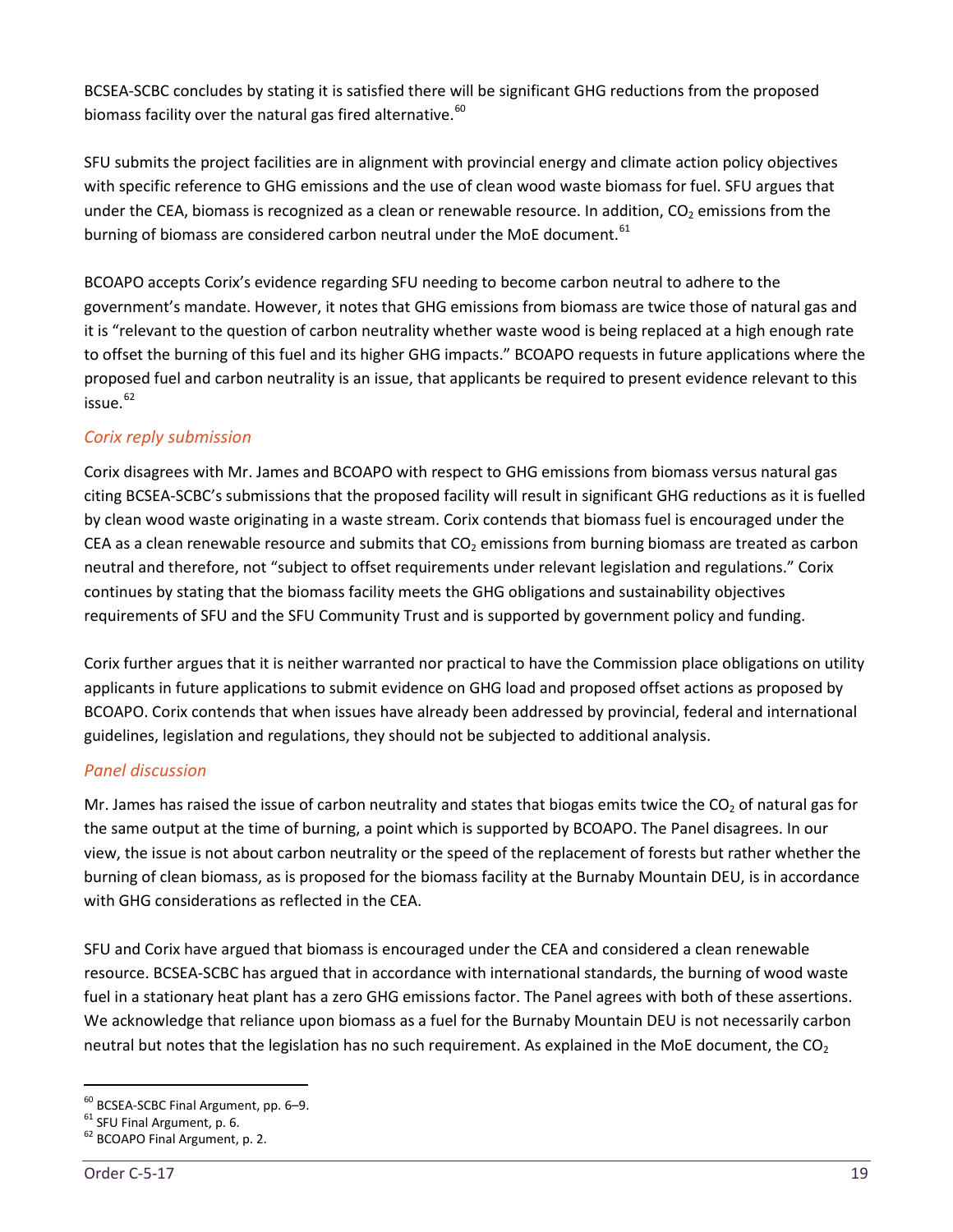absorption from plant growth and subsequent combustion emissions occur in a relatively narrow timeframe. Because of this, the long-term change in atmospheric  $CO<sub>2</sub>$  levels is considered neutral and GHGs are not attributed to the combustion of clean biomass. Therefore, the Panel finds the reduction of 11,600 tonnes of  $CO<sub>2</sub>$ at full build-out of the CEP, as stated by Corix, to be reasonable and supported by the evidence.

As noted in Section 1.4 of this decision, the Panel cited a number of BC Energy Objectives as relevant to this Application. The Panel finds that the Burnaby Mountain DEU is clearly aligned with these Energy Objectives as outlined in the CEA and provide specific direction with respect to this Application. First, the build-out of the Burnaby Mountain DEU, as designed, will result in significant annual reduction of GHG's as compared to the natural gas status quo thereby supporting BC Energy Objectives (g) and (i). In addition, clean biomass as a fuel source is encouraged by the CEA to reduce waste. The Panel notes that the biomass for this project is being sourced from waste streams as opposed to direct harvesting, thereby supporting BC Energy Objective (j). Finally, the proposed move from a reliance on natural gas to one such as biomass, that decreases GHGs, is in accordance with BC Energy Objective (h). Given these considerations, the Panel finds that the biomass facility for the Burnaby Mountain DEU project closely aligns with the BC Energy Objectives as outlined in the CEA. Where fuel and carbon neutrality is an issue, the Panel is not persuaded there should be a requirement to present evidence relevant to this issue in future applications. Where the matter has been adequately addressed by either legislation or regulation, the Panel finds there is no need to specify additional requirements for preparation of an application. However, this does not restrict parties from raising such issues during the review of an application.

# **3.5 Biomass sourcing and delivery**

<span id="page-25-0"></span>The sourcing of biomass and its delivery to the Burnaby Mountain DEU site is an important element for this project. There are three questions raised with respect to sourcing and delivery that the Panel needs to address. They are as follows:

- Is the biomass fuel planned for the Burnaby Mountain DEU of sufficient quality to meet local emissions standards?
- Are the arrangements for supply of biomass material reasonable?
- Is Corix's approach to delivery of biomass acceptable?

# *Quality of biomass fuel*

Corix states that the Burnaby Mountain DEU will be fueled by biomass comprised of "locally-sourced wood waste that is no longer accepted at local landfills including tree cuttings and trimmings, clean wood waste such as wood chips from sawmills, shavings, hog fuel (an unprocessed mix of bark and wood fiber), and clean construction wood waste."[63](#page-25-1) Corix confirms that biomass fuel meets the requirements of the CEA explaining that biomass is defined as a clean and renewable resource under the CEA and confirming that only fuel that meets the definition of biomass is allowed to be burned in the CEP*.* Corix further explains that biomass "is treated as a carbon neutral resource in the methodology for qualifying GHG emissions and offset requirements under the Province's Greenhouse Gas Reduction"<sup>[64](#page-25-2)</sup> which is consistent with all international standards. In addition, the

<span id="page-25-1"></span> $^{63}$  Exhibit B-1, p. 27.<br> $^{64}$  Exhibit B-2, BCUC IR 5.6.

<span id="page-25-2"></span>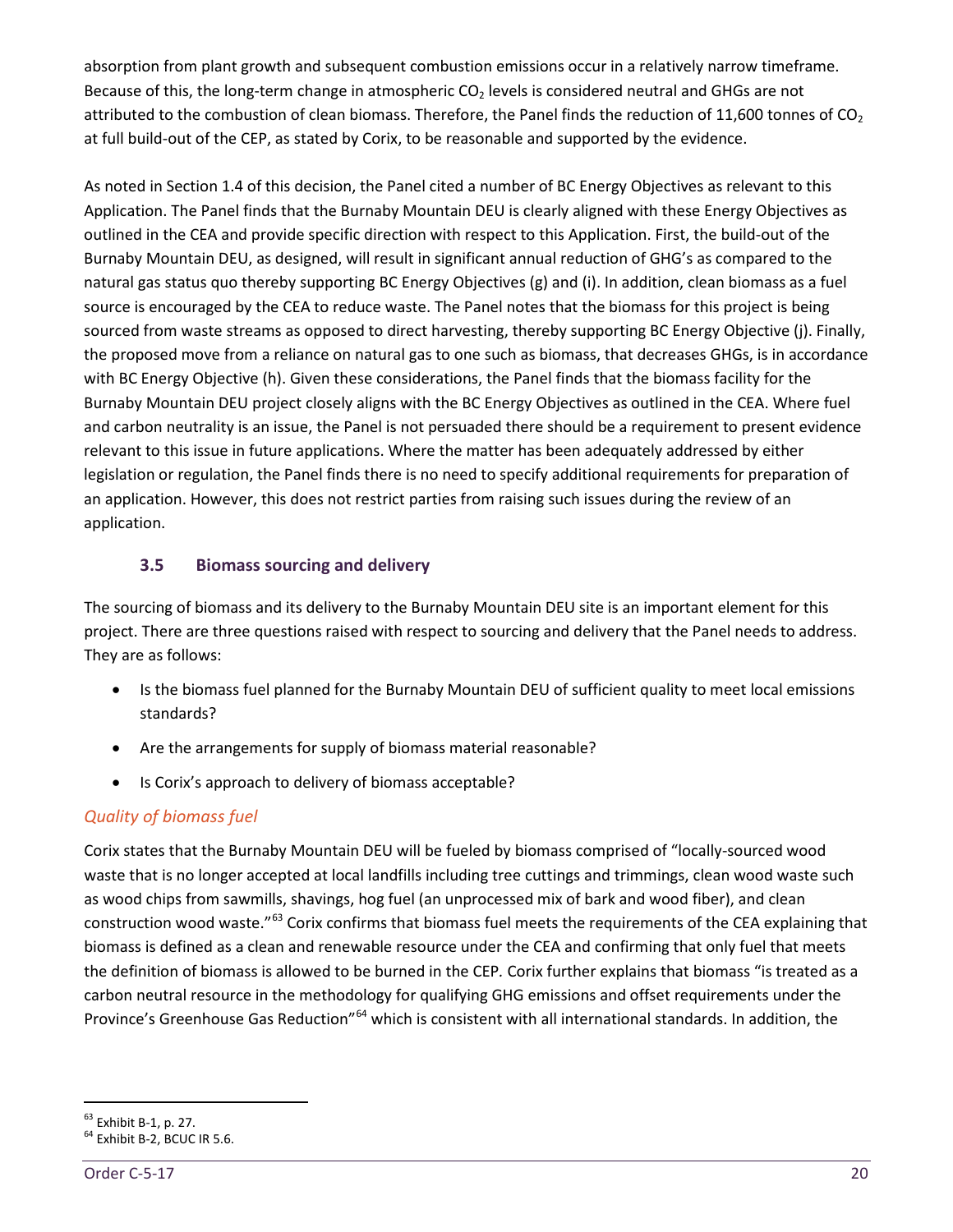proposed biomass fuel also complies with the Metro Vancouver biomass fuel specifications and regional environmental regulations.<sup>[65](#page-26-0)</sup>

#### *Intervener submissions*

Neither BCOAPO nor BCSEA-SCBC expressed concern with the proposed biomass fuel. BCSEA-SCBC states it has reviewed the Greater Vancouver Regional District Boilers and Process Heaters Emission Regulation Amending Bylaw No. 1190, 2013 and is satisfied that "the biomass fuel for the CEP will be required to be 'uncontaminated wood waste' with appropriately stringent terms and conditions."<sup>[66](#page-26-1)</sup> Nonetheless, BCSEA-SCBC want to emphasize that the Commission's decision be very clear in restricting Corix from using contaminated rail ties as fuel noting that Corix had no objection to a CPCN condition of the CEP being restricted from using rail ties treated with creosote or pentachlorophenol.<sup>[67](#page-26-2)</sup> BCOAPO also raises this issue and requests the Commission make their restriction a condition for approval of the CPCN.<sup>[68](#page-26-3)</sup>

# *Corix reply submission*

Concerning the potential use of rail ties, Corix states that it has no objection to BCOAPO's request for a limitation on biomass fuel content.<sup>[69](#page-26-4)</sup>

# *Biomass fuel supply*

Corix states that a competitive bidding process to select a biomass supplier for the Burnaby Mountain DEU was completed in 2011 and Cloverdale Fuel Ltd. (Cloverdale) was selected. The criteria Corix relied upon in its selection of Cloverdale included the ability to offer the best value based on fuel quality and cost with consideration of its ability to meet delivery timelines, the conformance of the biomass fuel to specifications and pricing, as well as business reputation and experience. $70$ 

Corix states that Cloverdale is located in Port Kells, Surrey, BC and has over 40 years of experience providing wood residues to the Lower Mainland Market. Cloverdale conducts rigorous testing of its various wood waste sources and currently provides fuel to various farm and greenhouse biomass energy centres as well as to the University of British Columbia's Bioenergy Research and Demonstration Facility which has a much higher fuel specification than the Burnaby Mountain DEU. Given the elapsed time since 2011, Corix was asked why it did not consider reopening the selection process. Its response was that the fuel supply market is constantly evolving but, based on the various attributes of Cloverdale, it did not believe there was value in reopening the selection process.[71](#page-26-6)

Corix reports its supply contract with Cloverdale is under negotiation and expects to complete it by the end of Quarter 3 of 2017. Corix's objectives in the negotiation of the contract include a 10-year term, fuel quality which meets Metro Vancouver emission standards, moisture levels at 50 percent or less, ability to deliver in off-peak times and performance guarantees. $^{72}$  $^{72}$  $^{72}$ 

<span id="page-26-2"></span>

<span id="page-26-3"></span>

<span id="page-26-4"></span>

<span id="page-26-6"></span><span id="page-26-5"></span>

<span id="page-26-1"></span><span id="page-26-0"></span><sup>&</sup>lt;sup>65</sup> Ibid.<br>
<sup>66</sup> BCSEA-SCBC Final Argument, pp. 12–13.<br>
<sup>67</sup> Ibid.<br>
<sup>68</sup> BCOAPO Final Argument, p. 5.<br>
<sup>69</sup> Corix Reply Argument, p. 3.<br>
<sup>70</sup> Exhibit B-2, BCUC IR 5.1, 5.2.<br>
<sup>71</sup> Exhibit B-2, BCUC IR 5.3.1, 5.3.2; Exhibit

<span id="page-26-7"></span>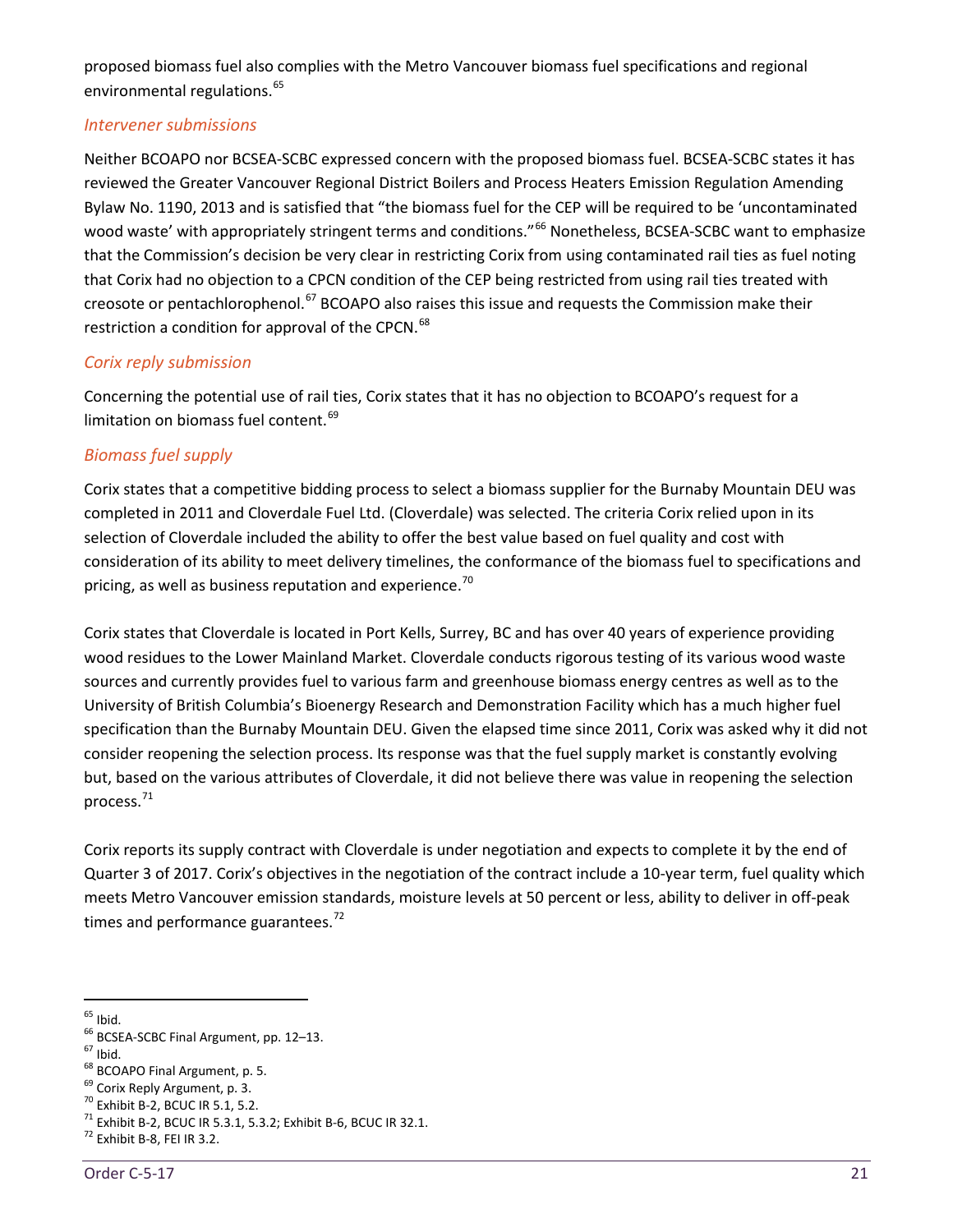Corix estimates the cost for biomass fuel in 2019 will be \$38.70/tonne gradually increasing to \$41.89/tonne in 2023. With respect to variations in fuel cost, Corix stated that biomass, like other fuel commodities, is subject to exogenous market forces beyond its control and where such increases cannot be mitigated, they will be passed through to customers subject to Commission approval. Corix asserted that entering into a 10-year agreement will provide price certainty which exceeds that for other fuels such as natural gas.<sup>[73](#page-27-0)</sup>

#### *Intervener submissions*

BCSEA-SCBC submits it is satisfied with Corix's intention to deliver the biomass fuel from Port Kells to the CEP.<sup>[74](#page-27-1)</sup>

BCOAPO submits it is content for Corix to continue with its negotiations with Cloverdale. BCOAPO notes that Cloverdale is a local well-established business and believes the contract negotiated is likely to remain as competitive and cost-effective as it would have been if negotiated in 2011. It points out that having the customer bear the risk for biomass fuel costs is the accepted practice and Corix's intention to negotiate a 10- year contract will mitigate this risk to a degree.<sup>[75](#page-27-2)</sup>

# *Biomass delivery*

Corix expects the Burnaby Mountain DEU will require seven truckloads of fuel per day to be delivered in the winter and one truckload per day in the summer. Corix will have an onsite storage system designed to hold up to three days' supply at 70 percent average load demand rate in the event of weather-related delivery interruptions. In addition, the CEP is designed for natural gas backup to provide up to 90 percent of peak UniverCity load demand at peak design conditions. Corix states that this can be used to supplement available biomass fuel supplies as required, thereby mitigating the risk of having no fuel supply in the event the road is inaccessible for a number of days due to extreme weather.<sup>[76](#page-27-3)</sup>

Corix notes that the proposed delivery route eliminates the need for the trucks to enter the residential community or the campus and, as a result, traffic impact and potential disruption is minimal. While there was no specific consultation with respect to the fuel truck delivery route, transportation requirements and the plant location, these topics were discussed as part of the open houses. $<sup>77</sup>$  $<sup>77</sup>$  $<sup>77</sup>$ </sup>

None of the interveners made submissions with respect to biomass delivery.

#### *Commission determination*

The Panel finds that the quality of Corix's proposed biomass for use in the Burnaby Mountain DEU meets the requirements of the CEA as well as those imposed by Metro Vancouver. The evidence presented confirms that Corix has been clear in defining its requirements to Cloverdale, its biomass supplier, and it will meet all requirements. The Panel considers it reasonable for Corix to continue to negotiate its biomass supply agreement with Cloverdale which will be subject to future Commission approval.

Concerning the use of retired railway ties contaminated with creosote and pentachlorophenol, the parties are all in agreement with having a condition on the CPCN that excludes their use. **Accordingly, the Panel requires Corix** 

<span id="page-27-1"></span><span id="page-27-0"></span><sup>&</sup>lt;sup>73</sup> Exhibit B-2, BCUC IR 11.1; Exhibit B-8, FEI IR 3.2.2.<br><sup>74</sup> BCSEA-SCBC Final Argument, p. 12.<br><sup>75</sup> BCOAPO Final Argument, p. 3.<br><sup>76</sup> Exhibit B-1, p. 27; Exhibit B-2, BCUC IR 4.3.<br><sup>77</sup> Exhibit B-2, BCUC IR 4.2, 4.2.1.

<span id="page-27-2"></span>

<span id="page-27-4"></span><span id="page-27-3"></span>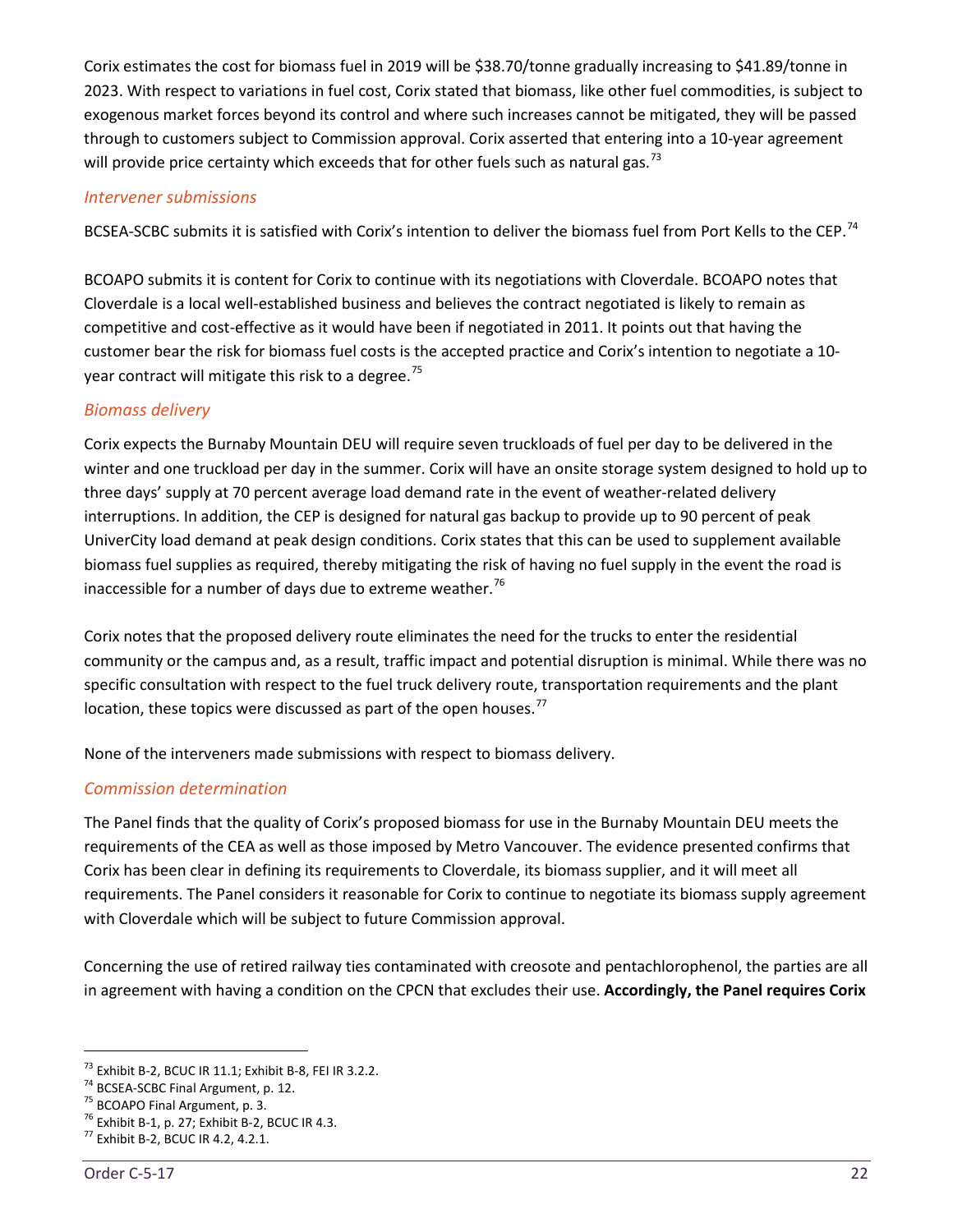# **to refrain from the use of treated railway ties as a biomass fuel source as a condition of the issuance of the CPCN.**

The Panel also finds that the choice of Cloverdale to supply its biomass is reasonable. Corix used a competitive bid process relying on selection criteria that were both reasonable and appropriate in these circumstances. Cloverdale is a local supplier that has extensive experience in providing the required biomass in qualities meeting or exceeding those required by Corix and has been in business for 40 years. The Panel understands that the cost of fuel will vary over time and agrees with BCOAPO in that Corix's intention to negotiate a 10-year contract will mitigate some of the concerns with respect to short to medium term biomass price increases. Moreover, the fact that the CEP is designed for natural gas backup providing for 90 percent of UniverCity's peak load demand leaves open options in the event of unforeseen events affecting future supply.

The Panel is satisfied with the biomass delivery plan established by Corix. The location of the CEP is such that delivery trucks can have access with limited disruption and even if two trucks were to inadvertently arrive at the same time, the delivery area has been designed to accommodate the second truck while the first is unloading.*[78](#page-28-1)* While there is potential for weather disruption to scheduled delivery, Corix has designed a storage bin capable of holding three days' supply and notes that this can be augmented with natural gas backup systems as necessary.

# **3.6 Required permits and approvals**

<span id="page-28-0"></span>In addition to the approval of the CPCN, the Burnaby Mountain DEU requires the following approvals:

- 1. Preliminary plan approval from the City of Burnaby;
- 2. Building permit from the City of Burnaby;
- 3. Environmental permit (air permit) from Metro Vancouver for the project site regarding compliance with Greater Vancouver Regional District Boilers and Process Heaters Regulation Bylaw No. 1087, 2008 and Boilers and Process Heaters Emission Regulation Amending Bylaw No. 1190, 2013;
- 4. British Columbia Safety Authority (BCSA) for the general supervision status for the facility using BCSA Alternative Safety Approaches; and
- 5. Statutory rights of way from the Province of British Columbia for infrastructure on SFU lands, and for each developer and strata corporation relating to UniverCity.<sup>[79](#page-28-2)</sup>

Corix provides the following update on its permit requirements:

<span id="page-28-1"></span><sup>&</sup>lt;sup>78</sup> Exhibit B-2, BCUC IR 4.4.<br><sup>79</sup> Exhibit B-1, pp. 27–28.

<span id="page-28-2"></span>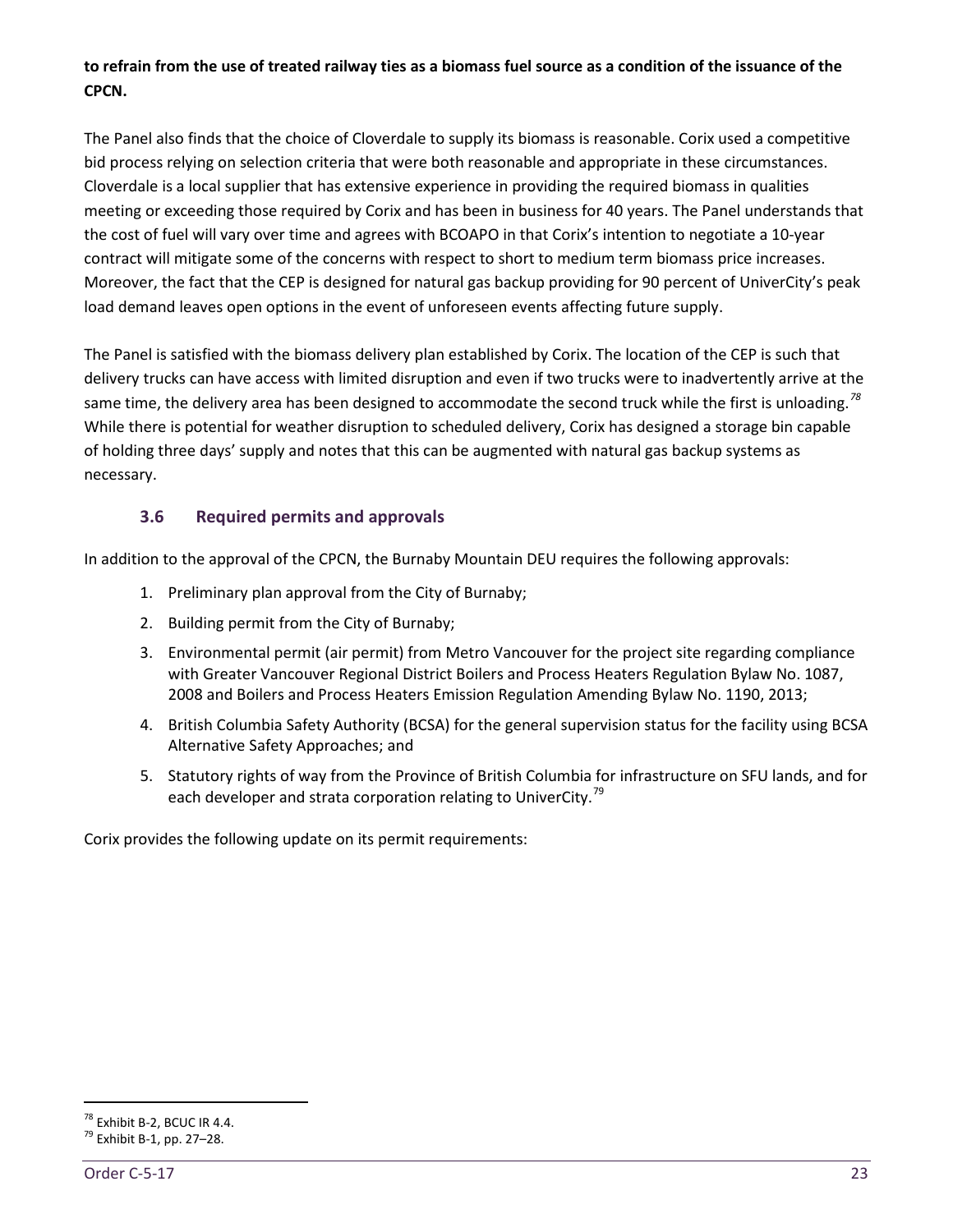| <b>MATERIAL PERMIT</b>                                                                                                                        | <b>AUTHORITY</b>              | <b>DATE REQUIRED</b> | <b>DATE CONFLETED</b> | <b>INFACT IF NOT RECEIVED</b>                                                                                                                                                                                                                                                                         | <b>ALTERNATIVE CETION</b>             |
|-----------------------------------------------------------------------------------------------------------------------------------------------|-------------------------------|----------------------|-----------------------|-------------------------------------------------------------------------------------------------------------------------------------------------------------------------------------------------------------------------------------------------------------------------------------------------------|---------------------------------------|
| Certificate of Public Convenience<br>and Necessary                                                                                            | <b>BC Utilizes Commission</b> | October 1, 2017      | ۰                     | Project would cease to move forward.                                                                                                                                                                                                                                                                  | No alternative option.<br>model-le-   |
| Preiminary Plan Approval (PPA)                                                                                                                | City of Burneby               | February 13, 2018    |                       | Conx believes that it is very unlikely that a<br>situation would exist where a PPA would not<br>be granted so long as the application meets.<br>the requirements set forth by the City of<br>Bumaby and their respective planning<br>department.                                                      | No alternative option<br>svalable.    |
| Building Permit, including all sub-<br>permits (electrical, fire protection,<br>gas, plumbing, tree cutting, etc.)                            | City of Burnetry              | January 22, 2018     | ÷                     | Conx believes that it is very unlikely that a<br>stuation would exist where a building permit<br>and all subsequent sub-permits would not be<br>granted to the project so long as the<br>application(s) meet the requirements set<br>forth by the City of Burnaby and the BC<br><b>Building Code.</b> | No alternative option<br>available.   |
| Air Quality Pennit, or registration<br>under the Greeke Vancouver<br>Regional District Boilers and<br>Process Heaters Envission<br>Regulation | Metro Vancouver               | November 3, 2017     |                       | Corix believes that it is very unlikely that a<br>situation would exist where an Air Quality<br>Permit would not be grented so long as the<br>application meets the requirements set forth<br>by both the Province and the MeboVan<br>bylowireguiction.                                               | No alternative option<br>care in big- |
| All necessary operating permits for<br>he interbucket issued under the<br>Safety Standard's Act (British<br>Columbial                         | <b>BC Safety Authority</b>    | April 1, 2019        |                       | Conx believes that it is very unlikely that a<br>situation would exist where operating permits<br>would not be grented so long as the<br>operation meets the requirements set forth<br>by the Safety Standard Act (BC).                                                                               | No efternative option<br>available.   |

#### **Table 3: Outstanding Permits and Approvals**[80](#page-29-1)

Corix expects to complete the approval process in time for project completion by April 1, 2019 and believes it is very unlikely that any of the required permits would not be granted.

# *Panel discussion*

<span id="page-29-0"></span>Corix has proposed this project with a good understanding of the approval requirements and appears to have taken these into account in its project planning. The Panel has no concerns with the steps taken by Corix to date.

# **3.7 Issues arising**

# *Choice of Wellons for the design, fabrication and installation of the biomass module*

Corix states it is currently in the process of concluding an agreement with Wellons, a local biomass systems manufacturer for the design, fabrication and installation of the biomass module. Corix states that through a competitive process supported by SFU and the SFU Trust, Wellons was selected based on the following criteria:

- Reliability;
- Proven track record and history in building biomass systems;
- Ability to meet environmental standards;
- Local company with technical support readily available;
- Costs capital and ongoing operations and maintenance; and
- Acceptance of broad range of biomass fuel content.<sup>[81](#page-29-2)</sup>

Corix states that the competitive selection process was completed in 2011 following an engineering consultant's issuance of a Request for Proposal (RFP). SFU and Corix had a preference for a local supplier for two reasons: (i) availability of grants from BC Hydro and the Provincial Government favoured selection of a local supplier, and (ii) service personnel accessibility and availability of parts would be better if the supplier was local. Two companies,

<span id="page-29-1"></span> $80$  Exhibit B-2, Attachment II.<br> $81$  Exhibit B-1, p. 19.

<span id="page-29-2"></span>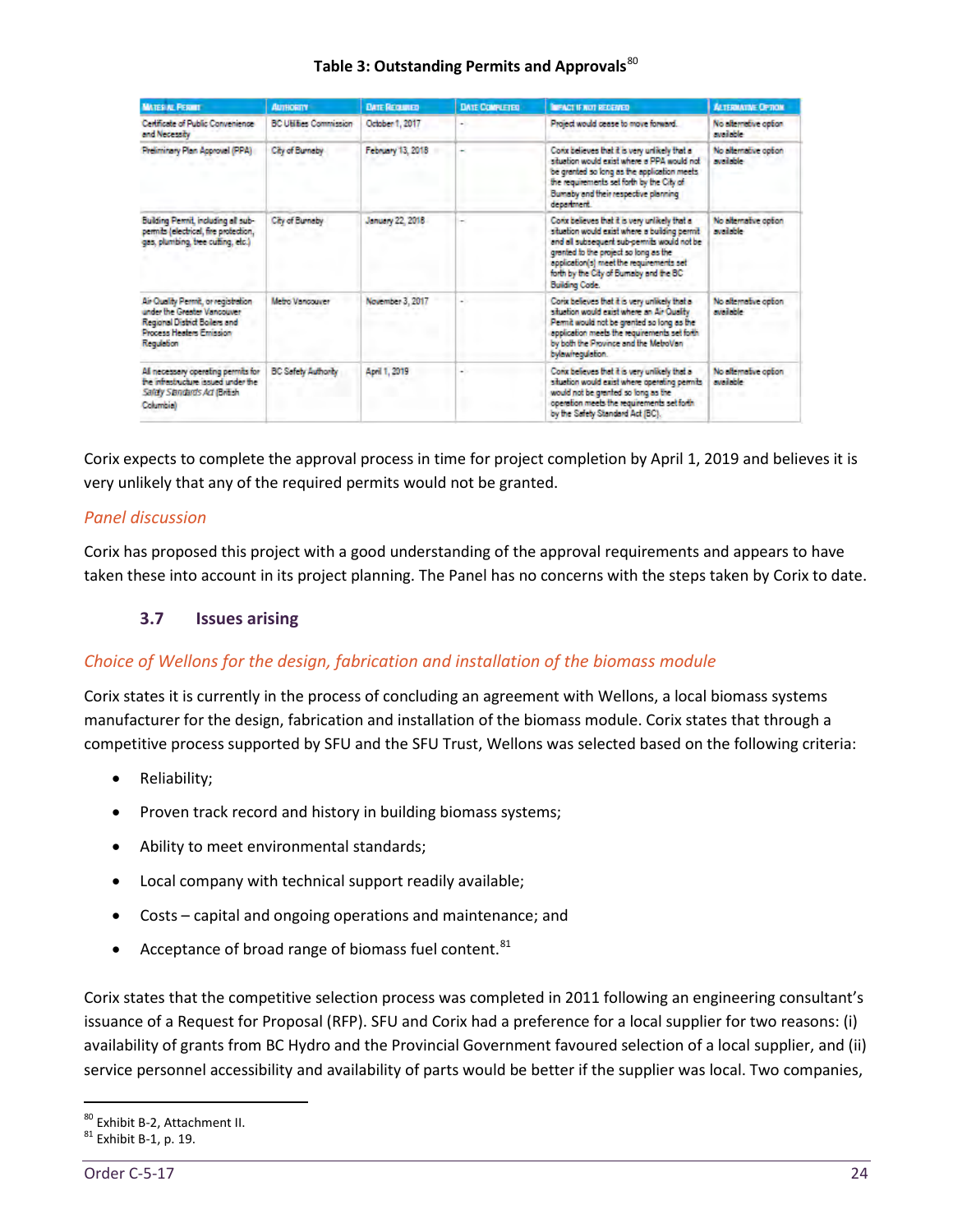Nexterra (biomass gasification technology) and Wellons, were approached and responded to the RFP. The firms were evaluated on the basis of the criteria in Table 4.

| <b>EVALUATION CRITERIA</b>                       | <b>DETAILS</b>                                                                                                                                                                         |
|--------------------------------------------------|----------------------------------------------------------------------------------------------------------------------------------------------------------------------------------------|
| <b>Proponent / Firm</b>                          | Relevant experience<br>Capacity / support (construction and on-going)<br>Ability to support public consultation<br>٠<br><b>References</b><br>٠                                         |
| <b>Technical proposal</b>                        | <b>Fuel flexibility</b><br>Operability / constructability<br>Optionality (optimization options, ability to expand and adapt)<br>٠<br><b>Emissions</b><br>System efficiency / turn down |
| Cost / Financial Risk (Thermal-<br>only vs. CHP) | <b>Capital Costs</b><br>Capital Cost Risks (During Design)<br>Warranty<br>۰<br><b>Operating and Maintenance Costs</b><br>Fuel (reflects efficiency and turn down)<br>Non-fuel          |

#### **Table 4: Evaluation Criteria**[82](#page-30-0)

Corix reports that Wellons has either completed or currently has in development 50 biomass modules. In addition to best meeting the criteria, Wellons agrees to guarantee expected system efficiencies and Metro Vancouver emission limits as performance criteria that are part of the agreement currently being negotiated. Corix is confident that an agreement will be reached between the parties as many of the elements have already been agreed upon. In the event there are some outstanding items that delay finalization of the agreement, Corix states that an alternative form of supply agreement will be put in place so the project schedule will not be affected.<sup>[83](#page-30-1)</sup>

#### *Intervener submissions*

BCOAPO notes that it has been six years since the competitive process took place and considers if there is need to reassess suppliers through another competitive process. However, BCOAPO states it is not asking for this exercise to be repeated, stating "the 2011 process was sufficient and to repeat it now would likely add unnecessarily to the projects costs with very little likelihood of any possible change in the outcome."<sup>[84](#page-30-2)</sup>

# *Panel discussion*

The Panel finds that Corix applied sufficient competitive process in 2011 in selecting Wellons as a supplier for design, fabrication and installation of the biomass module. Wellons has significant experience in the development of biomass modules and has offered additional guarantees that are material to the success of this project.

<span id="page-30-1"></span><span id="page-30-0"></span><sup>&</sup>lt;sup>82</sup> Exhibit B-2, BCUC IR 4.5.<br><sup>83</sup> Exhibit B-2, BCUC IR 4.5.2, 4.6.<br><sup>84</sup> BCOAPO Final Argument, p. 3.

<span id="page-30-2"></span>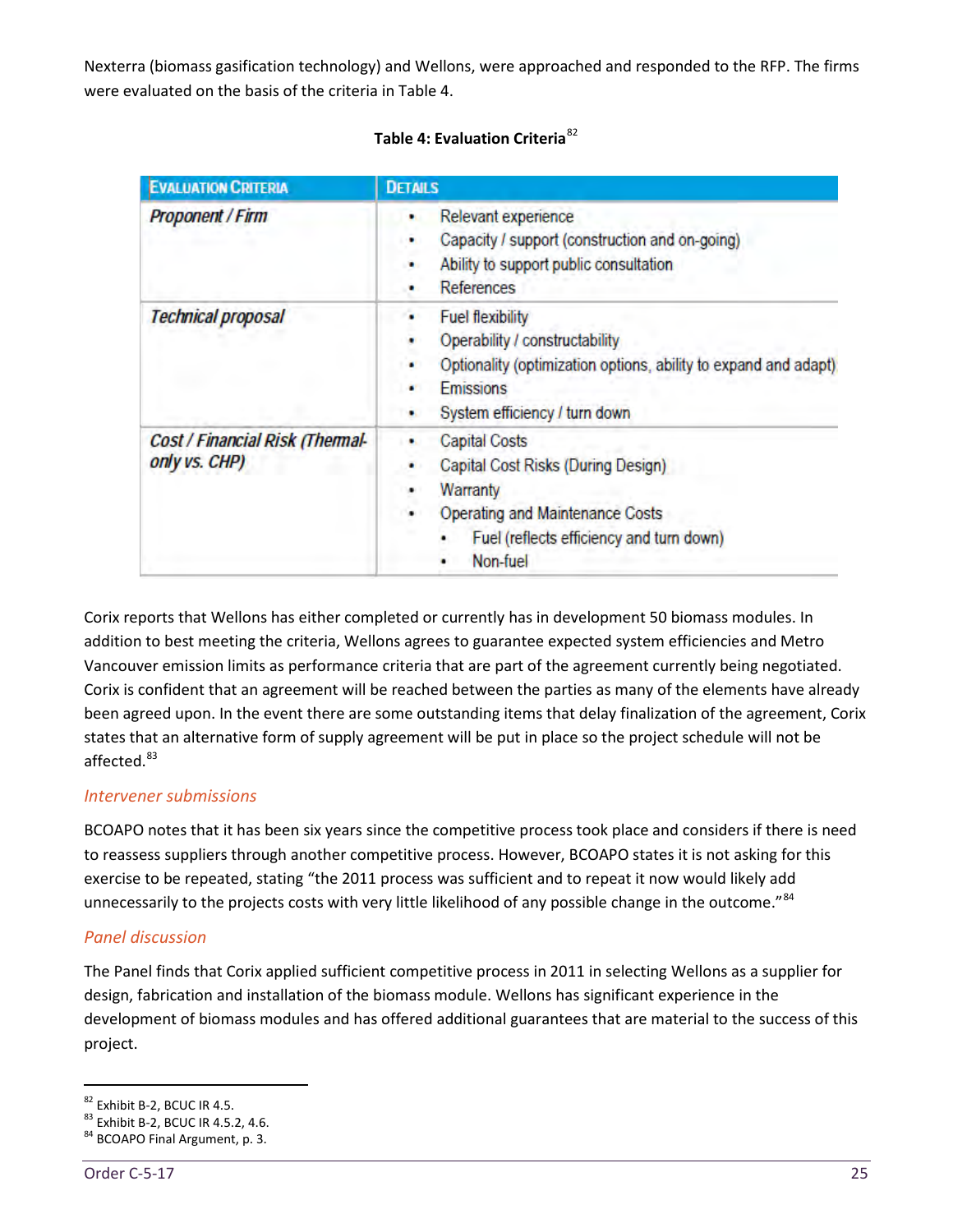The Panel agrees with BCOAPO that there is no need to reassess suppliers through another regulatory process. Many elements of the agreement have been agreed upon and adding an additional process at this point would create delays and potentially add to the delivery cost for this project. The Panel supports Corix moving forward to complete its negotiations with Wellons.

# <span id="page-31-0"></span>**4.0 Thermal Energy Services Agreement**

Pursuant to sections 60 and 61 of the UCA, Corix seeks approval of the TESA between itself and SFU, including the cost of service, cost allocation, and rate design principles set out in various schedules of the TESA.<sup>[85](#page-31-3)</sup> As part of its final argument, Corix states that subject to Commission approval, SFU and Corix will amend the TESA to change the wording of the fuel cost deferral account so that the mechanism for recovering annual variances in biomass and electricity costs will be through the capacity charge as opposed to the consumption charge.<sup>[86](#page-31-4)</sup> This is discussed further in Section 4.1.5 of this decision.

While the TESA is an agreement between Corix and SFU, the terms and conditions in the agreement have potential impacts on UniverCity ratepayers. The key issues related to the TESA are discussed in detail in the following sections, with the Panel providing discussions and determinations where necessary.

# <span id="page-31-1"></span>**4.1 Key issues with the TESA**

# **4.1.1 Service term**

<span id="page-31-2"></span>The first issue is what financial risks may be faced by the UniverCity ratepayers should SFU opt for early termination of the TESA.

The term of the TESA between Corix and SFU is for 30 years from the service commencement date of the thermal energy project. SFU has two Early Termination Options as outlined in Section 3.2 of the TESA:

SFU will have the option (the "Early Termination Option") to terminate this Agreement effective as of the date that is:

- (a) twenty (20) years after the Service Commencement Date by giving written notice of such termination to Corix on or before the date that is ten (10) years after the Service Commencement Date: and
- (b) twenty-five (25) years after the Service Commencement Date by giving written notice of such termination to Corix on or before the date that is fifteen (15) years after the Service Commencement Date.

If the Early Termination Option is not exercised by SFU in accordance this Section 3.2, the Early Termination Option will expire.<sup>[87](#page-31-5)</sup>

<span id="page-31-5"></span><span id="page-31-4"></span>

<span id="page-31-3"></span><sup>&</sup>lt;sup>85</sup> Exhibit B-1, p. 3.<br><sup>86</sup> Corix Final Argument, p. 4.<br><sup>87</sup> Thermal Energy Services Agreement (TESA), Section 3.2, p. 11.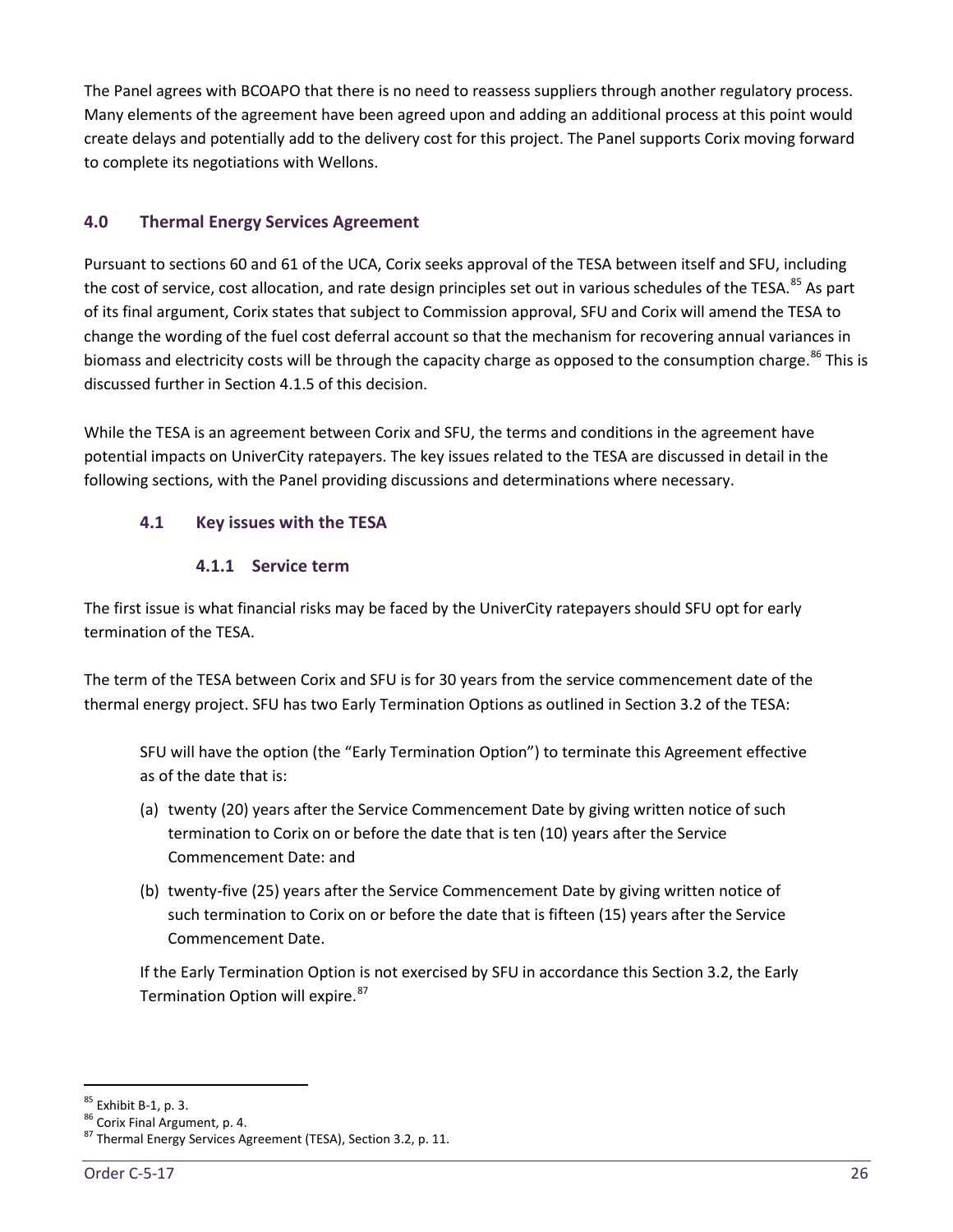Corix identifies SFU's early termination of the TESA as a project risk but considers the risk to be "low" and cites the following risk mitigation measures:

- A long termination notice (i.e. 10 years);
- Undertaking a feasibility assessment of power generation added to the project to use excess energy in case of a SFU termination; and
- Understanding of the development plans on Burnaby Mountain for capturing new loads (i.e. future phases of UniverCity development). [88](#page-32-0)

Corix states that it considers the risk of SFU invoking the early termination option and the utility being unable to mitigate the impact of the excess capacity within the 10-year notice requirement to be "extremely low." Corix also provides Table 5 in the Application showing that over a 30-year levelized rate period, even if SFU invokes the early termination option and cancels the TESA at the end of 20 years, the levelized rate is lower than under a scenario where Corix had built a stand-alone biomass facility for UniverCity customers only.<sup>[89](#page-32-1)</sup>

| <b>RESIDENTIAL RATES PER MWH</b> |  | <b>Residential</b><br>Stand-alone<br><b>Biomass</b> |  | <b>Biomass</b><br><b>With SFU</b><br><b>30 Years</b> |   | <b>Biomass</b><br><b>With SFU</b><br>20 Years |  | <b>Residential</b><br><b>Natural Gas</b> |  |
|----------------------------------|--|-----------------------------------------------------|--|------------------------------------------------------|---|-----------------------------------------------|--|------------------------------------------|--|
| Year 1                           |  | 137.06                                              |  | 119.67                                               |   | 119.67                                        |  | 127.66                                   |  |
| Year 15                          |  | 149.07                                              |  | 12787                                                |   | 161.04                                        |  | 141,77                                   |  |
| Year 30                          |  | 148.20                                              |  | 126.60                                               | s | 161.04                                        |  | 151.73                                   |  |
| 30 year levelized                |  | 151.41                                              |  | 131.28                                               | s | 148.31                                        |  | 144.71                                   |  |
| % change in levelized rate       |  |                                                     |  | $-13.3%$                                             |   | $-2.0%$                                       |  | $-4.4%$                                  |  |

# **Table 5: SFU Termination Scenarios Comparison**

None of the interveners commented on this aspect of the TESA.

# *Panel discussion*

The Panel accepts Corix's assessment of a minimal risk to UniverCity ratepayers in the event of an early termination of the TESA by SFU. First, the Panel finds that the provision in the TESA which requires SFU to provide 10 years' notice if it decides to terminate the TESA early provides a reasonable time period for Corix to investigate and procure other load sources through means such as new developments on Burnaby Mountain. Second, the Panel notes that even under the "worst case scenario" of SFU's early termination and no additional sources of load being realized to absorb the additional costs of the permanent CEP facility, the 30-year levelized rate for UniverCity customers is still lower than the 30-year levelized rate under a scenario where Corix were to build a stand-alone biomass facility for UniverCity customers only. This indicates to the Panel that the economies of scale gained from a combined biomass facility are significant enough to outweigh the additional costs which would be borne by UniverCity ratepayers at the end of 20 years under the "worst case" early termination scenario.

<span id="page-32-1"></span><span id="page-32-0"></span> $88 \text{ Exhibit B-1, p. 52.}$ <br> $89 \text{ Exhibit B-1, Table 26, p. 47.}$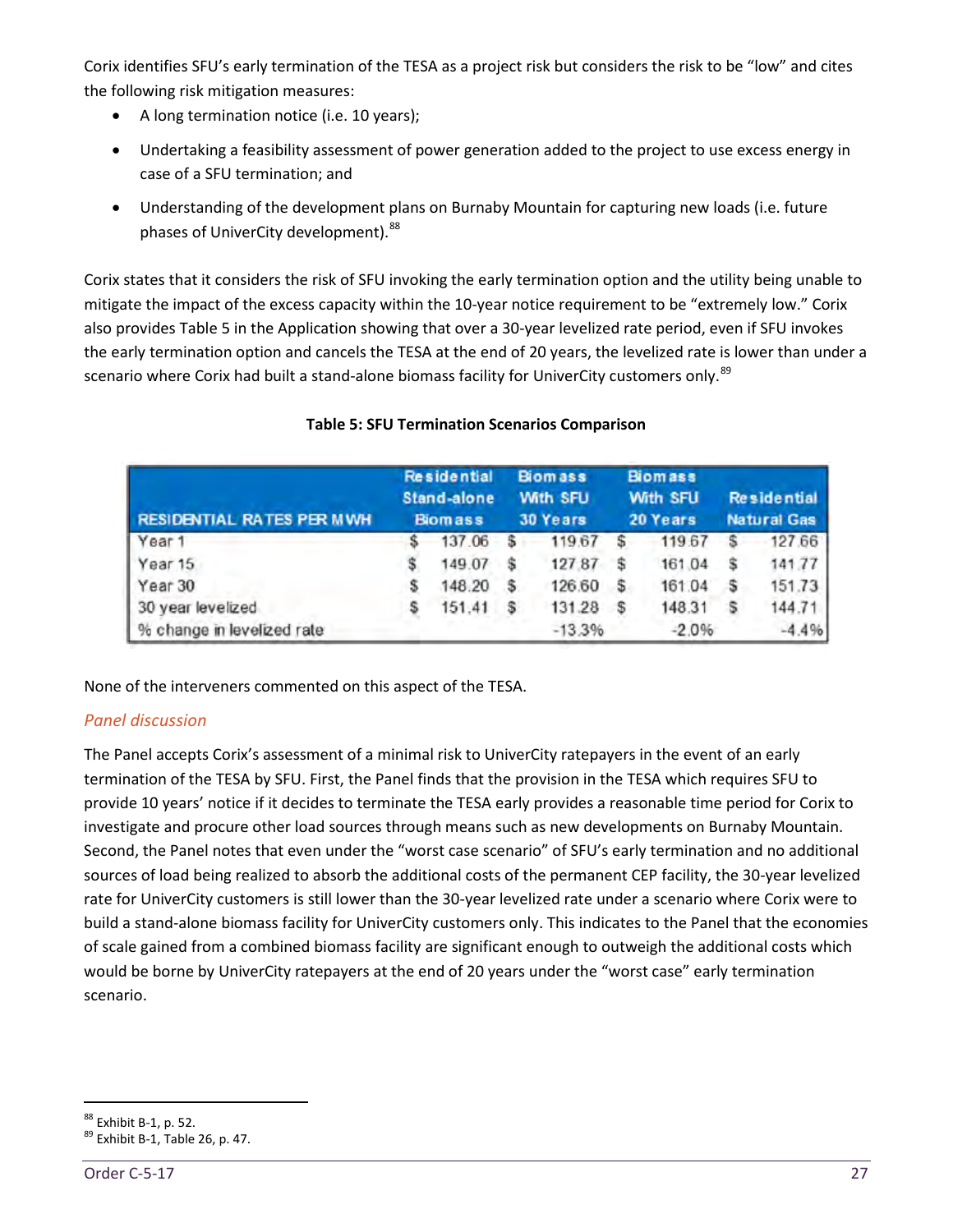# **4.1.2 Use of thermal energy from the CEP**

<span id="page-33-0"></span>The terms of the TESA provide the option for SFU, under certain circumstances, to not take energy from the biomass facility. This issue was explored in Commission IRs to understand the impact, if any, on UniverCity ratepayers from either an increased allocation of shared capital and operating costs perspective or from an increased fuel cost perspective.

The biomass plant is designed to deliver 13.5 MW of energy with 10 MW the nominated capacity solely for the use of SFU. The Threshold Capacity of 3 MW is defined as the minimum level at which the plant must operate to achieve proper operating costs.

Section 2 of the TESA governs the use of thermal CEP energy by SFU and covers the load or lack of load used by SFU during any given year which in turn may have an impact on the UniverCity ratepayers.

Section 2.2(a) of the TESA states:

While SFU intends to use Thermal Energy generated by Corix from the Biomass fired boilers in the CEP to meet the baseload Thermal Energy requirements of the Campus Distribution System during the Service Term, SFU will have no obligation to take and use Thermal Energy from the CEP under this Agreement. [90](#page-33-1)

Corix confirmed in response to the Commission IRs that based on the wording of Section 2.2(a) of the TESA, it is possible that SFU could elect not to take any thermal energy from the combined biomass facility in any given month or year of the service agreement term. However, Corix stated that this clause only refers to energy use and that it does not relieve SFU from paying the capacity or availability charges.<sup>[91](#page-33-2)</sup> The capacity charges would not change as they are fixed charges per MW of nominated capacity. The availability charges would not change since they are fixed charges per month. However, in the event SFU does not take any energy, its consumption charges would be nil because they are based on a rate per metered MWh consumed by SFU. The consumption charge only recovers fuel costs, which would be avoided in the event SFU does not elect to take thermal energy.<sup>[92](#page-33-3)</sup>

Corix submitted that "[g]iven fixed capacity charges and the relative variable cost of biomass energy to natural gas (including added cost of offsets), SFU has an economic incentive and intention to maximize the use of the biomass energy."<sup>[93](#page-33-4)</sup>

Section 2.2(b) of the TESA states:

Notwithstanding Section 2.2(a), the Biomass facilities in the CEP will be designed to operate efficiently at or above the Threshold Capacity and SFU will, subject to having a need for Thermal Energy for the Campus Distribution System, take Thermal Energy from Corix under this Agreement in priority to generating Thermal Energy for the Campus Distribution System from the Existing Campus Plant at times when the Thermal Energy load from the Residents is below

<span id="page-33-2"></span><span id="page-33-1"></span><sup>&</sup>lt;sup>90</sup> TESA, Section 2, p. 9. [Emphasis added]<br><sup>91</sup> Exhibit B-2, BCUC IR 13.1, 13.1.1.<br><sup>92</sup> Exhibit B-6, BCUC IR 13.1.2.<br><sup>93</sup> Exhibit B-2, BCUC IR 13.1, 13.1.1.

<span id="page-33-3"></span>

<span id="page-33-4"></span>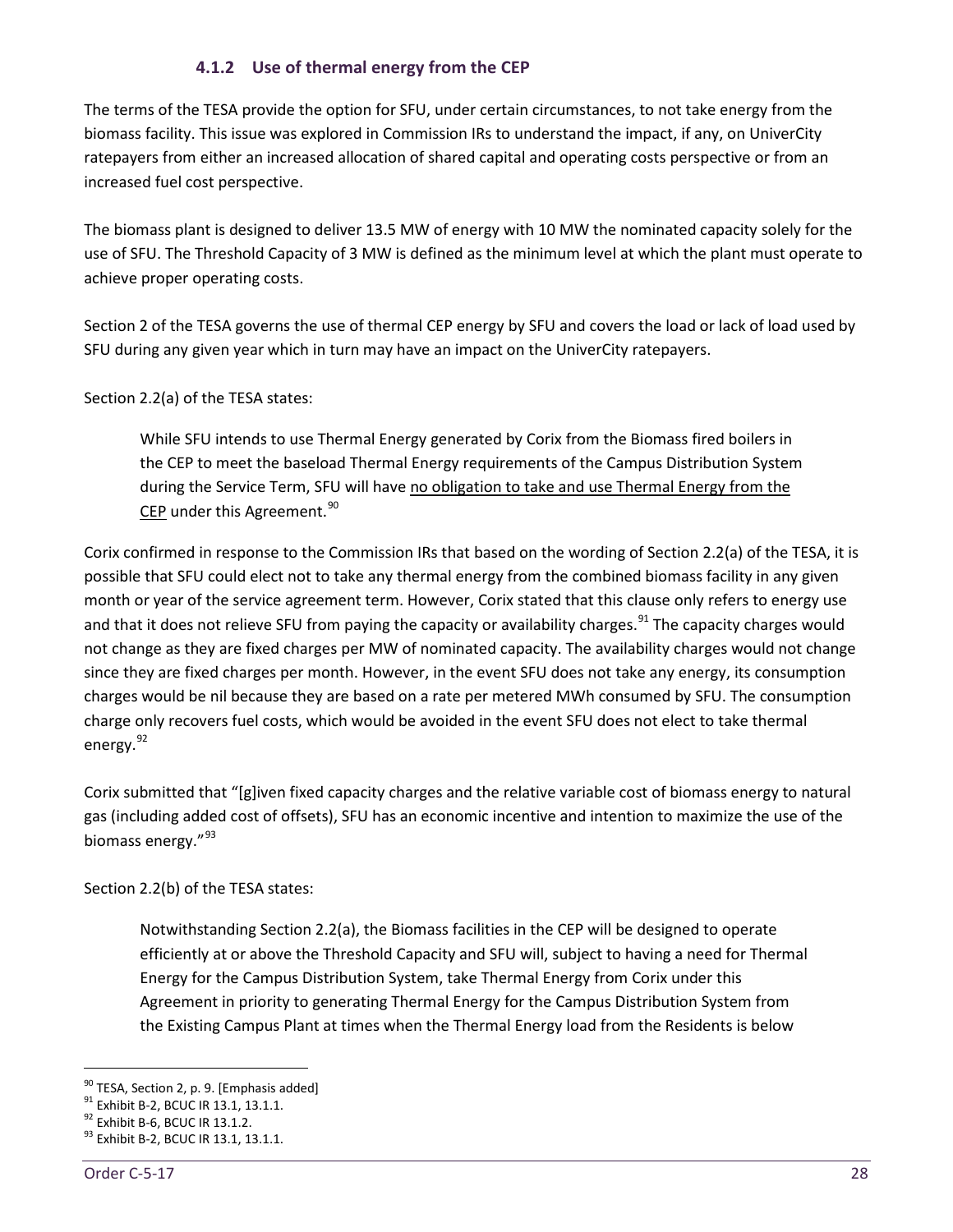the Threshold Capacity… Notwithstanding the foregoing, SFU will not be required to take Thermal Energy from Corix in these low load conditions in priority to generating Thermal Energy from the Existing Campus Plant if taking Thermal Energy from Corix is less economic to SFU in comparison to the variable cost to SFU of generating Thermal Energy from the Existing Campus Plant having regard for the cost of natural gas to SFU, including any carbon taxes and the cost of acquiring greenhouse gas offsets, as required.<sup>[94](#page-34-1)</sup>

Corix stated that "SFU is contractually obligated through the TESA to take an amount of energy to ensure the biomass facility operates at or above the 3 MW Threshold Capacity. Therefore, any adverse impact on UniverCity ratepayers due to a very low load condition event is extremely unlikely."<sup>[95](#page-34-2)</sup>

Corix was also asked what steps it would take to mitigate the impact to UniverCity ratepayers if a situation occurred where SFU consistently determined that it was less economic to take thermal energy from Corix and as a result, the biomass plant was not available for UniverCity ratepayers. Corix responded that if this scenario were to occur, it would also be assumed that SFU would have elected to operate its system on natural gas and purchase GHG offsets. Thus, if thermal energy from biomass is "not economic for SFU, it is also not likely to be economic for the UniverCity customers, and it is therefore assumed Corix would elect to provide service to UniverCity customers using natural gas."[96](#page-34-3)

None of the interveners commented on this issue.

# *Panel discussion*

The Panel finds that Sections 2(a) and 2(b) of the TESA do not present a risk to UniverCity ratepayers. The Panel accepts Corix's assertions that based on the proposed rate structures for SFU and for UniverCity, if SFU elected not to take energy from the combined biomass facility there would not be any increased allocation of costs to UniverCity ratepayers. Further, the Panel notes that while the terms of the TESA do not eliminate the possibility that the biomass facility would not be available for UniverCity customers if SFU elected not to take energy in a "low load" situation under certain economic conditions, it is likely from an economic perspective that it would be preferable for UniverCity customers to utilize natural gas instead of biomass in these conditions. Thus, the rate impact to UniverCity customer from the lack of availability of the biomass facility in such circumstances would be no different than what would be expected under the status quo.

# **4.1.3 Changes to nominated capacity**

<span id="page-34-0"></span>A further issue with the TESA is the potential impact or risk to UniverCity customers of SFU electing to increase or decrease its nominated capacity of 10 MW. The "nominated capacity" is the maximum amount of thermal energy available to SFU from the CEP as presently configured.

Section 2.3 of the TESA specifies the requirements SFU must fulfill and steps that need to be taken in the event it wishes to increase its nominated capacity. Conversely, Section 2.4 of the TESA states that if at any time following the Service Commencement Date SFU desires a decrease in nominated capacity, it may deliver a notice to Corix detailing the desired decrease. Corix would then use commercially reasonable efforts to reallocate the thermal energy capacity to other potential customer groups. If successful in finding an entity to take on the additional

<span id="page-34-2"></span><span id="page-34-1"></span><sup>&</sup>lt;sup>94</sup> TESA, Section 2, p. 9.<br><sup>95</sup> Exhibit B-6, BCUC IR 37.3.<br><sup>96</sup> Exhibit B-6, BCUC IR 37.4.

<span id="page-34-3"></span>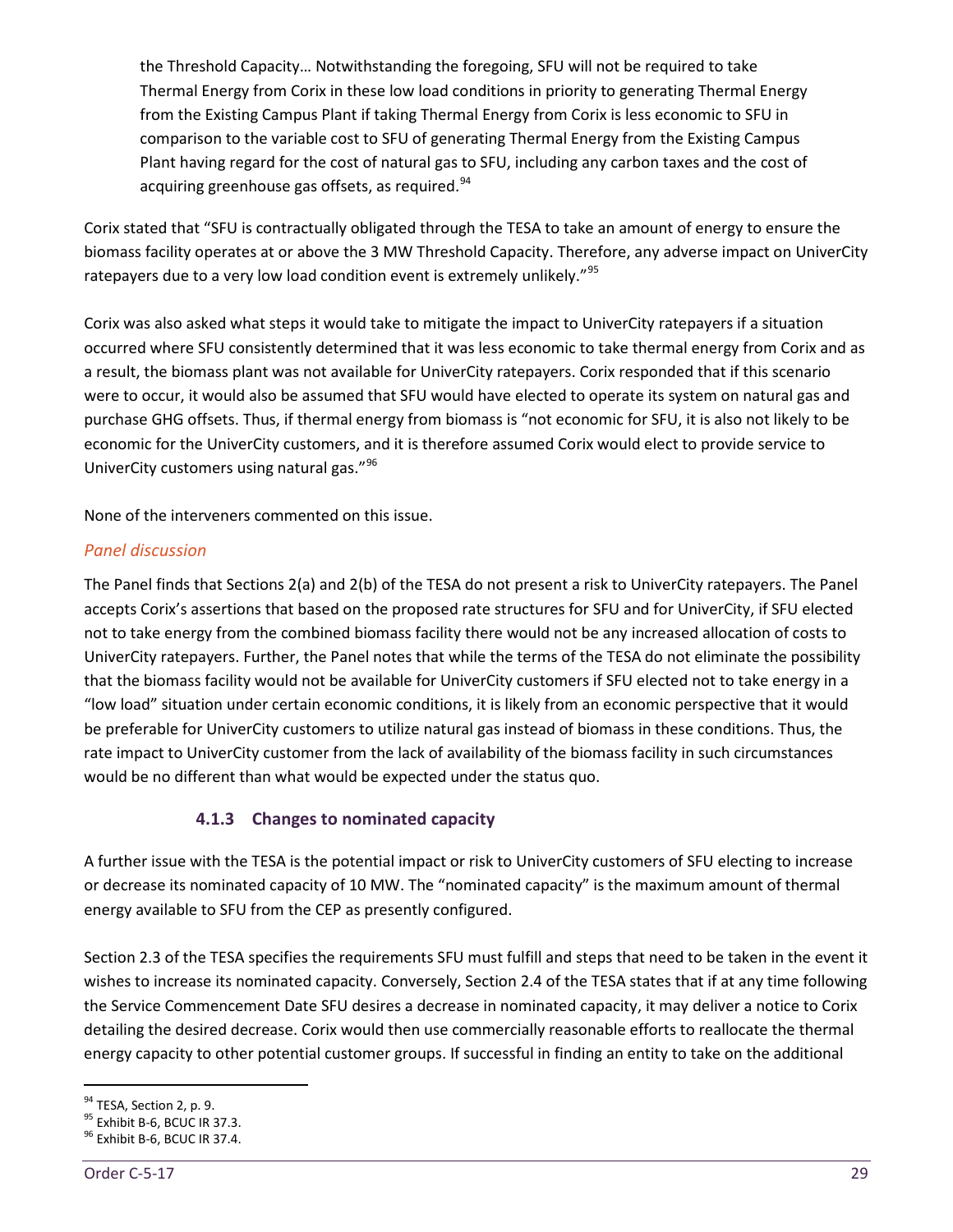capacity, Corix would seek Commission approval to decrease SFU's rates to reflect the decreased nominated capacity.<sup>[97](#page-35-0)</sup>

In the event there is a decrease in SFU's nominated capacity, a smaller portion of the fixed capital and operating costs would be allocated to SFU which could result in a potential increase in costs allocated to UniverCity if it chooses to increase its nominated capacity. Table 6 outlines the possible impact on: capacity charges, availability changes and consumption charges, capital cost allocation percentage and fixed operating cost allocation percentage under either scenario.

| <b>PARAMETERS</b>                                              | <b>INCREASE IN NOMINATED CAPACITY</b>                                                                                                                                                                                                                                                                                            | <b>DECREASE IN NOMINATED CAPACITY</b>                                                                                                                                                                                                                                           |
|----------------------------------------------------------------|----------------------------------------------------------------------------------------------------------------------------------------------------------------------------------------------------------------------------------------------------------------------------------------------------------------------------------|---------------------------------------------------------------------------------------------------------------------------------------------------------------------------------------------------------------------------------------------------------------------------------|
| Capacity Charge                                                | We expect this parameter to change due<br>to changes in SFU's share of rate base<br>and fixed operating costs that are<br>required to implement the increase. The<br>capacity charge would likely decrease<br>due to increased economies of scale, but<br>that would depend on the unit cost of<br>incremental capacity for SFU. | If Corix can reallocate the existing<br>capacity, SFU's charge would be reduced<br>accordingly. If Corix cannot reallocate<br>the capacity, SFU's Nominated Capacity<br>would not be reduced for the term of the<br>contract and there would be no change to<br>this parameter. |
| <b>Availability Charge</b>                                     | No changes expected. The parameter<br>could be renegotiated with SFU subject to<br>approval by the BCUC.                                                                                                                                                                                                                         | No changes expected. The parameter<br>could be renegotiated with SFU subject to<br>approval by the BCUC.                                                                                                                                                                        |
| Consumption<br>Charge                                          | No changes expected, unless efficiency<br>changes result in changes in variable<br>cost per MWh.                                                                                                                                                                                                                                 | No changes, unless efficiency changes<br>result in changes in variable cost per<br>MWh                                                                                                                                                                                          |
| <b>Capital Cost</b><br>Allocation<br>Percentage                | SFU's would increase and UniverCity's<br>would decrease. Corix expects the<br>change would reflect not only the change<br>in relative capacity of each customer<br>group but the incremental cost of any new<br>capacity for each customer group, as<br><b>relevant</b>                                                          | SFU's would decrease.<br>UniverCity's<br>would increase if UniverCity needs the<br>reallocated capacity and UniverCity's<br>would remain the same if the excess<br>capacity is reallocated to another<br>customer.                                                              |
| <b>Fixed Operating</b><br><b>Cost Allocation</b><br>Percentage | SFU's would increase and UniverCity's<br>would decrease to reflect the incremental<br>costs to be allocated to SFU.                                                                                                                                                                                                              | SFU's would decrease. UniverCity's<br>would increase if UniverCity needs the<br>reallocated capacity and UniverCity's<br>would remain the same if the excess<br>capacity is allocated to another customer.                                                                      |

# **Table 6: Impact of Increasing or Decreasing Nominated Capacity[98](#page-35-1)**

A review of this table indicates that regardless of the scenario, UniverCity's rates would not be negatively impacted except in the circumstance where UniverCity has elected to increase its nominated capacity. Corix further confirmed this in response to BCUC IR 38.1. Moreover, any increases in nominated capacity charges will require Commission approval.<sup>[99](#page-35-2)</sup>

<span id="page-35-1"></span><span id="page-35-0"></span><sup>&</sup>lt;sup>97</sup> TESA, Section 2, p. 10.<br><sup>98</sup> Exhibit B-2, BCUC IR 14.2.<br><sup>99</sup> Exhibit B-2, BCUC IR 14.3.

<span id="page-35-2"></span>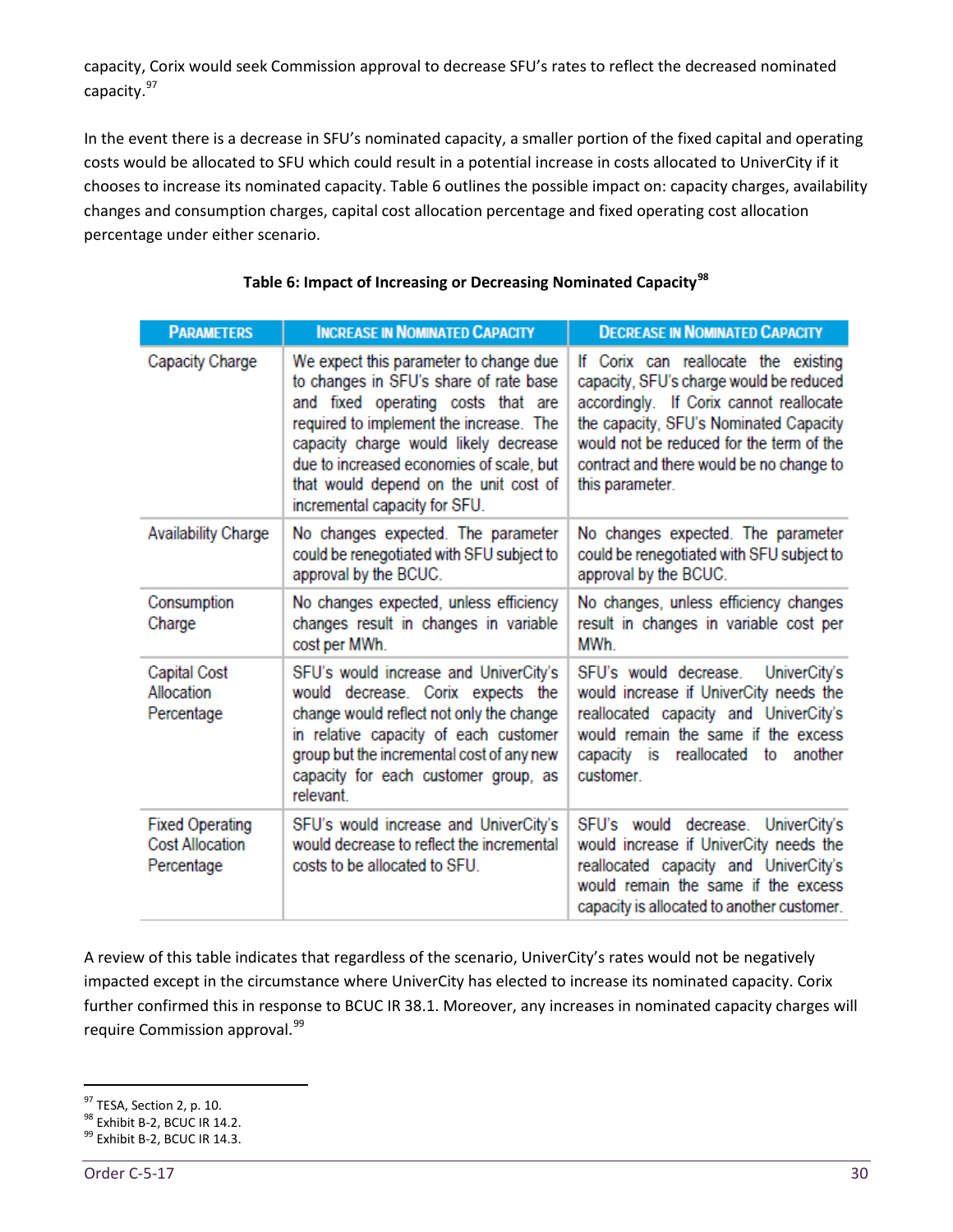None of the interveners commented on this issue.

#### *Panel discussion*

The Panel is satisfied with Corix's assertions that a change in nominated capacity by SFU as outlined in the TESA would only impact UniverCity ratepayers in those instances where there was a requirement to increase UniverCity's nominated capacity. Thus, the Panel finds this provision within the TESA results in no additional risk being undertaken by UniverCity ratepayers. Where a rate change for any of the parties occurs as a result of a change in nominated capacity, in accordance with section 61 of the UCA, Corix is required to file an application with the Commission.

#### **4.1.4 Cost allocations**

<span id="page-36-0"></span>In this section, the Panel considers whether the proposed allocation of costs between UniverCity and SFU in the Application and outlined in the TESA are fair and reasonable. The service provided to SFU is for baseline supply only as the university provides its own peaking and backup from an existing boiler plant. The service provided to UniverCity is for baseload supply as well as peaking and backup supply. The TESA outlines the costs that are to be allocated to SFU with any remaining amounts allocated to other customers or more specifically, UniverCity ratepayers.

Where a cost is related to a single party, that is the only user and beneficiary, Corix has stipulated that party should bear 100 percent of the costs. Other capital and operating costs of a shared nature need to be allocated between the parties. Many of these are allocated on the basis of capacity entitlements of 10 MW for SFU and 3.5 MW for UniverCity resulting in an allocation of 74 percent to SFU and 26 percent to the residents of UniverCity. Other costs are allocated on the footprint utilized by each of the parties multiplied by the 74 percent/26 percent capacity ratio as a function of the total footprint to determine the allocation. Still, others are based on the share of the energy produced or on various nominated or deemed capacity factors applicable to the particular circumstance.<sup>[100](#page-36-1)</sup>

The primary cost components for the project include the following:

- 1. Capital costs which include:
	- a. The biomass CEP facility;
	- b. Natural gas equipment and interconnection;
	- c. Site preparation, building and foundations including improvements in architecture;
	- d. Interconnection of the SFU and UniverCity hot water systems at the biomass CEP;
	- e. Campus and UniverCity Connection lines;
	- f. The Campus ETS; and
	- g. Project development and management costs.
- 2. Fixed operating costs.
- 3. Fuel and commodity costs.

<span id="page-36-1"></span> $100$  Exhibit B-1, pp. 40-43; Exhibit B-1, Appendix II, Schedule 2, pp. 1-4.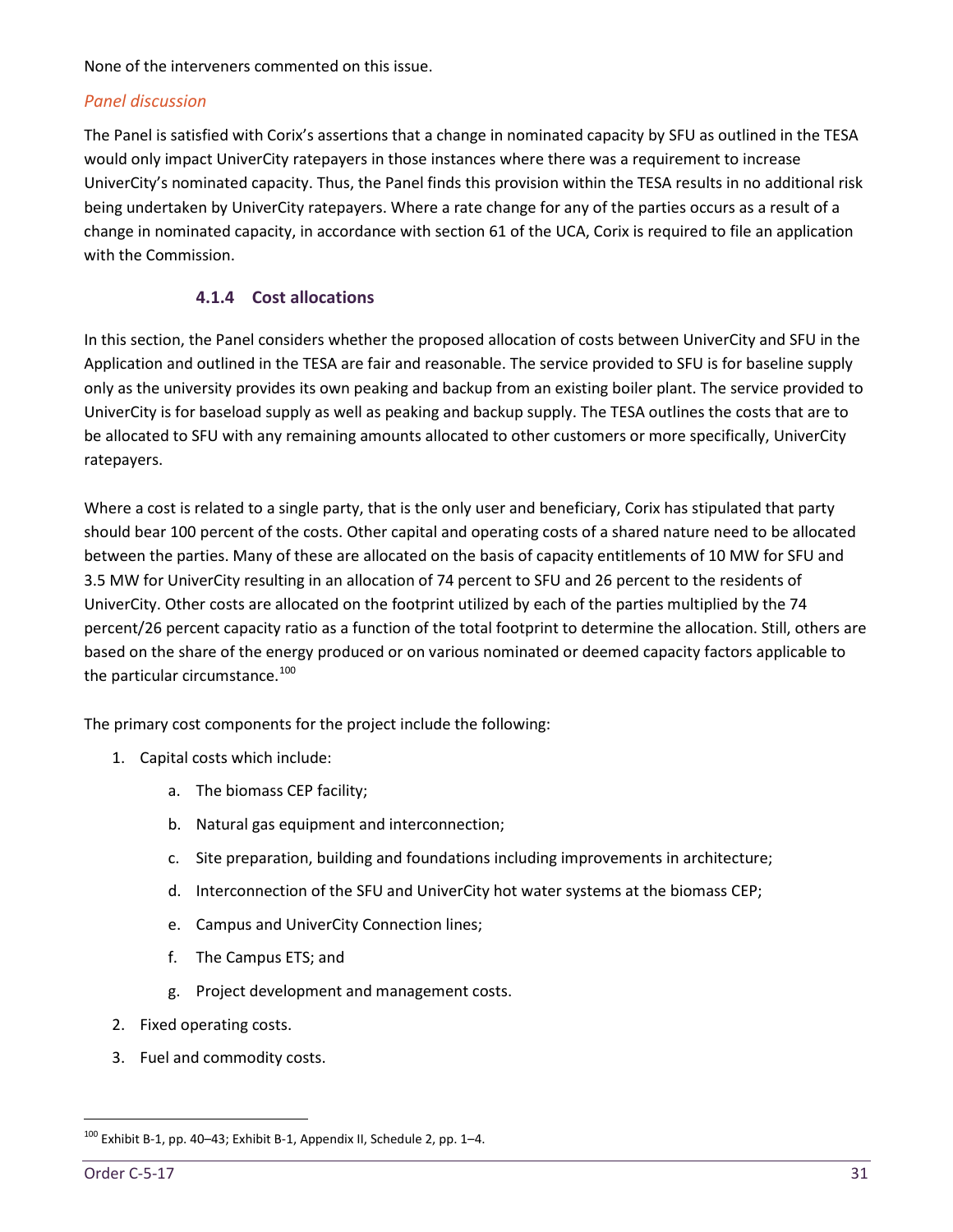Corix describes the CEP as having two sections:

- 1. A fully enclosed biomass fuel bin building that contains the fuel storage area and fuel feed equipment.
- 2. A CEP building which houses the biomass equipment to serve SFU and UniverCity as well as the natural gas equipment dedicated to UniverCity only.<sup>[101](#page-37-0)</sup>

As outlined in the Application, specific costs are allocated as follows:

#### *Direct capital costs*

UniverCity has been allocated 100 percent of the costs for natural gas equipment, the UniverCity interconnection at the CEP, the UniverCity connection line and its DPS and ETS which serve UniverCity customers only. Similarly, the Campus connection line, as well as SFU's connection to the ETS and interconnection at the CEP which serve only SFU, are allocated 100 percent to SFU.<sup>[102](#page-37-1)</sup>

#### *Shared capital costs*

The biomass portion of CEP equipment is allocated based on each party's share of the total 13.5 MW capacity. This results in a 74 percent for SFU and a 26 percent share for UniverCity. Corix explained that "the biomass module is a fixed asset and the price is directly related to the size of the module (output capacity it is able to deliver)" and the total output capacity resulting from the baseload capacity for each customer group.<sup>[103](#page-37-2)</sup> Corix stated that another approach to such allocations would be to allocate on the basis of energy delivered to each customer. However, it noted that this is a variable parameter changing each year which would necessitate an annual calculation which could potentially result "in one customer group paying for the asset built for the other customer group in case they voluntarily do not take biomass energy."<sup>[104](#page-37-3)</sup>

The shared Project Management costs for the CEP infrastructure are proposed to be split equally between the customer groups in recognition of the fact that most of such costs are fixed and do not change with the size of the plant. $105$ 

# *Building and foundations*

With respect to the fuel bin building, foundation and site preparation, the allocation is based on the share of capacity (74 percent SFU/26 percent UniverCity) because it serves the biomass load only. For the CEP building, foundations and site Preparation, the allocation is 35 percent to UniverCity and 65 percent to SFU. This move away from relying only on capacity is in recognition that, in addition to biomass capacity, 100 percent of the natural gas equipment serves only UniverCity. Corix further explains that the CEP buildings and foundations are first allocated on a per square foot basis before applying the capacity requirements criteria.<sup>[106](#page-37-5)</sup>

#### *Direct operating costs*

All costs for the operation of the natural gas portion of the CEP, the natural gas and the ETS and DPS operation and maintenance (O&M) are allocated 100 percent to UniverCity as these costs relate to the operation of

<span id="page-37-1"></span>

<span id="page-37-2"></span>

<span id="page-37-4"></span><span id="page-37-3"></span>

<span id="page-37-0"></span><sup>&</sup>lt;sup>101</sup> Exhibit B-1, p. 39.<br><sup>102</sup> Exhibit B-1, pp. 40–41.<br><sup>103</sup> Exhibit B-2, BCUC IR 19.2.1.<br><sup>104</sup> Exhibit B-2, BCUC IR 19.4; Exhibit B-1, p. 41.<br><sup>106</sup> Exhibit B-1, p. 41, Appendix II, Schedule 2.

<span id="page-37-5"></span>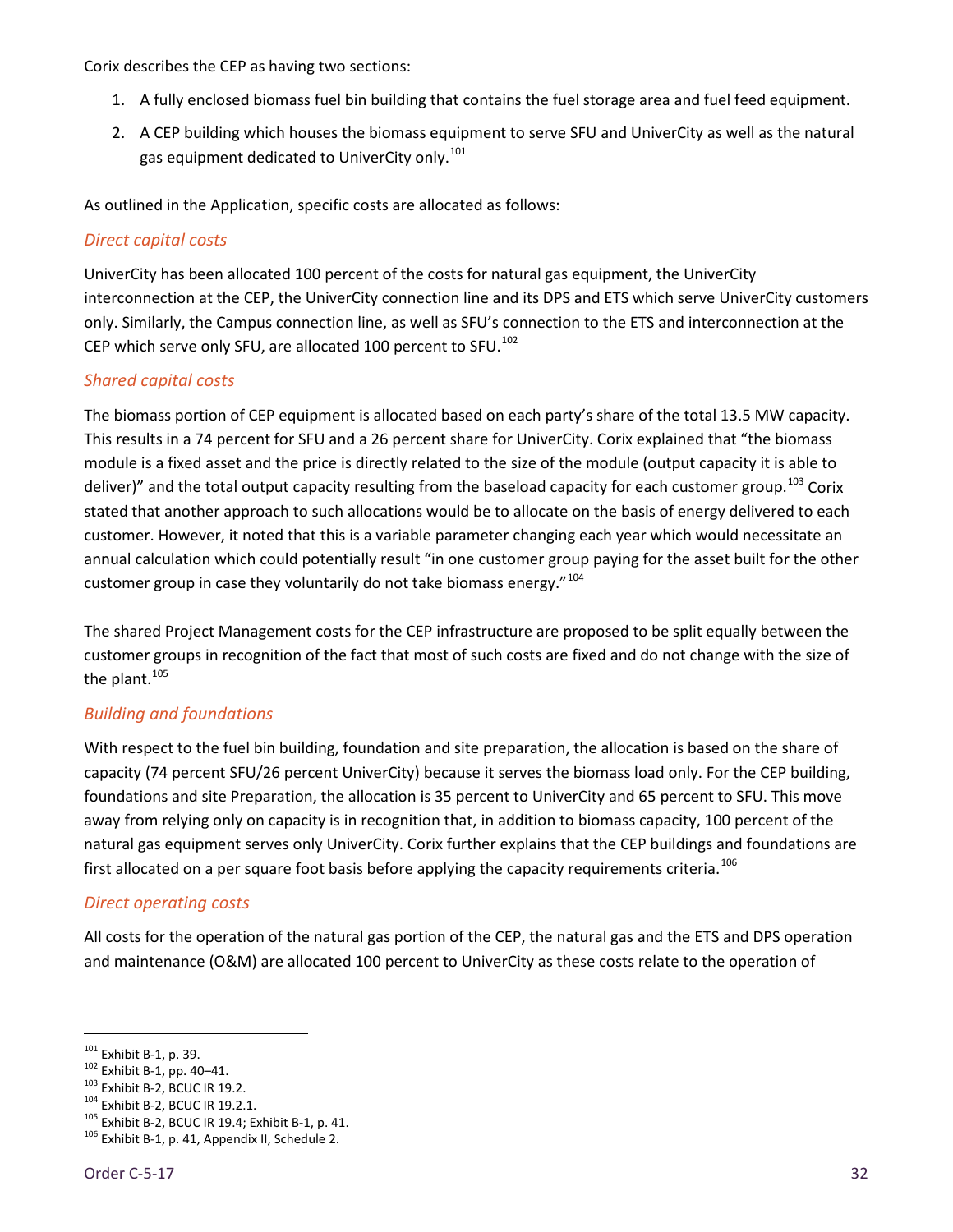infrastructure that serves UniverCity only. Similarly, SFU has 100 percent responsibility for operating costs related to the Campus connection and Campus ETS which are for its sole benefit.<sup>[107](#page-38-0)</sup>

# *Shared operating and commodity costs*

Corix has not relied on a single method to determine its shared operating and commodity costs. Each cost component has been considered separately and a specific allocation methodology applied to each based on suitability. This has resulted in shared operating and commodity cost allocations which vary significantly based on the unique factors related to each. Cost allocations for shared operating and commodity costs are outlined in Table 7.

| <b>Cost component</b>                          | UniverCity (%) | <b>SFU (%)</b> |
|------------------------------------------------|----------------|----------------|
| <b>Biomass CEP O&amp;M</b>                     | 26             | 74             |
| Utilities, licensing and chemical<br>treatment | 54             | 46             |
| CEP building O&M                               | 32             | 68             |
| Utility management                             | 30             | 70             |
| Corporate overhead                             | 48             | 52             |
| Property insurance                             | 57             | 43             |
| Other insurance                                | 43             | 57             |

# **Table 7: Shared Operating and Commodity Cost Allocations**[108](#page-38-1)

In addition, the cost of biomass fuel and electricity are paid in accordance with the customer share of the energy produced.

The shared O&M costs for the biomass CEP, like the capital costs, are allocated in accordance with capacity. However, in recognition of the natural gas facilities that serve UniverCity only, shared O&M costs in respect of the CEP building are allocated to the parties: "based on the quotient obtained by dividing (i) the footprint…multiplied by 74%... by the footprint of the entire CEP building." This approach results in 65 percent of the costs being allocated to SFU with the balance allocated to UniverCity.<sup>[109](#page-38-2)</sup>

Property insurance will be allocated based on each customer's share of the original costs of all capital assets while the allocation of other insurance coverages are based on each customer's share of billed revenues to each customer group.<sup>[110](#page-38-3)</sup>

Shared costs for utility management will be allocated on the basis of recorded time spent by personnel performing this function (to the extent possible). Otherwise, such costs will be allocated based on metered energy demand in kWh with forecast demand used at the commencement date. $^{111}$  $^{111}$  $^{111}$ 

<span id="page-38-2"></span>

<span id="page-38-1"></span><span id="page-38-0"></span><sup>&</sup>lt;sup>107</sup> Ibid., pp. 42–43.<br><sup>108</sup> Ibid., p. 43.<br><sup>109</sup> Exhibit B-1, p. 43; Exhibit B-1, Appendix II, Schedule 2, p. 2.<br><sup>110</sup> Exhibit B-1, p. 43; Appendix II, Schedule 2, pp. 2–3.<br><sup>111</sup> Exhibit B-1, p. 43.

<span id="page-38-3"></span>

<span id="page-38-4"></span>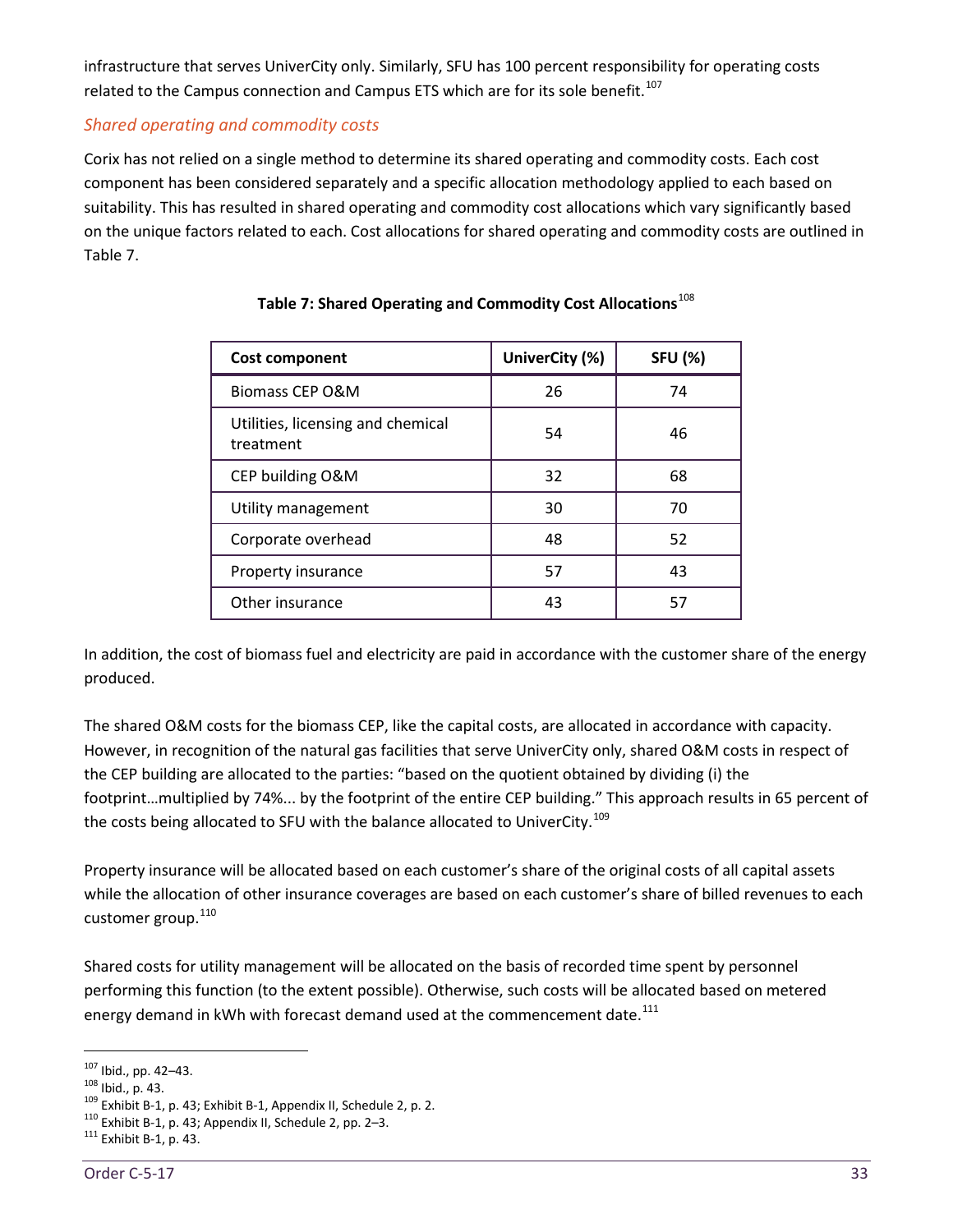Corix states that corporate overhead will be allocated to SFU by taking into account total CEP capacity for biomass and natural gas of 19.1 MW. The calculation is based on a quotient obtained by dividing its nominated capacity by the sum of its nominated capacity and the deemed capacity for UniverCity. Corix explained that this methodology is most appropriate because it is based on the infrastructure investment appropriately built to serve each party. Corix further explained that other methodologies considered were considered less desirable due to their being subject to greater variability year over year.  $112$ 

Utilities, licensing, chemical treatment and any other shared costs not specifically addressed will be based on dividing SFU's nominated capacity by the total output capacity of the CEP from time to time with the remainder charged to UniverCity. Corix explains these costs change with the size of the facility or its installed capacity and therefore this approach is appropriate. $113$ 

#### *Intervener submissions*

BCSEA-SCBC is in agreement with Corix that the TESA fairly allocates capital and operations costs between SFU and UniverCity. It notes that the proposed allocations for the shared portion of the CEP and related operations ensure both parties benefit from the economies of scale while avoiding cross subsidization.<sup>[114](#page-39-2)</sup>

SFU submits that all of the proposed cost allocators are principle-based and will produce a fair and reasonable allocation of costs minimizing ongoing administrative complexity. Further, "The allocation of shared capital and fixed operating costs based on fixed capacity allocations is not only fair, but also enables SFU to retain full rights over dispatch from the CEP for its own use while ensuring that this has no impact on UniverCity customers." SFU also points out that with regard to project development costs it has incurred significant internal and external costs in aid of conducting project due diligence and assessment in addition to negotiating the TESA.<sup>[115](#page-39-3)</sup>

#### *Commission determination*

The Panel finds the cost allocation methodology employed in the TESA represents a principled approach to determining cost allocations based on either cost causality or implicit benefit and in doing so appropriately represents the interests of UniverCity residents as well as SFU. The cost allocation methodology is based on an examination of all costs and assigning them to the parties in accordance with principles designed to determine which party or parties uses and benefits from the cost and where shared, the extent to which either party uses or benefits from the particular service. Accordingly, the cost allocation methodology appropriately first identifies those areas where only one of the parties uses the services provided and allocates all such capital or operating costs directly to that party. For shared services, Corix employs a variety of appropriate methodologies.

With regard to capital costs like the biomass facilities which benefit both SFU and UniverCity, the amounts to be allocated are based on each party's share of the total capacity. The Panel accepts this approach as appropriate noting Corix's evidence that the fixed price of the asset is directly related to its size. Where costs are a combination of shared costs and are in part dedicated to one party, such as the building and foundations costs or the shared operating and commodity costs, the TESA details a more complex methodology. This involves the identification of factors influencing these costs and developing an approach to allocating them in recognition of

<span id="page-39-1"></span><span id="page-39-0"></span><sup>&</sup>lt;sup>112</sup> Exhibit B-1, p. 43; Exhibit B-2, BCUC IR 22.4, 22.5.<br><sup>113</sup> Exhibit B-1, p. 43; Appendix II, Schedule 2, p. 3; Exhibit B-2, BCUC IR 22.6.<br><sup>114</sup> BCSEA Final Argument, pp. 14–15.<br><sup>115</sup> SFU Final Argument, pp. 7–8.

<span id="page-39-2"></span>

<span id="page-39-3"></span>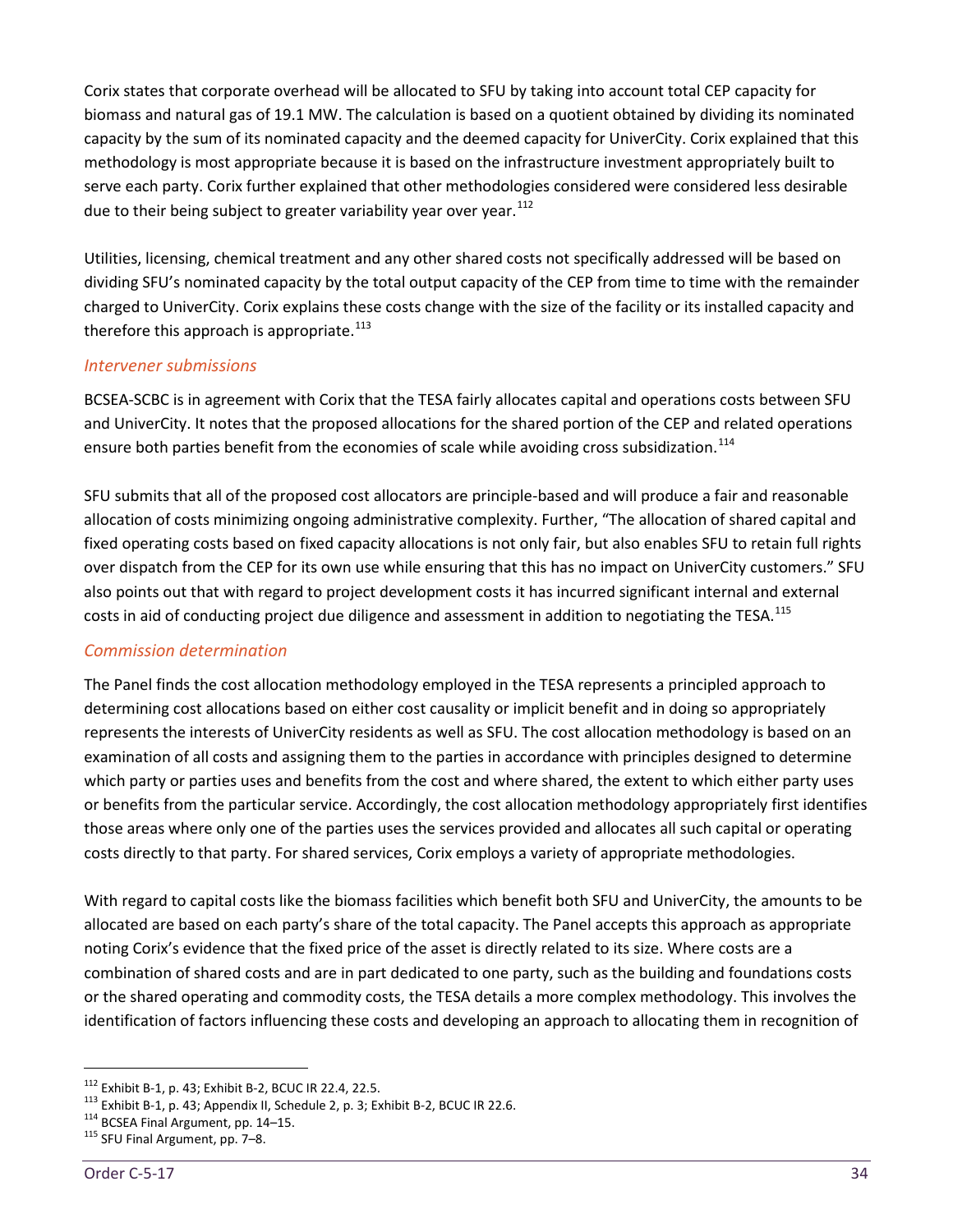cost causality or benefit to the parties. While the approaches vary by individual cost, Corix has provided its rationale behind each of these costs in its evidence.

Therefore, the Panel agrees with BCSEA-SCBC and SFU that the TESA fairly allocates capital and operational costs and that the proposed cost allocation methodology is principle based. **Based on this, the Panel finds the various methodologies employed to allocate costs among the parties to be reasonable and approves them.** 

# **4.1.5 Rate design principles**

<span id="page-40-0"></span>Corix does not seek approval of actual rates for SFU in this Application as this will follow prior to the in-service date. However, Corix is requesting approval of its rate design principles as set out in its Cost of Service parameters listed in Schedule 1 and Schedule 2 of the TESA.

#### *Rate structure*

As outlined in the TESA, the SFU rate design will be a three-part rate consisting of a capacity charge, a consumption charge and an availability charge. Corix states that these were designed to recover costs as follows:

- (a) The capacity charge will be a monthly fixed charge (\$/MW of nominated capacity/month) based on the annual cost of service allocated to SFU, excluding \$198,000 of such costs which are to be recovered through the availability charge and 100 percent of the biomass fuel and electricity costs allocated to SFU which are to be recovered through the consumption charge. The costs included in the capacity charge account for approximately 70 percent of the total projected cost of service allocated to SFU over the initial ten years of operations.
- (b) The consumption charge will be a variable charge (\$/kWh of thermal energy supplied by Corix to SFU) based on the biomass fuel and electricity costs allocated to SFU. The costs included in the consumption charge account for approximately 30 percent of the total projected cost of service allocated to SFU over the first ten years of operations.
- (c) The availability charge will be a monthly fixed charge (\$/month) based on \$198,000 of the annual cost of service allocated to SFU and not recovered in the capacity charge plus an additional incentive payment of \$198,000 per annum.<sup>[116](#page-40-1)</sup>

# *Cost of service parameters*

Corix states that SFU rates will be determined on a cost of service basis reliant on the following cost of service parameters: rate base, cost of capital, income taxes, depreciation expense, operation and maintenance costs, biomass and utility costs and property taxes with deferral account treatment as applied for. Corix has provided an estimate of its initial capital costs in Schedule 1 along with the agreed upon handling of income taxes and depreciation expense. Operation and maintenance and biomass and utility costs include all costs reasonably and prudently incurred and are collected as part of the capacity charge and the consumption charge.

The cost of capital will be determined by the Commission as part of the future rate application with the following conditions:

• the capital structure will not exceed that of the default capital structure for thermal energy services as determined by the Commission from time to time;

<span id="page-40-1"></span><sup>116</sup> Exhibit B-1, Appendix II, Schedule 2, p. 4.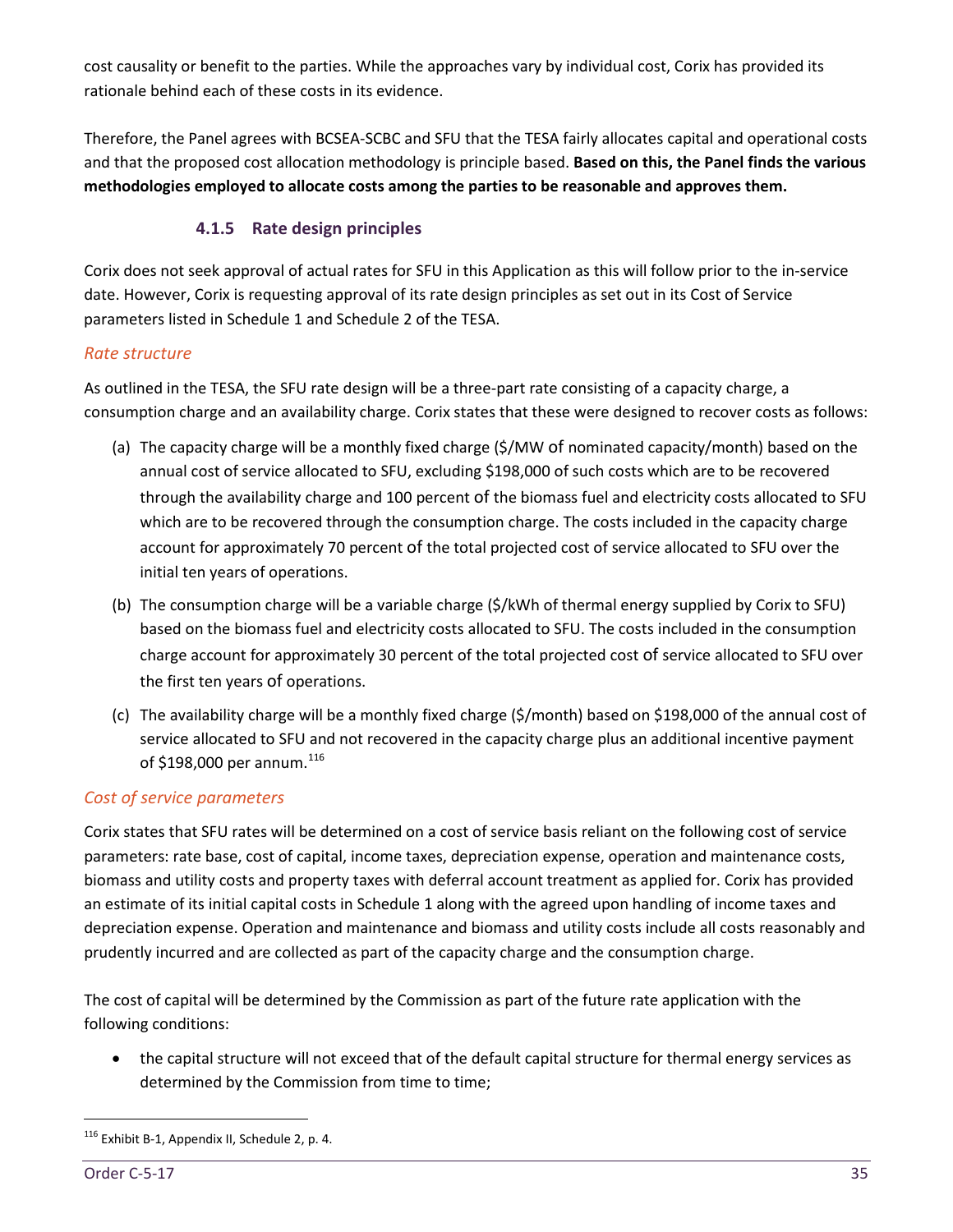- the return on equity (ROE) will not be higher than the default ROE for thermal energy system (TES) utilities as determined by the Commission from time to time; and
- the debt rate will not exceed the default debt rate as determined by the Commission from time to time. $117$

# *Deferral account treatment*

Schedule 1 of the TESA states that Corix will assume the forecast risk for all costs between rate applications with the exception of property taxes and biomass and electricity fuel costs. The TESA therefore includes provisions for two deferral accounts: (i) a property tax deferral account; and (ii) a fuel cost deferral account.<sup>[118](#page-41-1)</sup>

The property tax deferral account is described in the TESA as follows:

Corix will be entitled to recover, or will be required to refund, any difference between the forecast and actual property taxes incurred between the Service Commencement Date and receipt of the first property tax assessment for the Infrastructure (if any such taxes are payable). Following the initial property tax assessment, Corix will be responsible for forecasting property taxes for each test period and will not be entitled or required to adjust for any difference between forecast and actual property taxes between BCUC rate cases.<sup>[119](#page-41-2)</sup>

For the purposes of indicative rates, Corix has assumed that SFU will not be required to pay any property taxes; however, Corix explained there will be "ongoing uncertainty" as to whether or not SFU will be required to pay property taxes until it has received the initial property tax assessment. Corix submitted that because the "likelihood and magnitude" of property taxes are uncertain, Corix and SFU have made no determination as to the appropriate period of time to recover any variance in property taxes resulting from the initial property tax assessment.<sup>[120](#page-41-3)</sup> Corix further explained that should a balance be required to be recorded in the property tax deferral account, Corix would seek Commission approval of an amortization period and recovery mechanism prior to recovering the balance from SFU.<sup>[121](#page-41-4)</sup> Corix confirmed that proposing similar treatment of variances between forecast and actual property taxes for UniverCity customers and any variances between forecast and actual property taxes from the initial property tax assessment would be captured in the previously Commission-approved revenue deficiency deferral account (RDDA).<sup>[122](#page-41-5)</sup>

The fuel cost deferral account is described in the TESA as follows:

For the entire Service Term, Corix will, subject to BCUC approval, establish a deferral account to capture the difference between the forecast and actual costs incurred by Corix for Biomass and electricity to provide service to SFU under the Thermal Energy Services Agreement…and will recover or refund any such differences in future periods through adjustments to the Consumption Charge.<sup>[123](#page-41-6)</sup>

<span id="page-41-2"></span>

<span id="page-41-3"></span>

<span id="page-41-5"></span><span id="page-41-4"></span>

<span id="page-41-1"></span><span id="page-41-0"></span><sup>&</sup>lt;sup>117</sup> Exhibit B-1, Appendix II, Schedule 2, pp. 1–10.<br><sup>118</sup> Exhibit B-1, Appendix II, Schedule 1, p. 10.<br><sup>119</sup> Exhibit B-1, Appendix II, Schedule 1, p. 10.<br><sup>120</sup> Exhibit B-2, BCUC IR 17.1.<br><sup>121</sup> Exhibit B-6, BCUC IR 39.1.

<span id="page-41-6"></span>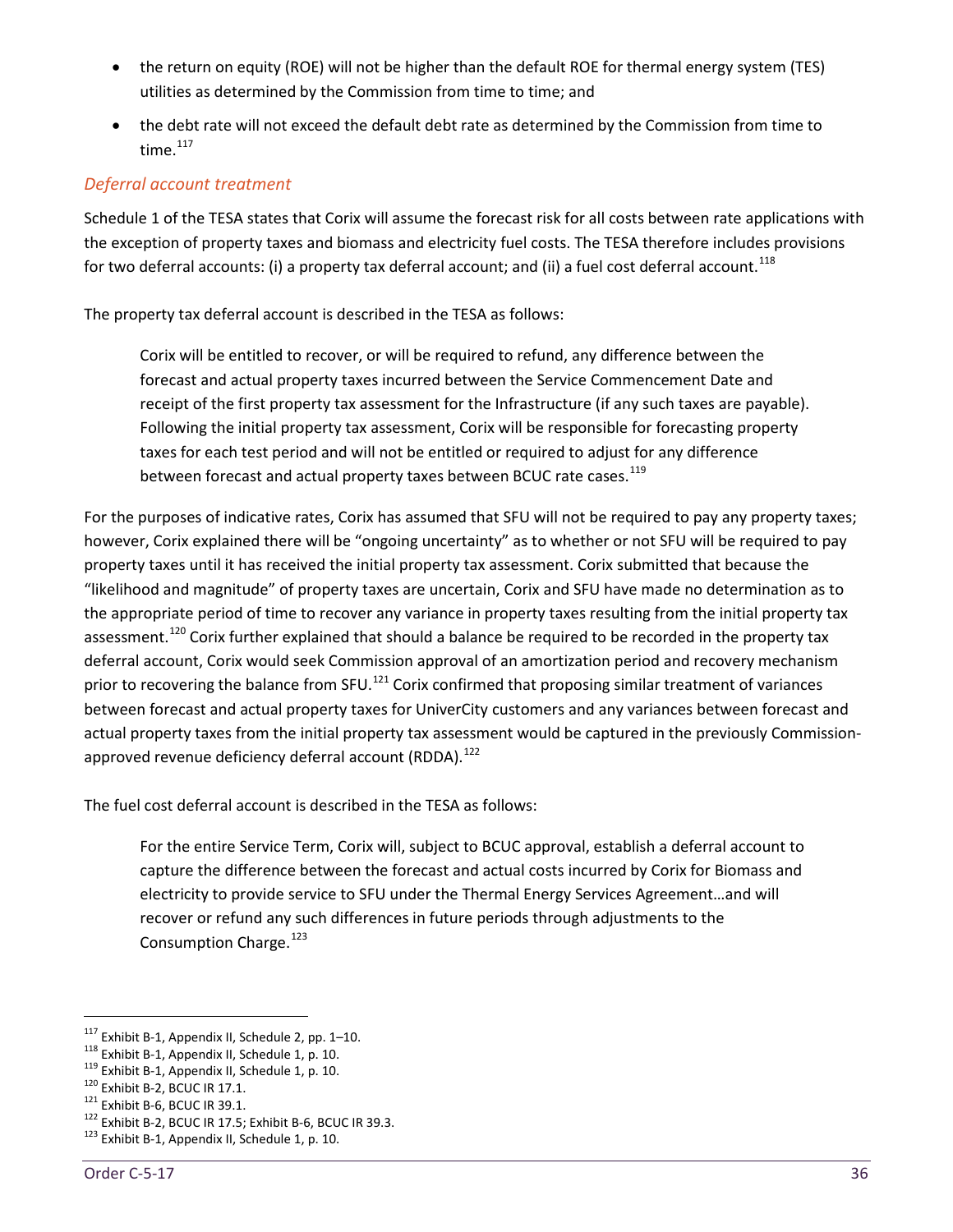In response to BCUC IR 40.3, Corix revised its deferral account proposal to instead apply balances in the deferral account to the capacity charge as opposed to the consumption charge. This would require amending Schedule 1 of the TESA to reflect the revised wording.<sup>[124](#page-42-0)</sup> Corix confirmed its revised approval request in its final argument.<sup>[125](#page-42-1)</sup>

Corix confirmed in an IR response that it is requesting approval of the deferral account for biomass and electricity pricing variances as well as any volume variances that are not captured in the consumption charges.<sup>[126](#page-42-2)</sup> Corix also explained it is not proposing to establish a similar deferral account for UniverCity customers because those customers already have an RDDA which is being used for fuel variances as well as other deferred costs. However, once the RDDA is fully amortized, Corix will consider a similar deferral account treatment for UniverCity's fuel and commodity costs as is proposed for SFU.<sup>[127](#page-42-3)</sup>

#### *Intervener submissions*

None of the interveners made specific comments with respect to the rate design or cost of service parameters.

With regard to Corix's deferral account proposals, BCOAPO submits that while it "does not disagree" with the fuel cost deferral account request, it "does feel very strongly" that despite the fact that UniverCity has the RDDA for fuel variances and other deferred costs, "if such a deferral account is appropriate for SFU then it is for U[niver]C[ity] as well." $^{128}$  $^{128}$  $^{128}$ 

Corix responds that it has no objection to a condition requiring a commodity pricing deferral account for UniverCity; however, the RDDA, which already captures variances in natural gas prices and volumes for UniverCity customers, will also capture biomass and electricity price and volume variances, and the current expectation is that the RDDA will be required until 2028. Corix therefore suggests that an option would be to establish a separate deferral account specific to biomass, electricity and natural gas pricing and volume variances for UniverCity once the RDDA is dissolved.<sup>[129](#page-42-5)</sup>

#### *Commission determination*

**The Panel approves the rate design principles, the cost of service parameters and the two deferral accounts as outlined in the TESA and as revised in Corix's final argument with regard to the fuel cost deferral account. The Panel notes that the TESA will need to be amended in order to reflect the revised deferral account wording; thus, approval of the TESA is subject to the amendment to Schedule 1 of the TESA.** The Cost of Service methodology is a common approach to rate making and there is sufficient evidence in this proceeding as to why it is appropriate in this circumstance. Moreover, the methodology has been agreed to by both SFU and Corix. The Panel considers it reasonable to utilize a deferral account for property taxes up until the initial property tax assessment, as there is a high degree of uncertainty regarding whether or not property taxes will be assessed to SFU and, if so, what the amount of the assessment will be. It would not be reasonable for Corix to bear the forecast risk for property taxes until the initial assessment given this level of uncertainty. The Panel further considers establishment of the fuel cost deferral account to be reasonable given the potential unpredictability of fuel prices (in particular electricity prices) and volumes. We also note that it is common for utilities to utilize

<span id="page-42-1"></span>

<span id="page-42-2"></span>

<span id="page-42-4"></span><span id="page-42-3"></span>

<span id="page-42-0"></span><sup>&</sup>lt;sup>124</sup> Exhibit B-6, BCUC IR 40.3.<br><sup>125</sup> Corix Final Argument, p. 4.<br><sup>126</sup> Exhibit B-2, BCUC IR 18.1.<br><sup>127</sup> Exhibit B-2, BCUC IR 18.8.<br><sup>128</sup> BCOAPO Final Argument, p. 5.<br><sup>129</sup> Corix Reply Argument, p. 4.

<span id="page-42-5"></span>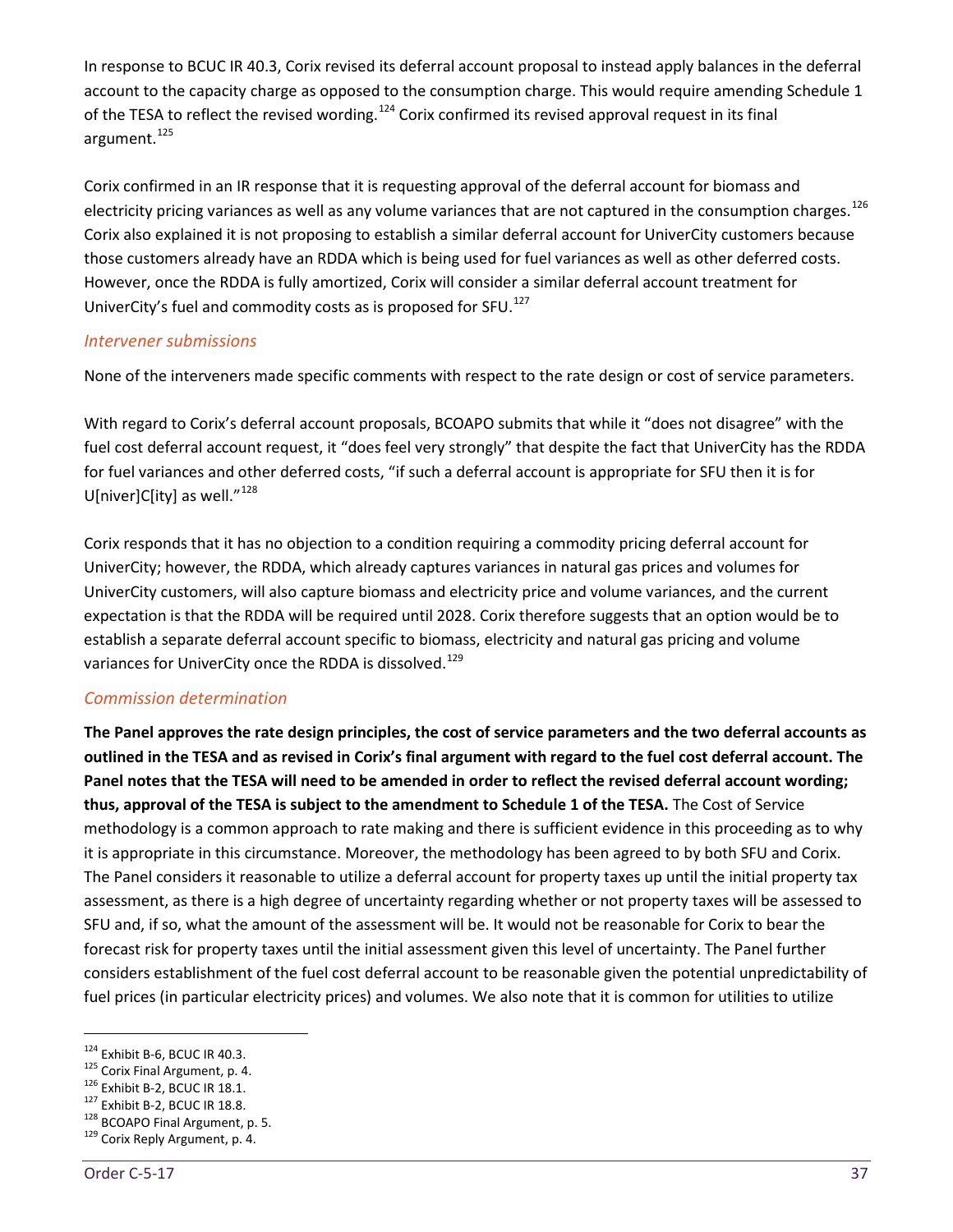deferral accounts for commodity costs. The Panel notes Corix's proposal to establish a separate deferral account specific to biomass, electricity and natural gas pricing and volume variances for UniverCity customers when required but agrees that such a deferral account would not be necessary until the RDDA is dissolved.

# **4.1.6 Capital cost risk reward sharing mechanism**

<span id="page-43-0"></span>Under the capital cost risk/reward sharing mechanism (RR sharing mechanism) the parties share risks and rewards for the CEP capital costs that are allocated to SFU. Put simply, the parties have established what is described as a **outside of**  $\alpha$  outside of  $\alpha$ 

which the following adjustments apply:



While there are specific conditions to which these provisions are subject, this provision is designed to protect SFU in the event capital costs are higher than expected and when they are lower, Corix is rewarded by being able to earn a return on these unspent dollars. $^{130}$  $^{130}$  $^{130}$ 

Corix has confirmed that the agreement is between SFU and Corix and there is no direct impact on UniverCity customers as any excess costs for the SFU's portion of the system would be borne by Corix.

These costs would not be allocated to UniverCity because there is no expected direct benefit to UniverCity customers from the SFU portion of the assets.

However, Corix notes that UniverCity residents can benefit indirectly because there is incentive for Corix to manage all shared costs.<sup>[131](#page-43-2)</sup>

#### *Commission determination*

**The Panel approves the capital cost RR sharing mechanism as outlined in the TESA.** The Panel finds there are a number of important features that support using such a mechanism. Firstly, the agreement is between two sophisticated parties. Each has had the opportunity to carefully examine the pros and cons of entering into such an agreement and determined that it is to their individual benefit. Secondly, the agreement directly impacts only the parties to the TESA agreement, SFU and Corix. Therefore, the provisions in the mechanism have no direct impact on UniverCity ratepayers. Thirdly, the mechanism is designed to promote the creation of efficiency and produce cost savings some of which might be beneficial to UniverCity ratepayers who could benefit from any capital expenditure savings resulting in a reduction in their part of the capital cost allocation from the CEP rate base. Collectively, the Panel finds that these features justify approving the capital cost RR sharing mechanism as proposed by Corix.

<span id="page-43-1"></span><sup>&</sup>lt;sup>130</sup> Exhibit B-1-2, Confidential, Schedule 1, pp. 5–7.<br><sup>131</sup> Exhibit B-3, Confidential, BCUC IR 3.1.1.

<span id="page-43-2"></span>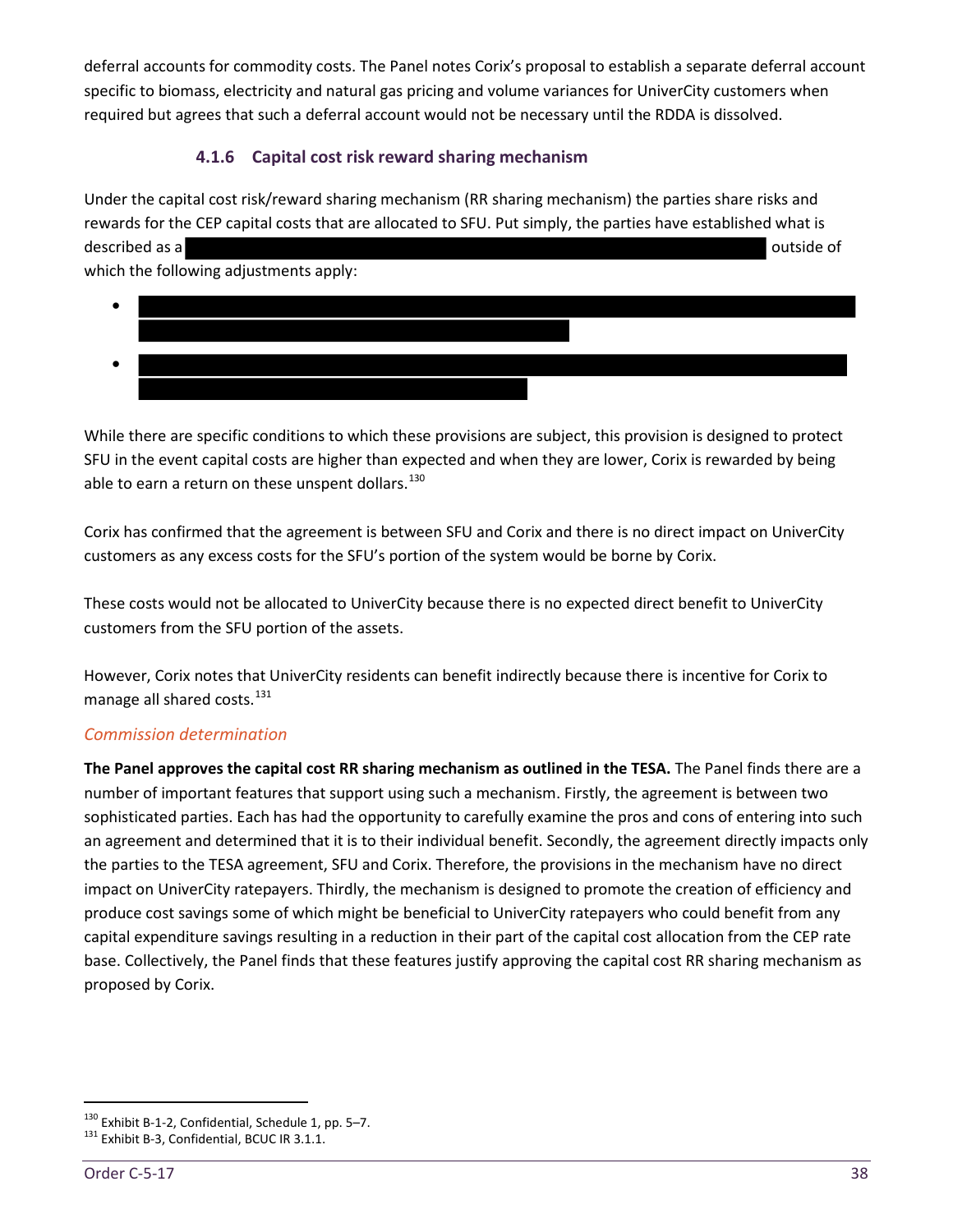# <span id="page-44-0"></span>**5.0 Financial modeling**

As part of the Application, Corix includes a forecast of the revenue requirement for the Burnaby Mountain DEU as of the in-service date of the project based on the estimated capital and operating costs of the proposed biomass facilities and on the estimated capital and operating costs of the existing UniverCity NUS. Corix also includes a rate impact analysis for UniverCity customers based on the forecast revenue requirement, the proposed cost allocation and rate design for SFU, and the existing approved UniverCity NUS rate design.<sup>[132](#page-44-2)</sup>

Corix is not requesting approval in this application of the actual SFU rates and rate schedule or the actual UniverCity residential rates and rate schedule which would take effect as of the in-service date of the project.<sup>[133](#page-44-3)</sup> Corix indicated that based on the current timing and projections for the in-service date of the biomass facility, it anticipates filing the rate application in late 2018.<sup>[134](#page-44-4)</sup>

In consideration of the fact that Corix is not requesting approval of rates or rate schedules for either SFU or UniverCity customers as part of the Application, the purpose of the following sections is to review and assess the reasonableness of the forecasts and assumptions to ensure that the actual rates applied for by Corix in the upcoming 2018 application are reasonably consistent with the indicative rates presented in the current Application.

# <span id="page-44-1"></span>**5.1 Load demand and energy forecast**

UniverCity is a development where the build-out has been ongoing for a number of years and previous CPCN's were applied for and approved to provide energy generation and distribution. The last CPCN was applied for and approved in 2015. In that proceeding, Corix provided the methodology and assumptions for the calculation of load demand for UniverCity including the continuing build-out of the development. Corix describes this as follows:

The actual metered consumption data (weather normalized) are compared to the forecast. Average EUI's being used to calculate forecasted energy demand are the result of the average actual consumption data (weather normalized) for two types of buildings: low-rise and high $rise.$ <sup>[135](#page-44-5)</sup>

Corix has used the information to project energy loads and annual energy demand as outlined in Table 8.

<span id="page-44-3"></span><span id="page-44-2"></span><sup>&</sup>lt;sup>132</sup> Exhibit B-1, p. 3.<br><sup>133</sup> Ibid. 134 Exhibit B-6, BCUC IR 35.4.<br><sup>135</sup> Exhibit B-2, BCUC IR 7.1.

<span id="page-44-5"></span><span id="page-44-4"></span>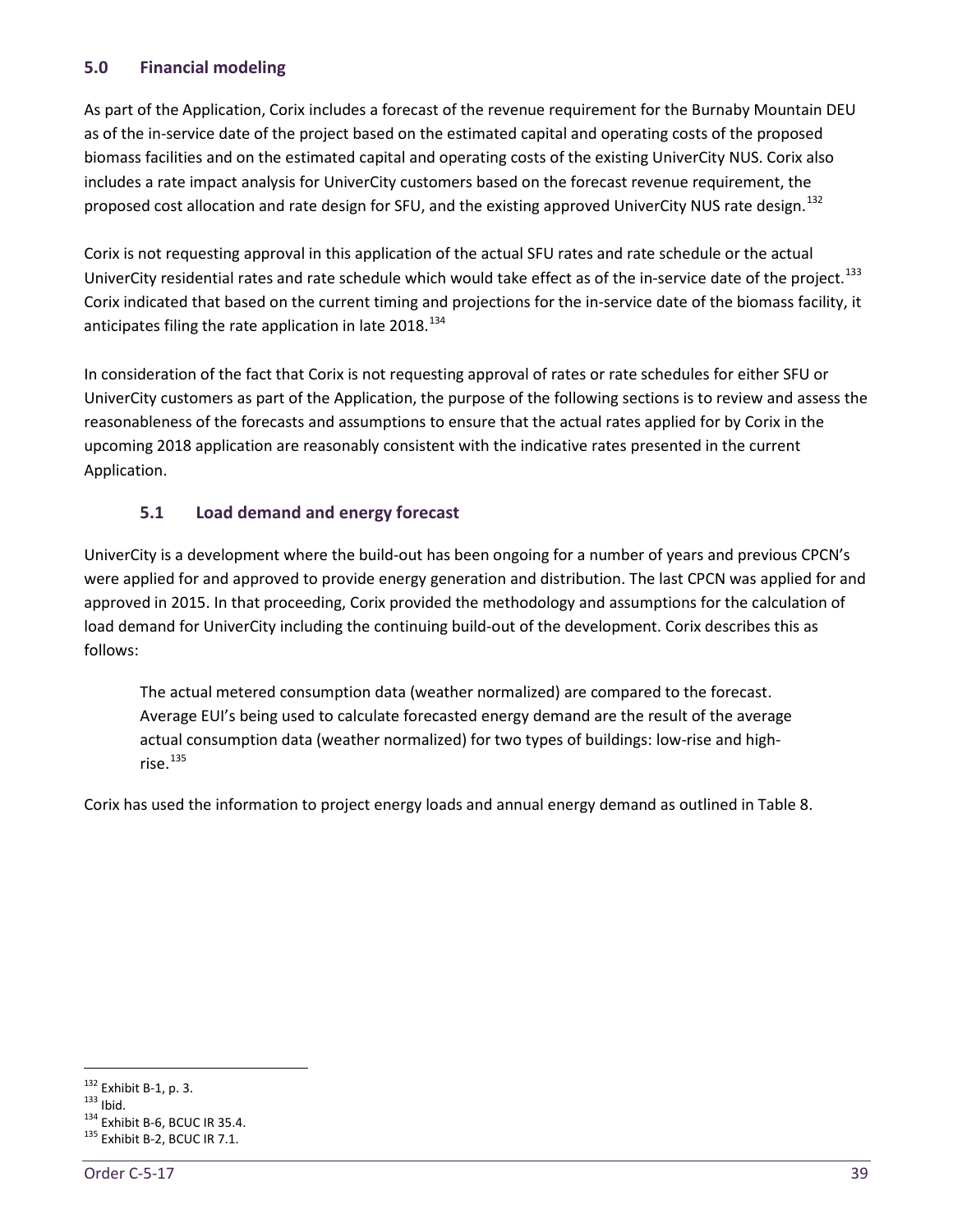|                 | <b>PEAK ENERGY LOAD (MW)</b>                  |      | <b>ANNUAL ENERGY REQUIREMENT (MWH)</b> |                           |  |  |
|-----------------|-----------------------------------------------|------|----------------------------------------|---------------------------|--|--|
| <b>CUSTOMER</b> | <b>FROM BIOMASS (MW)</b><br><b>TOTAL (MW)</b> |      | <b>TOTAL (MWH)</b>                     | <b>FROM BIOMASS (MWH)</b> |  |  |
| UniverCity      | 9.1                                           | 3.5  | 25,200                                 | 19,500                    |  |  |
| SFU             | 26 <sup>1</sup>                               | 10   | 51,800                                 | 43,800                    |  |  |
| Total           |                                               | 13.5 |                                        | 63,300                    |  |  |

#### Table 8: Energy Loads and Annual Energy Demand<sup>[136](#page-45-0)</sup>

These forecasts are for the full build-out of both the biomass project scheduled for completion in 2019 and UniverCity scheduled for completion in 2022. The energy load and the annual energy demand is calculated using estimated Energy Use Intensities (EUIs) based on the measured data collected during the first five years of the energy service to the existing buildings of UniverCity. The existing natural gas plant has sufficient capacity to cover all of UniverCity's energy requirements until the biomass plant is in operation.<sup>[137](#page-45-1)</sup>

Corix acknowledges that to date, its actual UniverCity energy consumption from 2015 onward have differed from forecast energy consumption. It explains there was a delay in several buildings that were expected to connect in 2015. This resulted in a discrepancy in its 2015 peak load forecast which was also reflected in its actual energy consumption in 2016.<sup>[138](#page-45-2)</sup> Corix provided further clarification of the issue stating that while some buildings consume less energy than forecasted, others consume more and on a cumulative basis "the actual annual energy demand is within an acceptable forecast range."<sup>[139](#page-45-3)</sup>

Based on the first five years of development, Corix calculated the following EUIs in Table 9 to use as input for calculating the system load and total energy demand for the UniverCity development going forward.

#### **Table 9: EUI Assumptions**[140](#page-45-4)

| <b>RESIDENTIAL ENERGY DEMAND</b>       |     |
|----------------------------------------|-----|
| Space heating - avg energy load (W/m2) | 50  |
| EUI - high rise concrete (kWh/m2)      | 130 |
| EUI - low rise wood frame (kWh/m2).    | 105 |
| Diversification factor                 | 85% |

Using these inputs, Table 10 below shows the calculation of the forecast cumulative load demand and annual energy demand for the UniverCity Residential Development over a five-year period.

<span id="page-45-2"></span><span id="page-45-1"></span>

<span id="page-45-0"></span><sup>&</sup>lt;sup>136</sup> Exhibit B-1, Table 2, p. 16.<br><sup>137</sup> Exhibit B-1, pp. 29–30.<br><sup>138</sup> Exhibit B-5, BCOAPO IR 3.1, 3.2.<br><sup>139</sup> Exhibit B-6, BCUC IR 34.2.1.<br><sup>140</sup> Exhibit B-1, Table 6, p. 29.

<span id="page-45-4"></span><span id="page-45-3"></span>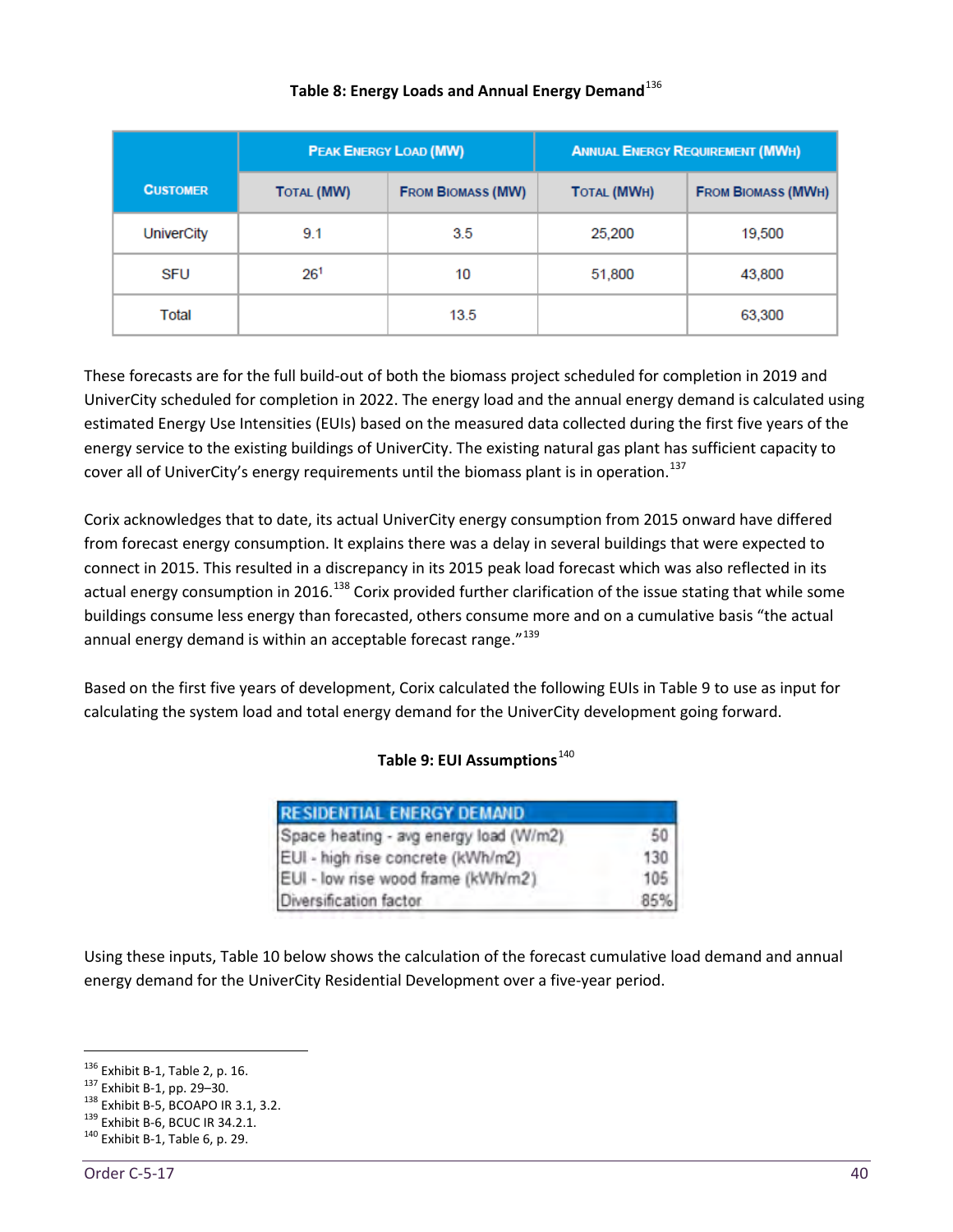#### Table 10: UniverCity Peak Load and Annual Energy Demand<sup>[141](#page-46-0)</sup>

| <b>RESIDENTIAL LOAD AND ENERGY DE 2019</b> |        | 2020   | -2021  | 2022   | 2023   |
|--------------------------------------------|--------|--------|--------|--------|--------|
| Load demand diversified (kW)               | 7.114  | 7.885  | 8.793  | 9.191  | 9.191  |
| Annual energy demand (MWh)                 | 19.505 | 21.536 | 24.049 | 25.193 | 25.193 |

Corix reports that SFU's demand forecast was established using the following information:

- Historical plant thermal peak [30 MWt] as provided by SFU operations.
- The expected thermal energy requirements established using 10-year average gas and oil consumption (April 2006 through March 2016). The raw input fuel data was normalized to a base year using the heating degree data for each year and the thirty year average. The normalized fuel data was then converted to thermal energy requirements by multiplying by a seasonal boiler efficiency of 80 percent.

The calculations described above are summarized as follows:

- 10-Year Average Input Fuel Energy: 222,386 GJ (61,774 MWh)
- HDD Corrected Fuel Data: 231,097 GJ (64,222 MWh)
- Expected Thermal Requirements:  $64,222 \times 80\% = 51,378$  MWht<sup>[142](#page-46-1)</sup>

Corix quantifies the volume and percentage of SFU's historical energy demand and baseload forecasted demand as follows:

- SFU Peak Load = 30 MWt, Projected Annual Thermal Energy = 51,378 MWht
- SFU Biomass Baseload Capacity = 10 MWt (Table 9, Section 8.1.3, P30)
- SFU Demand Baseload Percent = 10 MWt / 30 MWt = 33%
- Total Estimated Biomass Energy Delivered to SFU =43,787 MWht<sup>[143](#page-46-2)</sup>

Corix estimates that 85 percent of its total baseload will be supplied by the new 13.5 MW biomass facility.

None of the interveners commented on this section of the Application.

#### *Commission determination*

The Panel accepts Corix's annual load demand and energy forecast as submitted.

While there is a great deal of actual history for SFU energy use which can be relied upon, there is only 2015 and 2016 data to test the UniverCity forecast. However, as explained by Corix, the UniverCity forecast data is undermined by the fact that new buildings have not been brought on line and occupied as per the timelines originally outlined by the developer. As a result, consumption is less than expected and little can be derived from the variances between forecast and actual energy consumption for the UniverCity development.

<span id="page-46-0"></span><sup>&</sup>lt;sup>141</sup> Exhibit B-1, Table 7, p. 29.<br><sup>142</sup> Exhibit B-2, BCUC IR 9.2.<br><sup>143</sup> Exhibit B-2, BCUC IR 9.3.

<span id="page-46-2"></span><span id="page-46-1"></span>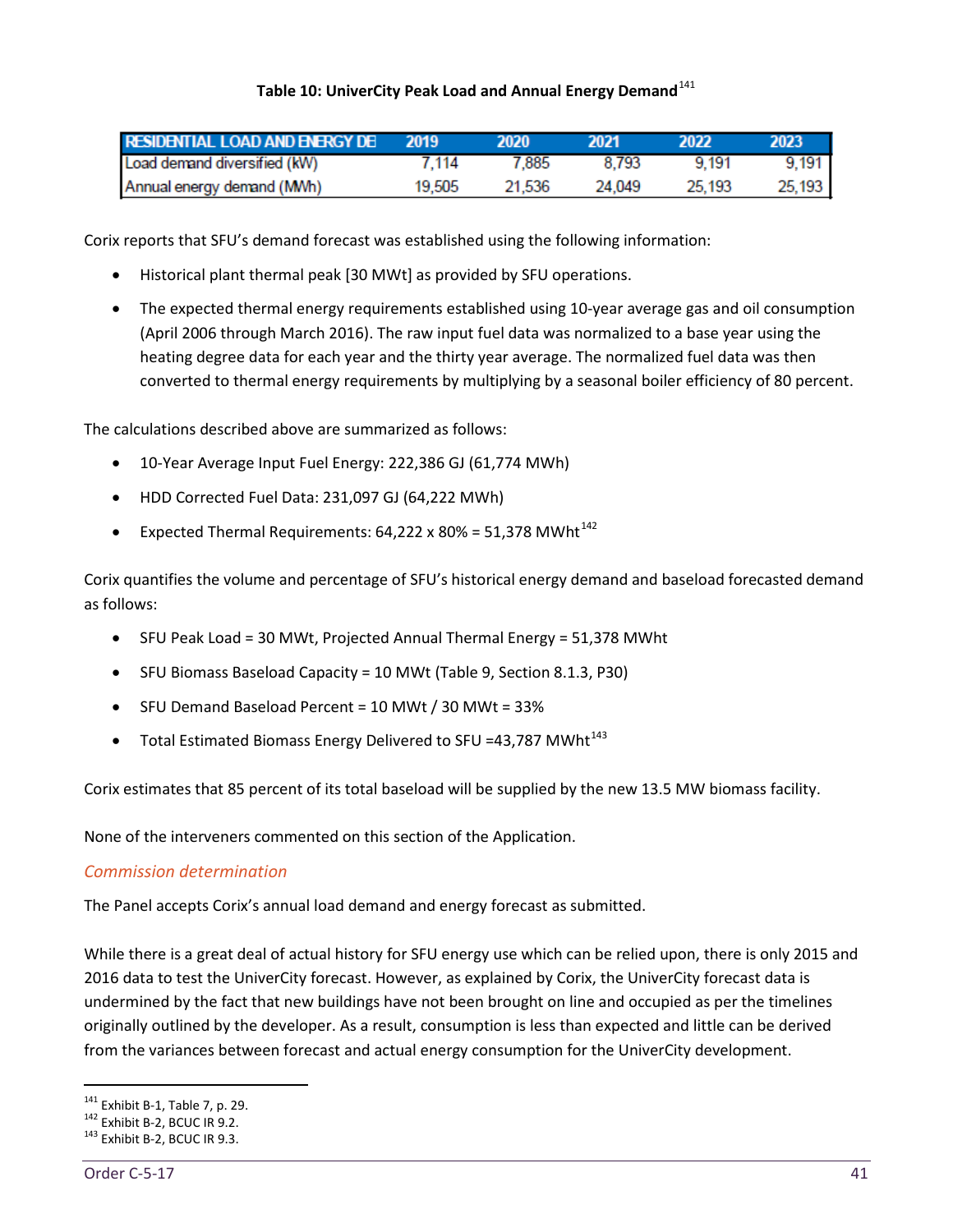Moreover, little can be concluded with respect to the effectiveness of the forecast methodology employed by Corix.

The Panel has reviewed the methodology employed by Corix with respect to demand forecasting for UniverCity and SFU and both appear reasonable. However, until there is more actual data it is difficult to determine whether the methodology chosen is optimum or whether there is a need for adjustment or an enhancement to the methodology. Because of this, the Panel is of the view that the demand forecasts and their methodology should continue to be examined as this project moves forward. **Accordingly, the Panel directs Corix to provide an updated load demand and energy forecast along with its rates application that it expects to file in 2018.** 

# **5.2 Capital costs**

<span id="page-47-0"></span>The forecast total capital cost for the Burnaby Mountain DEU, including the capital costs previously approved by Orders C-7-11 and G-48-16A, is \$37,563,352. The majority of the capital costs are forecast to be incurred in 2018 (i.e. \$30.225 million) with small amounts forecast to be incurred in years 2019 through 2021. Corix states it is using Class C cost estimates, which have an accuracy range of +/- 15 to 25 percent.<sup>[144](#page-47-1)</sup>

The biomass CEP and building cost estimates are based on a fixed cost proposal from the technology supplier, Wellons, which is valid for 120 days from the agreement execution. The forecast capital cost for the building, including allowance for funds used during construction (AFUDC), is \$7.35 million and the forecast capital cost for the biomass plant is \$14.6 million.<sup>[145](#page-47-2)</sup>

# *Project development, project management and construction management costs*

Corix states that the project development commenced in 2010 when the parties agreed to undertake a feasibility assessment of a combined biomass-based CEP that would serve both the SFU Campus and UniverCity customers. Since the completion of the original feasibility study, various implementation strategies and scenarios and business case analyses have been completed, including conceptual and preliminary design of the proposed infrastructure, architectural improvements, environmental assessment, site/geotechnical evaluation, and detailed site preparation and site plan assessments of the preferred location. In addition, discussion and negotiations have been undertaken with third parties including the British Columbia Hydro and Power Authority (BC Hydro), FortisBC, and the City of Burnaby.<sup>[146](#page-47-3)</sup>

As noted in Section 4.1.4, Corix states it will be seeking recovery of all development and project management costs, as well as conceptual and preliminary design costs incurred to date through customer rates applying to both SFU and UniverCity customers. Corix proposes to allocate the shared development and project/construction management costs to SFU and UniverCity customers based on a 50/50 allocation percentage, while the costs directly attributable to either the SFU or the UniverCity infrastructure will be allocated 100 percent to the appropriate customer group.<sup>[147](#page-47-4)</sup>

The forecast amount to be allocated 50/50 between SFU and UniverCity customers is \$1.34 million, while an additional \$105 thousand is forecast to be directly allocated to SFU and \$921 thousand is forecast to be directly allocated to UniverCity customers. The majority of the project development and project/construction

<span id="page-47-1"></span><sup>&</sup>lt;sup>144</sup> Exhibit B-1, Table 11, p. 32; Exhibit B-2, BCUC IR 23.2.<br><sup>145</sup> Exhibit B-1, pp. 32–33.<br><sup>146</sup> Exhibit B-1, p. 33.<br><sup>147</sup> Ibid.

<span id="page-47-2"></span>

<span id="page-47-3"></span>

<span id="page-47-4"></span>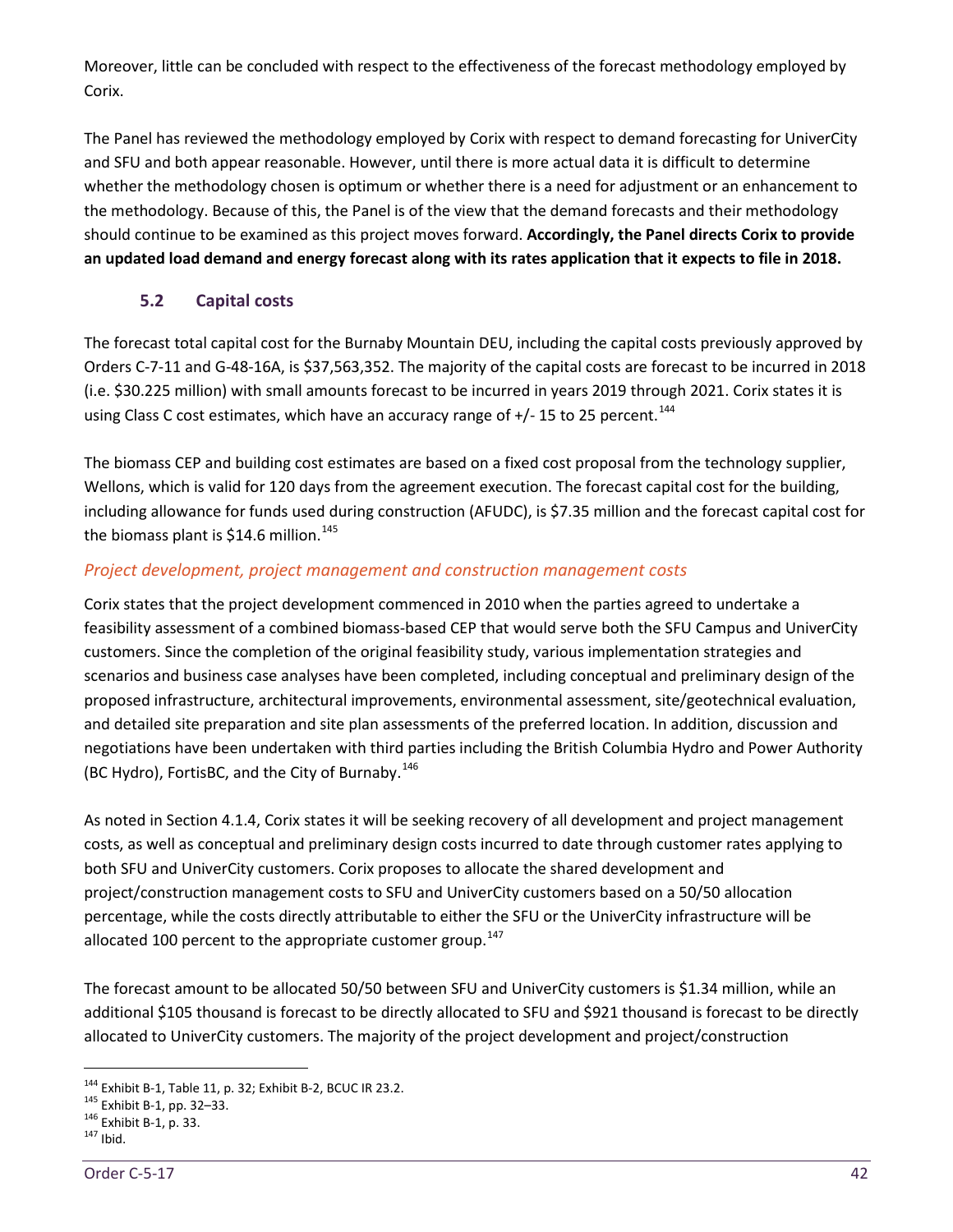management costs directly allocated to UniverCity customers (i.e. approximately \$713 thousand) were incurred by Corix between 2009 and 2014 and were reviewed by the Commission as part of the previous applications submitted by Corix in 2010/2011 and 2015/2016.<sup>[148](#page-48-1)</sup>

#### **5.3 System operating costs**

<span id="page-48-0"></span>In the Application, Corix distinguishes between fixed operating costs and variable operating costs. Each is discussed in the following section.

# *Fixed operating costs*

Corix describes fixed operating costs as including "all costs associated with day-to-day operations including routine operations and maintenance, emergency response, insurance, utility administration, corporate overhead/support, water and sewer, licensing and other fees, and other utilities such as phone and internet."<sup>[149](#page-48-2)</sup>

The forecast fixed operating costs commencing in 2019 (i.e. the project in-service date) are \$843,386 per year, escalating annually by a factor of two percent. The two largest annual fixed costs are biomass plant operators, estimated to be \$276,020, and biomass boiler maintenance, estimated to be \$219,016. Corix estimates that the biomass CEP will require 3.5 FTE employees and intends to subcontract out the biomass boiler maintenance due to specialized skill set and training requirements.<sup>[150](#page-48-3)</sup> Corix's estimate of 3.5 FTEs is based on its expectations of the operational duties required to operate the biomass and natural gas systems and its understanding of the requirements of the BC Safety Authority Regulation. With regard to the forecast biomass maintenance costs, Corix based this amount on 1.5 percent of the biomass plant capital costs. Corix submitted that the percentage allocation approach is typically used to forecast new plant maintenance cost requirements and that it considers 1.5 percent to be an appropriate amount due to the fact that the biomass module has significantly more components, including moving parts. Thus, the maintenance of the biomass equipment compared to the ETS and natural gas boiler plants will be higher.<sup>[151](#page-48-4)</sup>

The other large component of fixed operating costs is corporate overhead and utility management. Corix states that these costs are determined internally based on Corix's experience operating the UniverCity NUS over the last five years. The forecast amount of \$144,000 per year includes legal, accounting, regulatory, administration, human resources, IT support and maintenance, telephones, office supplies, vehicle costs and operational management/support from Corix's Energy Western Canada division.<sup>[152](#page-48-5)</sup>

# *Variable operating costs*

Variable operating costs include biomass fuel, natural gas, and electricity. The total 2019 variable cost forecast is \$1,461,602. Of this total, the largest component is biomass fuel with a forecast 2019 cost of \$1,054,984. Natural gas and electricity are forecast to be \$187,713 and \$218,906, respectively, in 2019.<sup>[153](#page-48-6)</sup>

Corix states that the cost of biomass fuel used to calculate the rates is a 2016 market price. A long-term supply agreement (10 years) with performance guarantees is currently SFU's preferred form of a supply arrangement,

<span id="page-48-2"></span><span id="page-48-1"></span><sup>&</sup>lt;sup>148</sup> Exhibit B-2, BCUC IR 24.1, Attachment V; Exhibit B-6, BCUC IR 42.3.<br><sup>149</sup> Exhibit B-1, p. 34.<br><sup>150</sup> Exhibit B-1, p. 35.<br><sup>151</sup> Exhibit B-2, BCUC IR 25.4, 25.5.<br><sup>152</sup> Exhibit B-1, pp. 35–36.<br><sup>153</sup> Exhibit B-1, p. 44.

<span id="page-48-3"></span>

<span id="page-48-5"></span><span id="page-48-4"></span>

<span id="page-48-6"></span>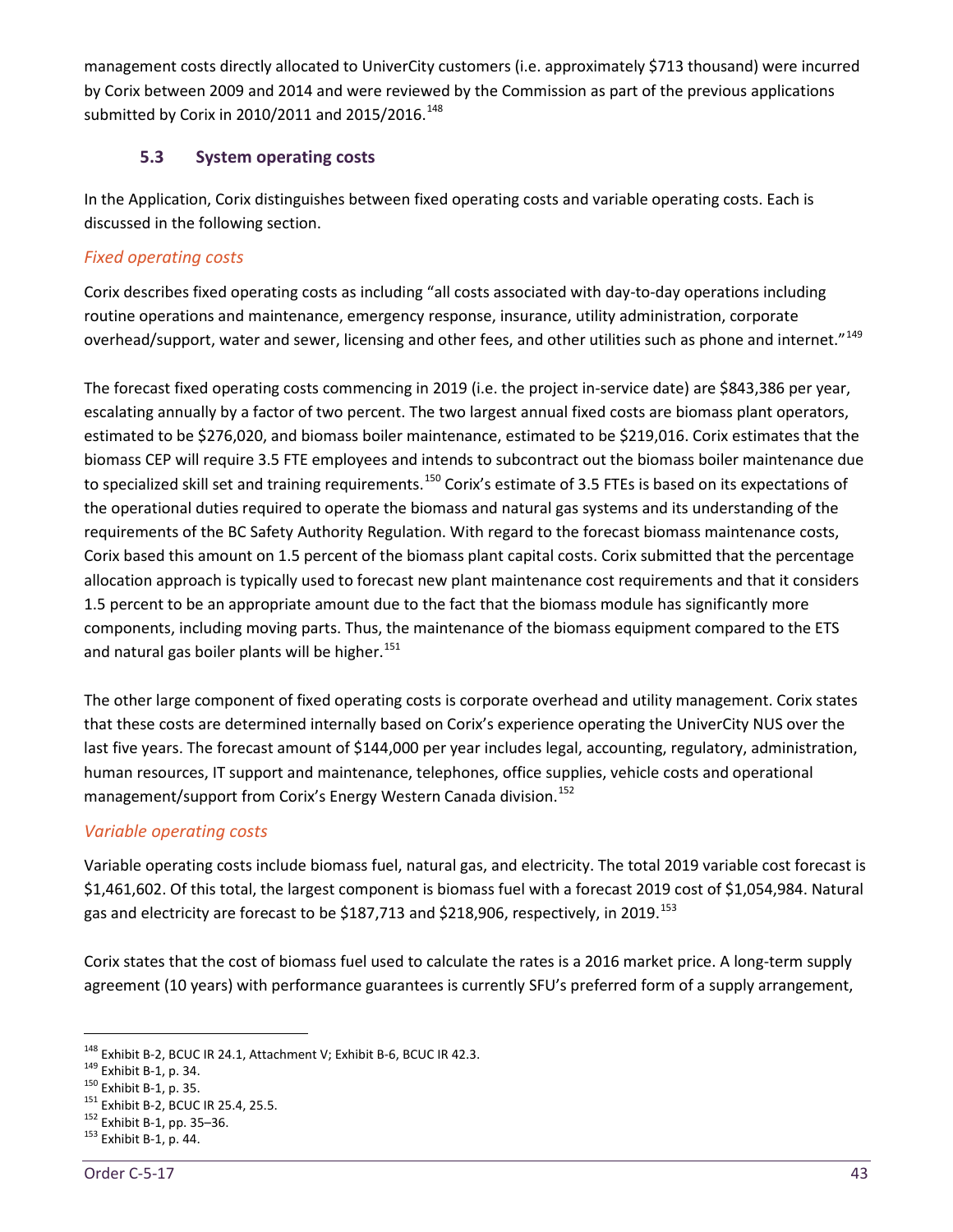which Corix submits reduces potential risks associated with the fuel availability and cost.<sup>[154](#page-49-1)</sup> The long-term supply agreement is discussed further in Section 3.5 of this decision. With regard to UniverCity customers, Corix states that it will "review fuel availability and cost prior to the plant being put into service, and will select a portfolio of fixed longer-term and fixed and variable shorter-term supply arrangements that balance cost and risk considerations."[155](#page-49-2)

Forecast natural gas costs are based on the Sproule commodity forecast and FortisBC Energy Inc. distribution and delivery charges, plus the provincial carbon tax. Forecast electricity costs are based on BC Hydro's short-term forecast until 2017 and annual escalation at 2 percent thereafter.<sup>[156](#page-49-3)</sup>

# <span id="page-49-0"></span>**5.4 Taxes, escalation, financing and depreciation**

#### *Property taxes*

The 2019 property tax forecast is \$169,108, escalating at 2 percent annually. Corix states that the UniverCity portion of the CEP building and the entire UniverCity distribution system is subject to property tax; however, the methodology for calculating property taxes has not yet been finalized. For the purposes of the Application, Corix has assumed that the property taxes will be charged at the mill rate and it will apply for any adjustments needed at the time of filing the final rate application. Corix assumes that SFU is exempt from property taxes, as previously discussed in Section 4.1.5 of this decision. [157](#page-49-4)

#### *Escalation assumptions*

Corix provides the following table in the Application summarizing the escalation assumptions utilized in its financial modeling.

| <b>ESCALATION</b>     |         |
|-----------------------|---------|
| Capital costs         | 2.0%    |
| <b>Biomass</b>        | 2.0%    |
| Natural gas commodity | Sproule |
| Natural gas delivery  | 2.0%    |
| Electricity           | 2.0%    |
| Operating costs       | 2.0%    |
| Insurance             | 2.0%    |
| <b>GHG offsets</b>    | 2.0%    |
| Property taxes        | 2.0%    |

#### **Table 11: Escalation Assumptions**<sup>[158](#page-49-5)</sup>

Corix stated that with the exception of the Sproule commodity forecast, it has relied upon the Bank of Canada's inflation target for its escalation assumptions due to a lack of more specific forecast information on escalation rates.<sup>[159](#page-49-6)</sup>

<span id="page-49-4"></span><span id="page-49-3"></span>

<span id="page-49-2"></span><span id="page-49-1"></span><sup>&</sup>lt;sup>154</sup> Exhibit B-1, p. 36.<br><sup>155</sup> Ibid.<br><sup>156</sup> Exhibit B-1, pp. 36, 44.<br><sup>158</sup> Exhibit B-1, Table 14, p. 36.<br><sup>159</sup> Exhibit B-2, BCUC IR 26.1.

<span id="page-49-5"></span>

<span id="page-49-6"></span>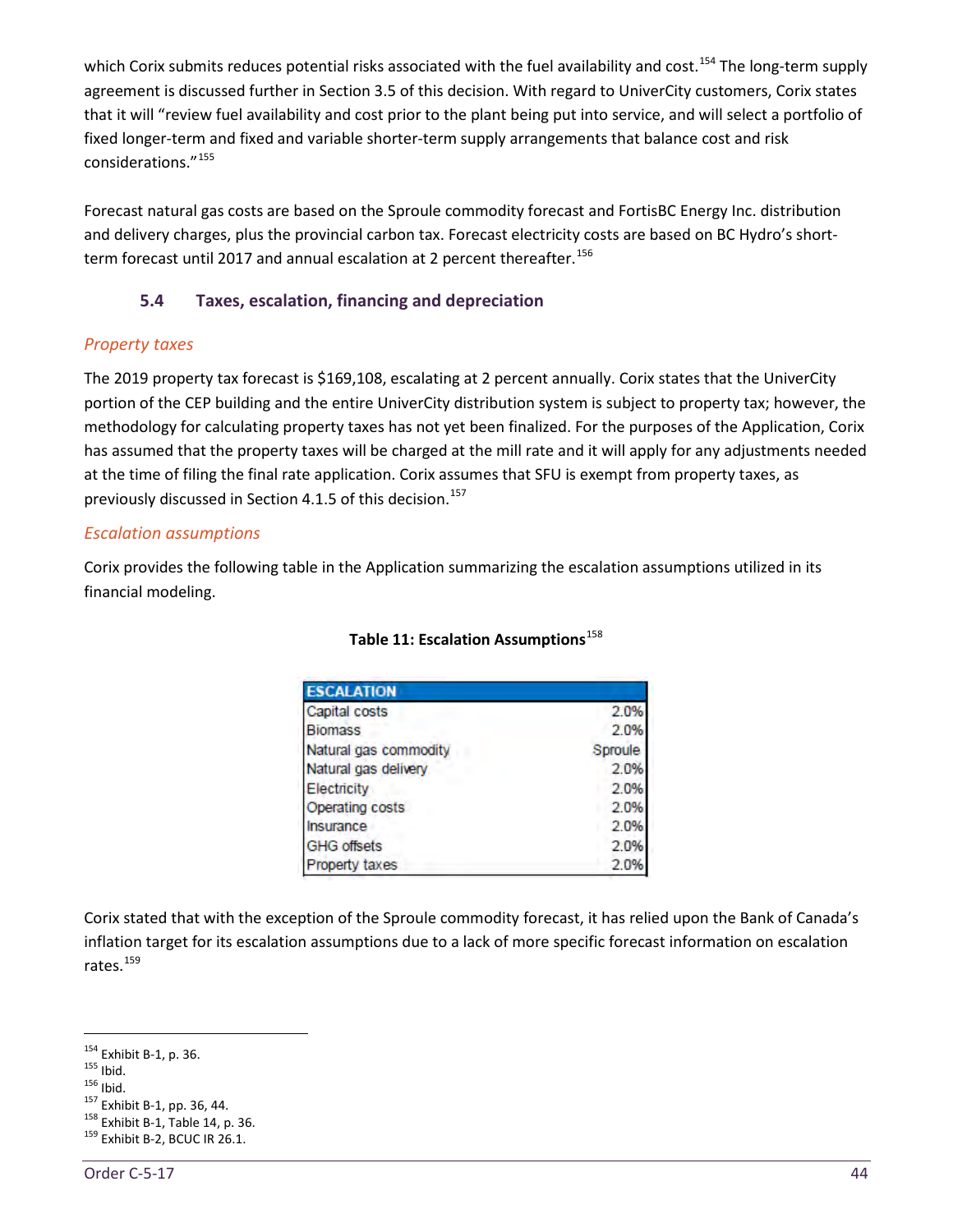# *Financing*

Corix has utilized the guidance provided in the Commission's 2014 Generic Cost of Capital Stage 2 Decision (2014 BCUC GCOC Stage 2 Decision)<sup>[160](#page-50-0)</sup> regarding "Minimum Default Capital Structure and Equity Risk Premium" for similar small thermal utilities. Accordingly, Corix has applied a deemed capital structure of 57.5 percent debt and 42.5 percent equity, and an equity risk premium of 75 basis points over the current benchmark low risk utility, resulting in an ROE of 9.5 percent. Corix determined the interest rate on debt financing using the credit spread between BBB and BBB (low) rated debt and the 10-year Government of Canada bond yield, which is consistent with the approach for calculating a "default debt" rate for TES utilities from the 2013 BCUC GCOC Stage 1 Decision<sup>[161](#page-50-1)</sup> and confirmed in the BCUC GCOC Stage 2 Decision. The result is an interest rate of 3.8 percent.<sup>[162](#page-50-2)</sup>

Based on the deemed capital structure, ROE and debt rate described above, Corix calculates its after-tax weighted average cost of capital to be 5.7 percent.<sup>[163](#page-50-3)</sup>

# *Depreciation*

Corix provides the following depreciation rates in Table 15 of the Application:

- Building depreciation 1.5 percent
- Plant depreciation 3.0 percent
- Distribution depreciation  $-1.5$  percent
- Equipment depreciation  $-3.0$  percent<sup>[164](#page-50-4)</sup>

As part of Corix's 2015 Application for a CPCN for Additional Capital and Amended Rates for the UniverCity NUS on Burnaby Mountain (2015 Corix UniverCity NUS CPCN Application), Corix provided the following depreciation rates used in its financial analysis:

- Building depreciation  $-2.0$  percent
- Plant depreciation  $-4.0$  percent
- Distribution depreciation  $-2.0$  percent
- ETS depreciation  $-4.0$  percent<sup>[165](#page-50-5)</sup>

Corix stated that the reason the depreciation rates have changed in the current Application is that Corix has updated the rates based on reconsideration of asset lives going forward.<sup>[166](#page-50-6)</sup> Corix confirmed that the impact of decreasing the depreciation rates in the current Application means that Corix's assumptions are that the assets' useful lives will be longer than what was previously forecast in the 2015 Corix UniverCity NUS CPCN Application.<sup>[167](#page-50-7)</sup>

<span id="page-50-2"></span>

<span id="page-50-3"></span>

<span id="page-50-5"></span><span id="page-50-4"></span>

<span id="page-50-1"></span><span id="page-50-0"></span><sup>&</sup>lt;sup>160</sup> British Columbia Utilities Commission Generic Cost of Capital Stage 2, Decision dated March 25, 2014.<br><sup>161</sup> British Columbia Utilities Commission Generic Cost of Capital Stage 1, Decision dated May 10, 2013.<br><sup>162</sup> Ex Rates for UniverCity NUS on Burnaby Mountain, Exhibit B-1, Table 13, p. 23. <sup>166</sup> Exhibit B-2, BCUC IR 26.3.<br><sup>166</sup> Exhibit B-6, BCUC IR 26.3.

<span id="page-50-6"></span>

<span id="page-50-7"></span>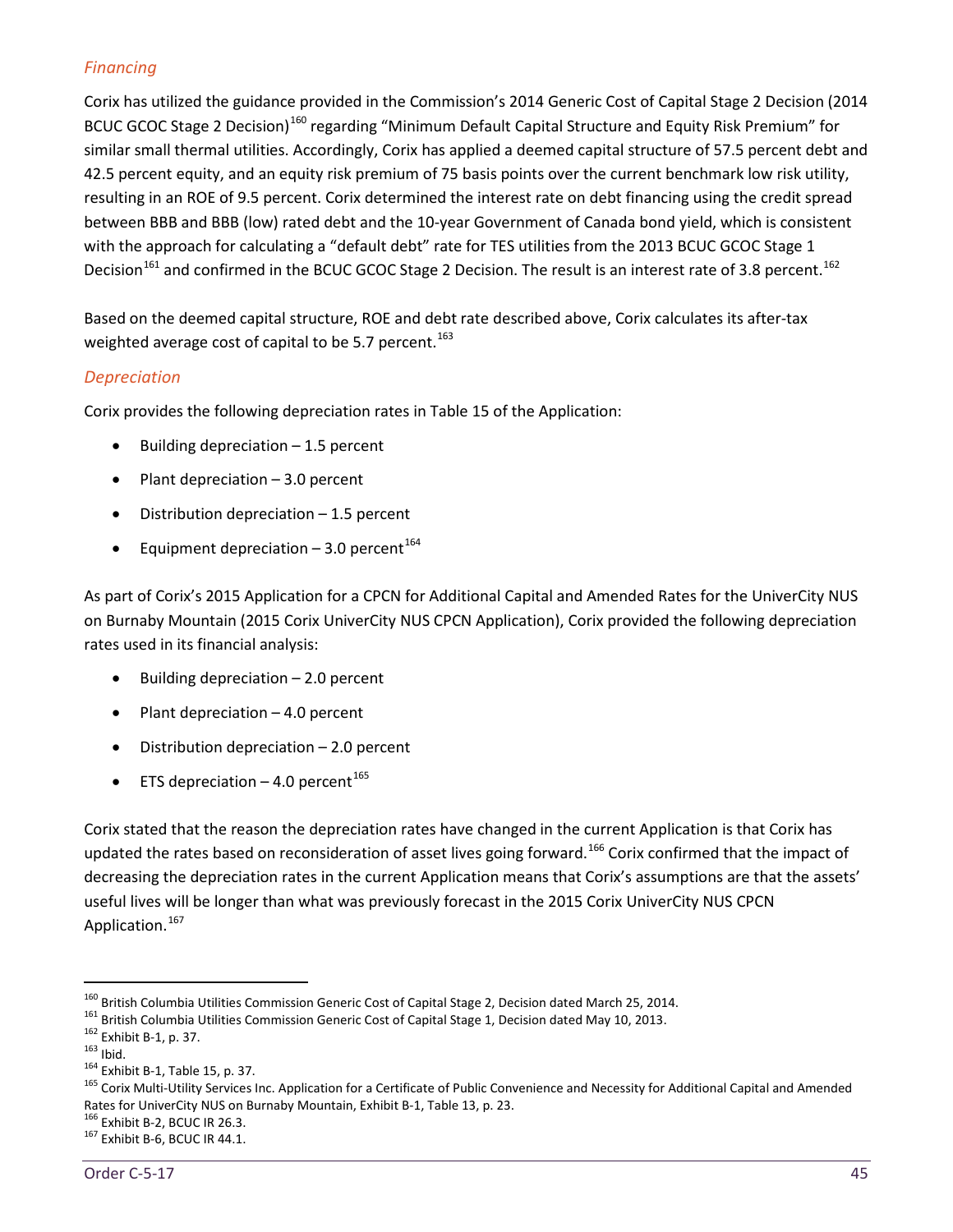Corix submitted that it has a number of projects in progress and has been using different assumptions for different projects. In Corix's view, the accounting and rates should be aligned amongst projects and, while it believes that either end of the range for each line item is a reasonable estimate of asset life, it proposes to align the Burnaby Mountain DEU project with the rates already in place at the University of British Columbia project. This approach has been agreed upon with SFU in the TESA.<sup>[168](#page-51-1)</sup>

# <span id="page-51-0"></span>**5.5 SFU and UniverCity rate base, revenue requirements and rate impacts**

As discussed in the above sections, the main cost components of the project are capital costs, fixed operating costs, and variable operating costs. Some of these costs, including the natural gas equipment and interconnections, ETSs, SFU connection equipment and fuel costs, are directly attributable to either UniverCity customers or to SFU. However, capital costs related to the biomass building and plant and the majority of the fixed operating costs, are shared costs between UniverCity and SFU; thus, Corix has proposed various allocation methods for allocating costs between the two customer groups. These proposed cost allocations form part of the TESA with SFU and are discussed in greater detail in Section 4.1.4 of this decision.

Based on Corix's forecasts and its proposed cost allocations, the forecast of rate bases for SFU and UniverCity as at the project in-service date are \$16,751,957 and \$21,445,591, respectively. While SFU has been allocated approximately 75 percent of the biomass plant capital costs and approximately 68 percent of the building capital costs, UniverCity's rate base is higher overall due to the capital costs associated with the existing natural gas boilers and equipment as well as the previously approved RDDA.<sup>[169](#page-51-2)</sup>

The forecast revenue requirements for SFU and UniverCity as at the project in-service date are \$2,907,839 and \$2,951,632, respectively. While SFU's share of the fixed operating costs and its biomass fuel costs are higher, UniverCity's revenue requirements overall are slightly higher due to additional costs which SFU is not subject to, including natural gas costs, property taxes, land lease costs and franchise fees.<sup>[170](#page-51-3)</sup>

Based on Corix's forecast rate base, revenue requirements and proposed rate design, the 30-year levelized rate for UniverCity customers is \$131.28 per MWh with an initial in-service rate in 2019 of \$119.67 per MWh.<sup>[171](#page-51-4)</sup>

# *Panel discussion on financial modeling*

As noted at the start of Section 5.0 of this decision, Corix is not requesting approval of the revenue requirements and rates in this application. Instead, Corix has provided the financial modeling information as indicative of what the actual revenue requirements and rates will be at the time the rate application is filed in 2018.

Based on the evidence provided by Corix in the proceeding and discussed in the above sections, the Panel considers Corix's forecasts and assumptions for load and capital and operating costs to be reasonable. The Panel also notes that many of these costs and assumptions have been reviewed and tested in the 2015 Corix UniverCity NUS CPCN proceeding, particularly with regard to the UniverCity-specific capital and operating costs. Also, Corix now has five years of actual operating experience to draw on from the UniverCity NUS system which has helped to inform Corix's forecasts for various capital and operating costs.

<span id="page-51-2"></span><span id="page-51-1"></span><sup>&</sup>lt;sup>168</sup> Exhibit B-6, BCUC IR 44.2.<br><sup>169</sup> Exhibit B-1, Tables 17, 18, pp. 37–38.<br><sup>170</sup> Ibid., Tables 23, 24, pp. 44–45.<br><sup>171</sup> Ibid., Tables 25, 26, pp. 46–47.

<span id="page-51-3"></span>

<span id="page-51-4"></span>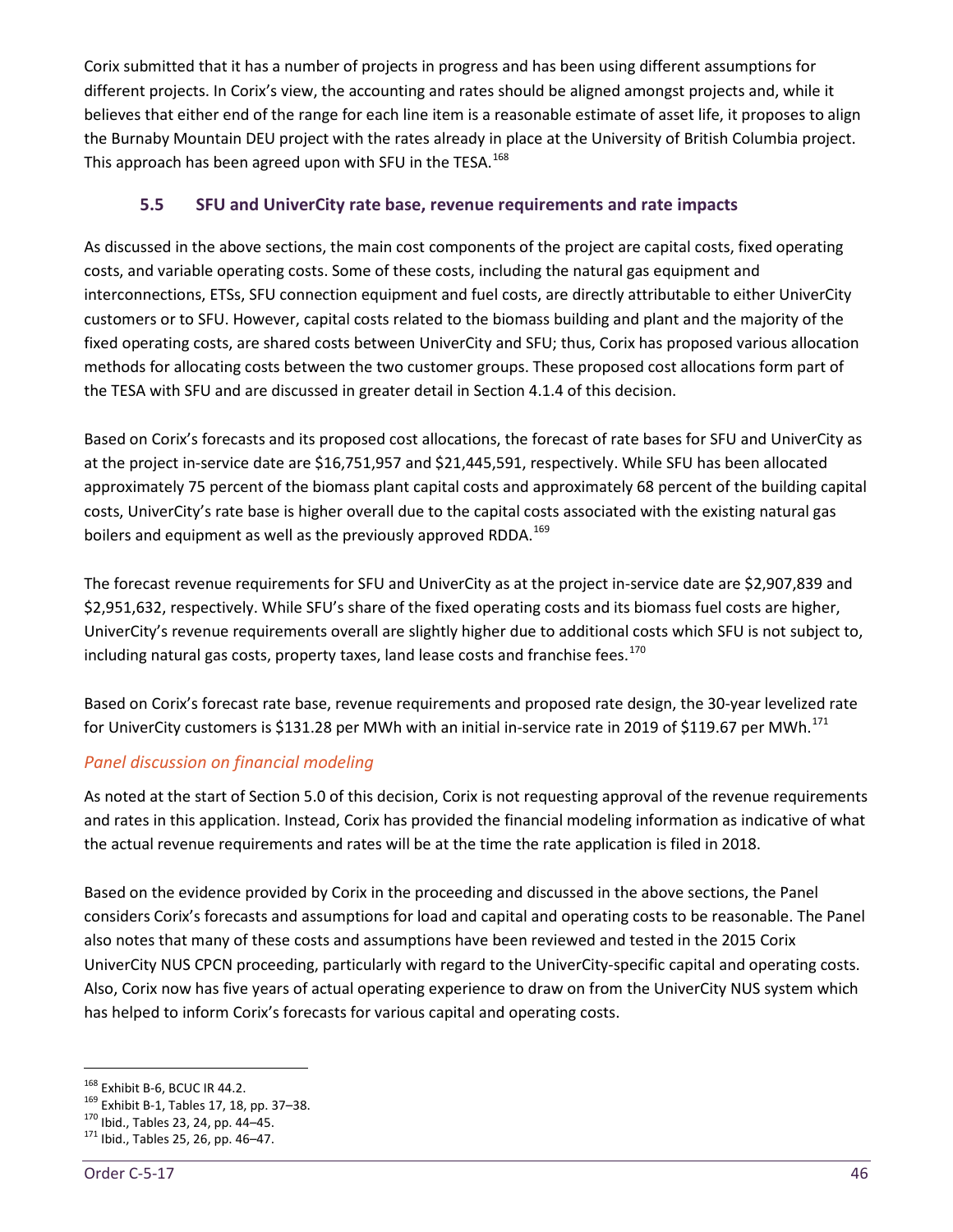The Panel considers Corix's capital forecast for the biomass plant, building and related equipment to be reasonable as the capital cost of the biomass plant is based on a quote from the chosen supplier Wellons; thus, there is reasonable certainty as to the overall cost of the biomass infrastructure.

With regard to the fixed operating costs, there appears to be more uncertainty regarding the biomass plant operator and boiler maintenance costs; however, the Panel notes that these costs are not final and will be updated as part of the rate application in 2018. The other cost which has a degree of uncertainty at this time is the biomass fuel cost, as Corix has not yet signed a long-term contract with a fuel supplier. This issue was discussed in detail in Section 3.5 of this decision.

Overall, the Panel finds the forecast costs and escalation assumptions to be reasonable and based on the best information available to Corix at this time. These costs will be reviewed further and in greater depth at the time that Corix files for approval of rates and rate schedules in 2018.

# <span id="page-52-0"></span>**6.0 CPCN determination**

**Subject to and in accordance with the findings, approvals and determinations in this decision, the Panel finds the Burnaby Mountain District Energy Utility project to be in the public interest and grants a CPCN to Corix for its construction.**

**The Panel has reviewed the evidence and in accordance with the findings in this decision has determined that the CPCN Guidelines have been met and such approval is warranted.**

**Pursuant to sections 60 and 61 of the UCA, the Panel also approves the amended and restated TESA dated as of January 27, 2017 between Corix and SFU subject to those revisions discussed in Section 4.1.5 of this decision.** 

# <span id="page-52-1"></span>**7.0 Reporting**

# *Stream B General Reporting Requirements*

The Burnaby Mountain DEU is classified as a Stream "B" TES under the Commission's TES Regulatory Framework Guidelines. The TES framework Stream B reporting requirements require Stream B providers to file an annual report with the Commission within four months of the TES provider's fiscal year end.

# *Other Reporting Requirements*

As noted in Section 7.2 (figure 7) of the application, the construction and operation by Corix of the Burnaby Mountain DEU and associated facilities, including the Campus Connection, the Campus ETS, and the UniverCity Connection as defined in the Application, will take place over the next few years and small deviations from forecast which include material, permitting and/or contract delays, can translate into long-term carrying costs for ratepayers.

#### *Commission determination*

The Panel is of the view that, during the project build, consistent progress reporting is required. To strike an appropriate balance between the Commission's oversight of the execution of the project and Corix's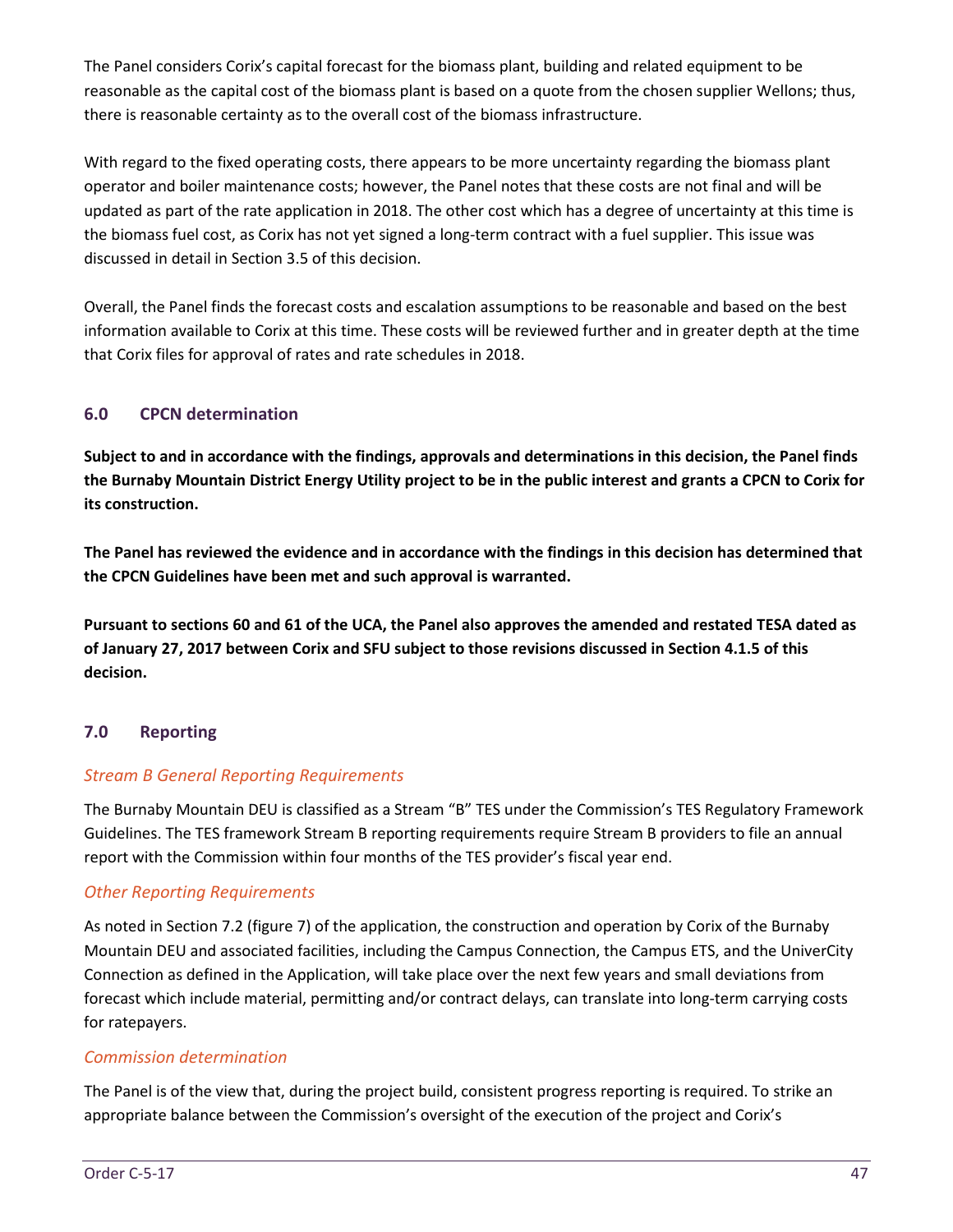responsibility for the ongoing management of the project, the Panel finds semi-annual progress reporting is appropriate. **Accordingly, the Panel directs Corix to file semi-annual progress reports within 45 days of the end of each reporting period with the first due December 31, 2017.** 

Specifically, **the Panel directs Corix to provide semi-annual progress reports on the following:**

- **Project schedule;**
- **Actual costs incurred to date compared to the CPCN estimate highlighting any variances or difficulties that the project may be encountering;**
- **The status of project permit approvals, highlighting the status of identified permit approvals, changes in and additions to permit approval requirements, the actions that Corix is taking to deal with any changes in and additions to permit approval requirements and the likely impact on the projects' schedule and cost;**
- **The status of the Biomass Fuel Supply Contract, highlighting any significant changes that impact the project and/or affect rates; and**
- **Reporting requirements as referenced in Sections 3.2 and 3.3.**

**Corix is directed to file a Final Report within six months following the completion of the Project.** The Final Report is to include a complete breakdown of the final costs of the Project, a comparison of these costs to the CPCN estimate and provide an explanation of all material cost variances.

**Additionally, the Panel directs Corix to provide Material Change Reports on an exception basis, identifying deviations from forecasts that could affect costs and rates.** A Material Change Report should identify and detail any significant delay (e.g. a significant six month delay in receiving fuel or a six month delay to the anticipated connection date as compared to what was forecast in the CPCN application) or a material cost variance (e.g. CEP costs being 30 percent or more higher than the estimates that approval of this CPCN is based on). Changes of this nature must be reported to the Commission as soon as practicable or if within 60 days of the Progress Report, should be included in the Progress Report. The Material Change Report must highlight the reasons for the delay or material cost variance, Corix's consideration of the options available and actions Corix is taking to address the issue.

**Corix is directed to determine the form and additional content of the Progress Reports, Final Reports and Material Change Reports in consultation with Commission staff.**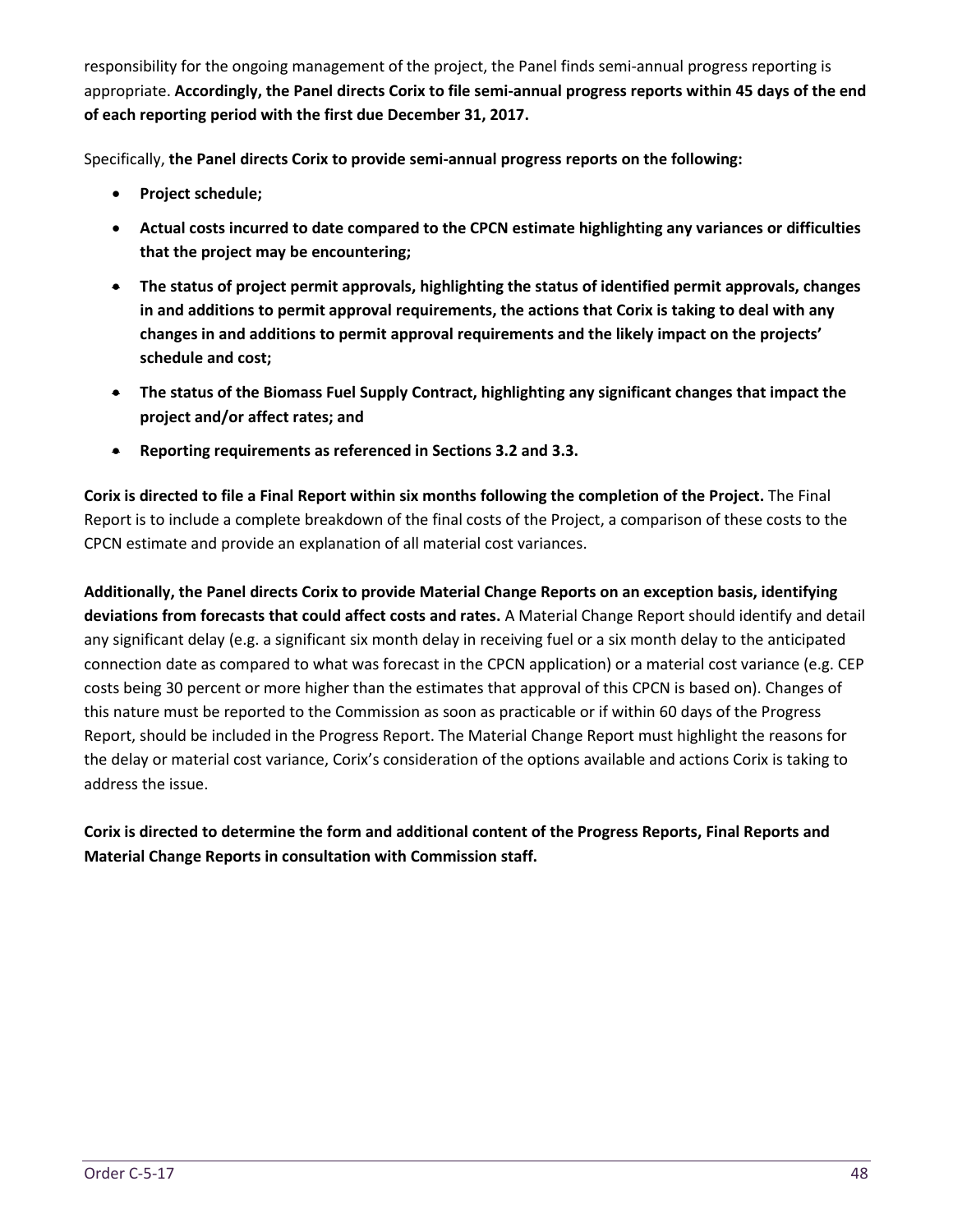#### DATED at the City of Vancouver, in the Province of British Columbia, this 15th day of September 2017.

*Original Signed By:*

D. A. Cote Panel Chair/Commissioner

*\_\_\_\_\_\_\_\_\_\_\_\_\_\_\_\_\_\_\_\_\_\_\_\_\_\_\_\_\_\_\_\_\_\_\_\_*

*\_\_\_\_\_\_\_\_\_\_\_\_\_\_\_\_\_\_\_\_\_\_\_\_\_\_\_\_\_\_\_\_\_\_\_\_*

*\_\_\_\_\_\_\_\_\_\_\_\_\_\_\_\_\_\_\_\_\_\_\_\_\_\_\_\_\_\_\_\_\_\_\_\_*

*\_\_\_\_\_\_\_\_\_\_\_\_\_\_\_\_\_\_\_\_\_\_\_\_\_\_\_\_\_\_\_\_\_\_\_\_*

*Original Signed By:*

D. J. Enns Commissioner

*Original Signed By:*

W. M. Everett, QC Commissioner

*Original Signed By:*

B. A. Magnan Commissioner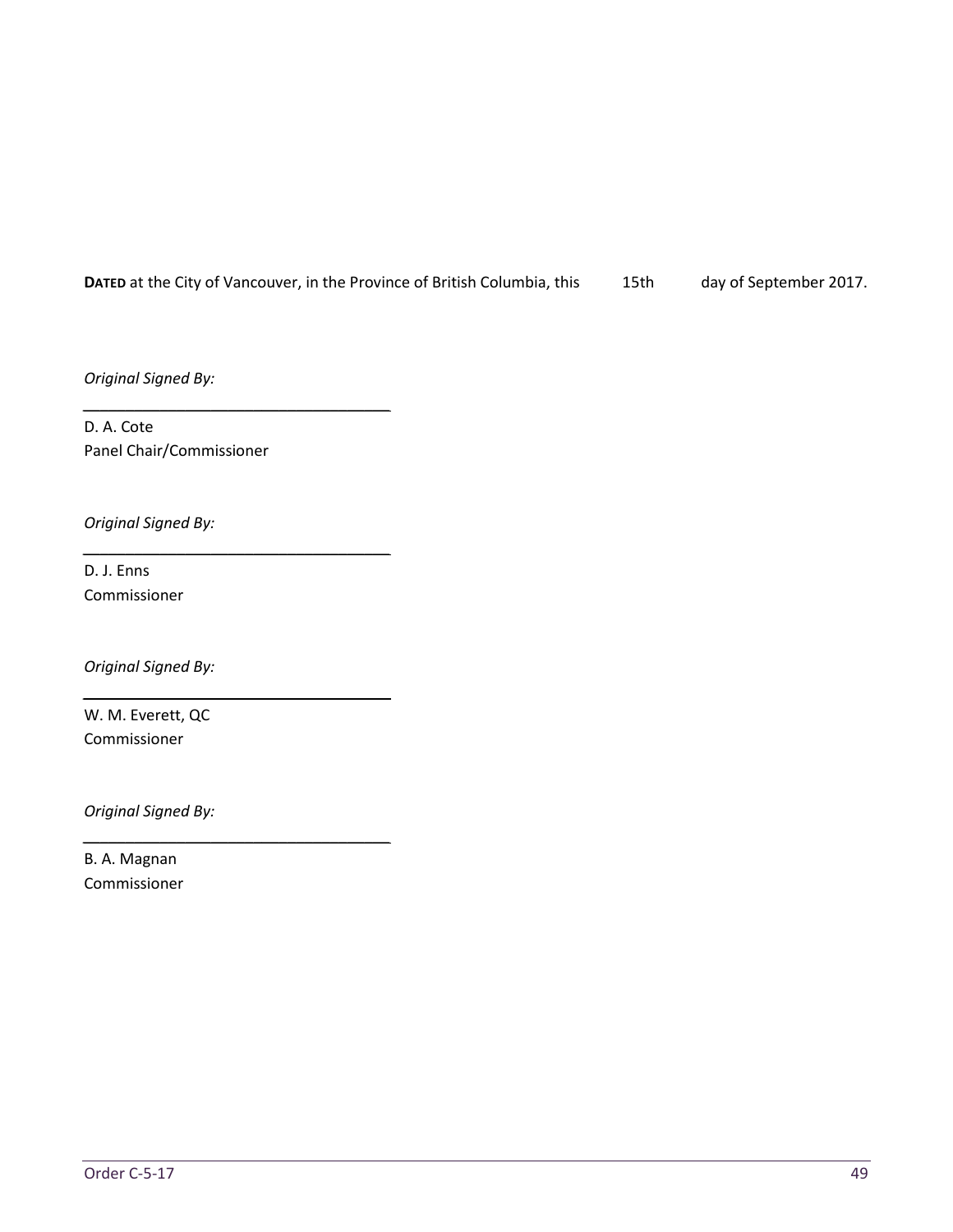

Suite 410, 900 Howe Street Vancouver, BC Canada V6Z 2N3 **bcuc.com**

**P:** 604.660.4700 **TF:** 1.800.663.1385 **F:** 604.660.1102

#### **ORDER NUMBER C-5-17**

IN THE MATTER OF the *Utilities Commission Act*, RSBC 1996, Chapter 473

and

Corix Multi-Utility Services Inc. Application for a Certificate of Public Convenience and Necessity for the Burnaby Mountain District Energy Utility

**BEFORE:**

D. A. Cote, Panel Chair/Commissioner D. J. Enns, Commissioner W. M. Everett, QC, Commissioner B. A. Magnan, Commissioner

on September 15, 2017

#### **CERTIFICATE OF PUBLIC CONVENIENCE AND NECESSITY**

#### **WHEREAS:**

- A. On February 28, 2017, Corix Multi-Utility Services Inc. (Corix) applied to the British Columbia Utilities Commission (Commission) to construct and operate the next stage of the development of its UniverCity Neighbourhood Utility Service (NUS) and to extend service to the Simon Fraser University (SFU) Campus. The expanded system will be named the Burnaby Mountain District Energy Utility (DEU). In its application, Corix requested approval of:
	- i. A Certificate of Public Convenience and Necessity (CPCN) pursuant to section 45 of the *Utilities Commission Act* (UCA) authorizing the construction and operation by Corix of the biomass central energy plant and the associated facilities (Project Facilities); and
	- ii. Approval pursuant to sections 60 and 61 of the UCA of the Amended and Restated Thermal Energy Services Agreement , dated as of January 27, 2017, between Corix and SFU including the cost of service, cost allocation and rate design principles set out in Schedule 1 (Cost of Service Parameters) and Schedule 2 (Cost Allocation and Rate Design Principles) (Application);
- B. On November 26, 2010, Corix filed an application for a CPCN under sections 45 and 46 of the UCA to construct and operate an alternative energy-based district energy system for the UniverCity developments on Burnaby Mountain;
- C. On May 6, 2011, by Order C-7-11, the Commission granted a CPCN to Corix to construct and operate the initial phase of the NUS district energy utility at UniverCity using temporary natural gas central energy plants;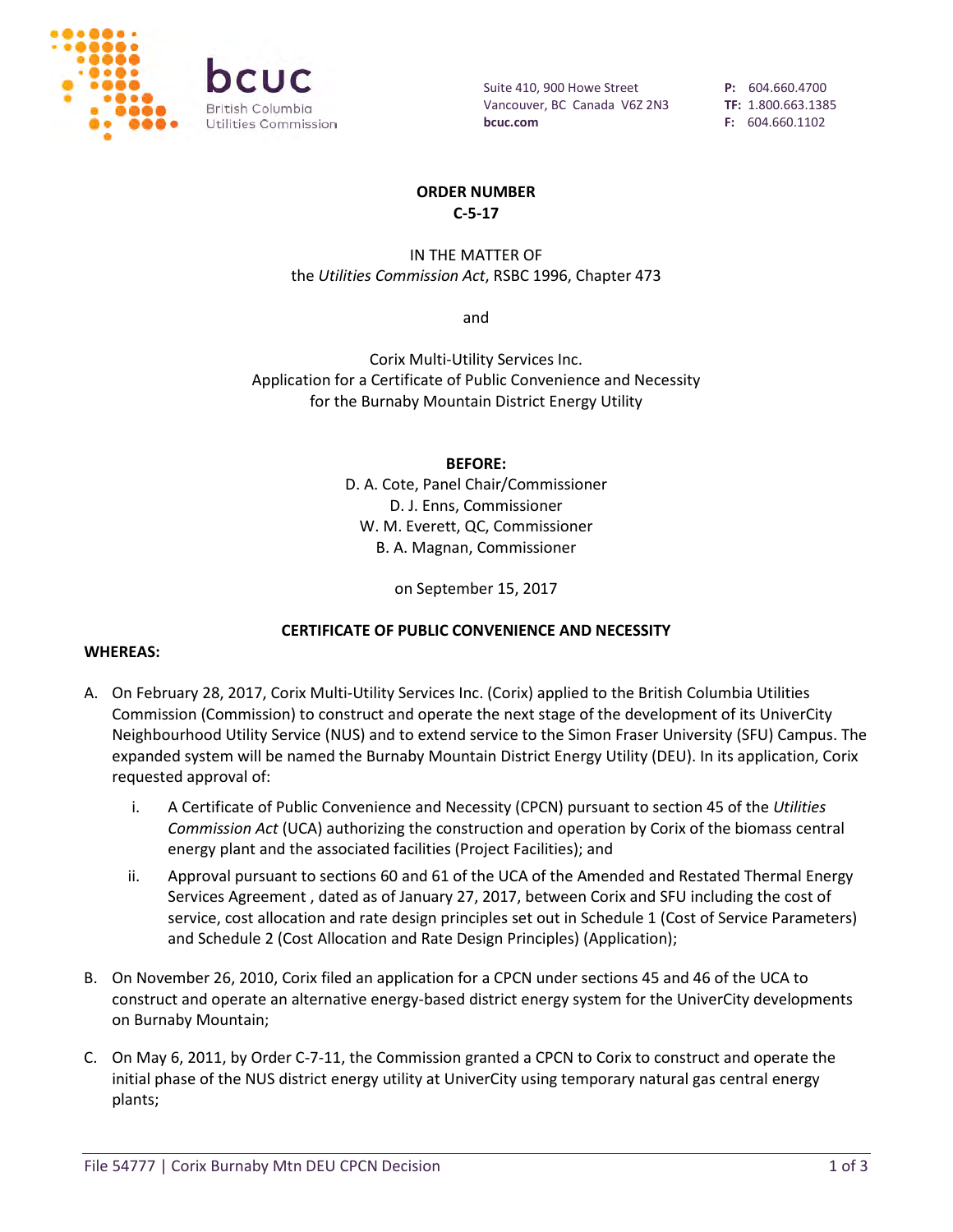- D. On October 7, 2015, Corix filed an application for a CPCN for additional capital and amended rates for UniverCity NUS on Burnaby Mountain requesting approval for expenditures to replace and expand the capacity of the existing temporary natural gas facilities with a larger capacity boiler. According to Corix, when combined with expenditures on the NUS, the replacement would trigger the requirement to file a CPCN under the Thermal Energy Systems Regulatory Framework Guidelines (TES Guidelines). As part of that application, Corix also requested approval of amended levelized rates;
- E. On December 30, 2015, the Commission issued Order G-215-15 and accompanying reasons for decision regarding Corix's Application for a CPCN for Additional Capital and Amended Rates for UniverCity NUS on Burnaby Mountain;
- F. On January 20, 2016, Corix filed a response to Order G-215-15 and informed the Commission that it had elected not to proceed with the project as proposed in its October 7, 2015 CPCN application and instead elected to retain the existing temporary energy centre (TEC) in service and supplement the capacity with an additional TEC operating separately;
- G. On April 11, 2016, the Commission issued Order G-48-16A, approving the updated rate base and revenue requirements as outlined in Corix's January 20, 2016 submission;
- H. On March 20,2017, by Order G-40-17, the Commission established a written hearing process and Regulatory Timetable to review Corix's Application for a CPCN for the Burnaby Mountain DEU; and
- I. The Commission has considered the evidence and submissions and finds the Burnaby Mountain DEU project is in the public interest.

**NOW THEREFORE**, the British Columbia Utilities Commission orders as follows:

- 1. Pursuant to sections 45 and 46 of the UCA, a CPCN is granted to Corix Multi-Utility Services Inc. authorizing the construction and operation of a biomass central energy plant and the associated facilities.
- 2. Pursuant to sections 60 and 61 of the UCA, the Commission orders that the amended and restated TESA as of January 27, 2017, including Schedule 1 and Schedule 2, is approved subject to the amendment of Schedule 1 as discussed in Section 4.1.5 of the decision issued concurrently with this order.
- 3. Corix is directed to file with the Commission an amended and updated TESA to reflect the revisions to Schedule 1 within 60 days from the date of this order.
- 4. Corix is directed to file with the Commission the following reports, the form of which is detailed in Section 7.0 of the decision issued concurrently with this order:
	- Semi-annual progress reports within 45 days of the end of each reporting period with the first due December 31, 2017;
	- As soon as practicable but no longer than 30 days upon the identification of a material change on an exception basis, a Material Change Report identifying deviations from forecasts that could affect costs and rates; and
	- Within six months of the final in-service date, a Final Report.
- 5. Corix is directed to file an updated load demand and energy forecast along with its rates application that it expects to file in 2018.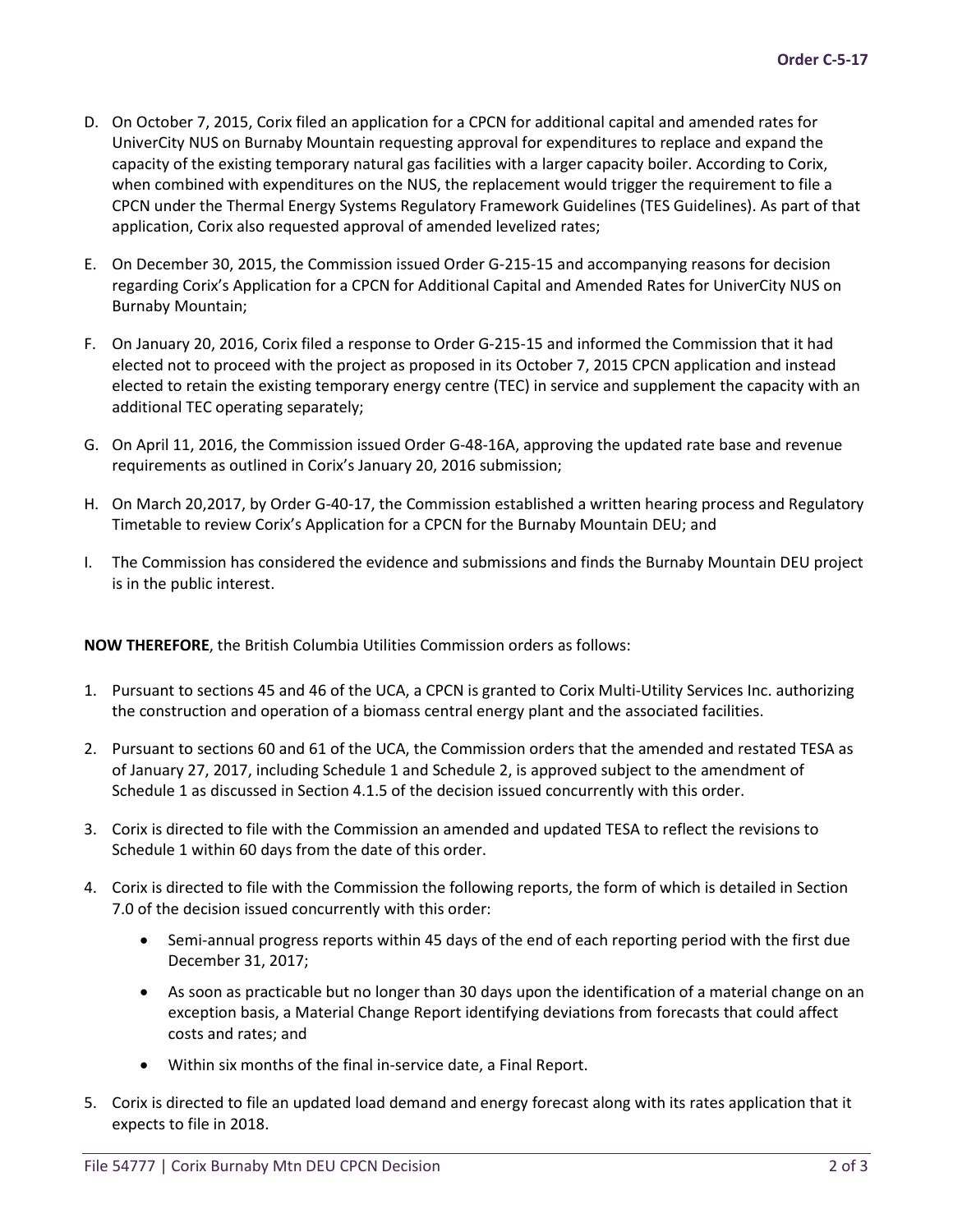6. Corix is directed to comply with all the directives of the Commission set out in the decision issued concurrently with this order.

**DATED** at the City of Vancouver, in the Province of British Columbia, this 15th day of September 2017.

BY ORDER

*Original Signed By:*

D. A. Cote Commissioner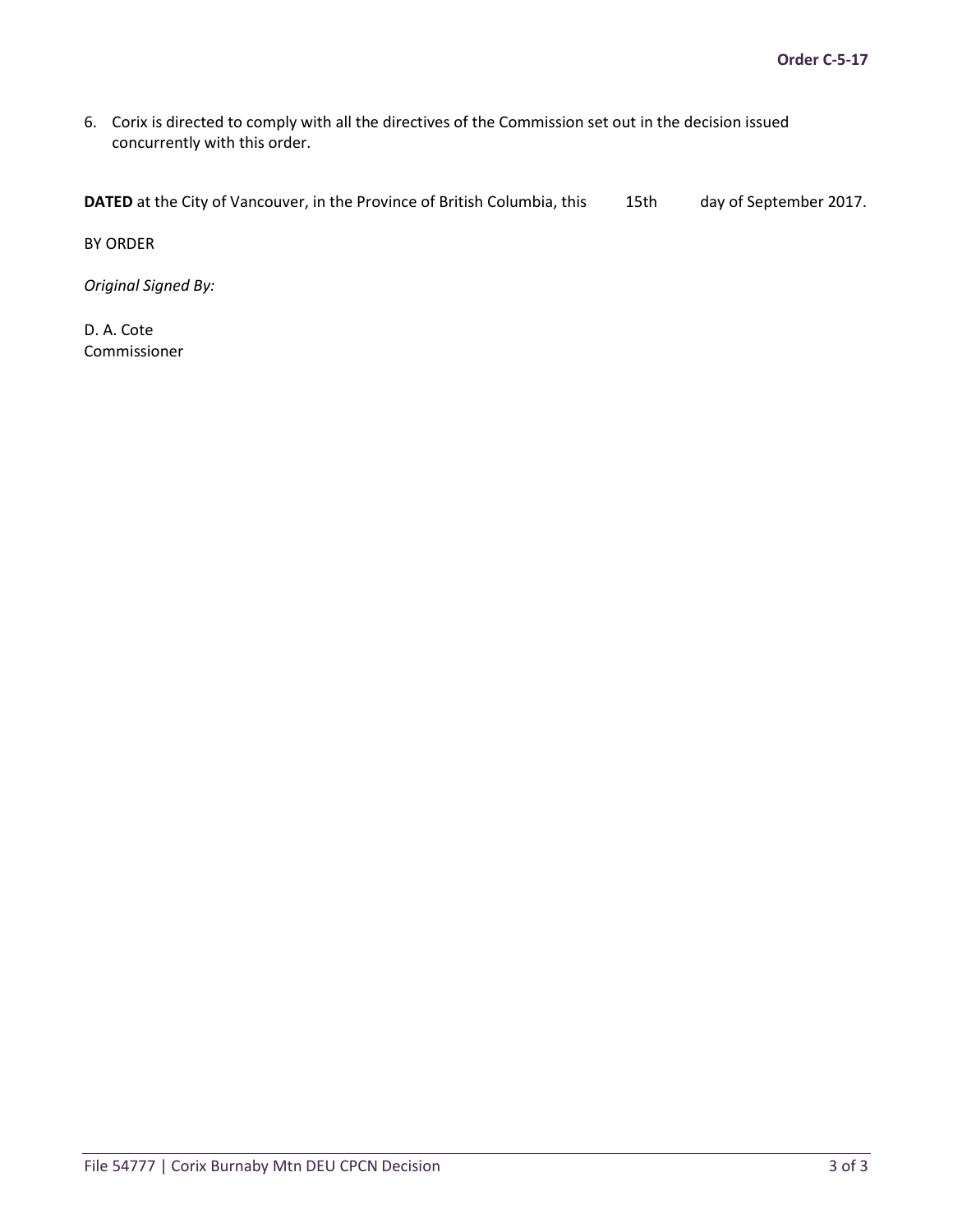Corix Multi-Utility Services Inc. Application for a Certificate of Public Convenience and Necessity for the Burnaby Mountain District Energy Utility

#### **SUMMARY OF DIRECTIVES**

This summary is provided for the convenience of readers. In the event of any difference between the directions in this summary and those in the body of the decision, the wording in the decision shall prevail.

| <b>Directive</b>                                                                                                                                                                                                                                                                                                                                                                                                                          | Reference |
|-------------------------------------------------------------------------------------------------------------------------------------------------------------------------------------------------------------------------------------------------------------------------------------------------------------------------------------------------------------------------------------------------------------------------------------------|-----------|
| Accordingly, the Panel directs Corix to refrain from the use of treated railway ties as a<br>biomass fuel source as a condition of the issuance of the CPCN.                                                                                                                                                                                                                                                                              | Page 22   |
| Based on this, the Panel finds the various methodologies employed to allocate costs<br>among the parties to be reasonable and approves them.                                                                                                                                                                                                                                                                                              | Page 35   |
| The Panel approves the rate design principles, the cost of service parameters and the<br>two deferral accounts as outlined in the TESA and as revised in Corix's final argument<br>with regard to the fuel cost deferral account. The Panel notes that the TESA will need<br>to be amended in order to reflect the revised deferral account wording; thus,<br>approval of the TESA is subject to the amendment to Schedule 1 of the TESA. | Page 37   |
| The Panel approves the capital cost RR sharing mechanism as outlined in the TESA                                                                                                                                                                                                                                                                                                                                                          | Page 38   |
| Accordingly, the Panel directs Corix to provide an updated load demand and energy<br>forecast along with its rates application that it expects to file in 2018.                                                                                                                                                                                                                                                                           | Page 42   |
| Subject to and in accordance with the findings, approvals and determinations in this<br>decision, the Panel finds the Burnaby Mountain District Energy Utility project to be in<br>the public interest and grants a CPCN to Corix for its construction.                                                                                                                                                                                   | Page 47   |
| The Panel has reviewed the evidence and in accordance with the findings in this<br>decision has determined that the CPCN Guidelines have been met and such approval<br>is warranted.                                                                                                                                                                                                                                                      | Page 47   |
| Pursuant to sections 60 and 61 of the UCA, the Panel also approves the amended and<br>restated TESA dated as of January 27, 2017 between Corix and SFU subject to those<br>revisions discussed in Section 4.1.5 of this decision.                                                                                                                                                                                                         | Page 47   |
| Accordingly, the Panel directs Corix to file semi-annual progress reports within 45<br>days of the end of each reporting period with the first due December 31, 2017.                                                                                                                                                                                                                                                                     | Page 48   |
| the Panel directs Corix to provide semi-annual progress reports on the following:<br>Project schedule;<br>Actual costs incurred to date compared to the CPCN estimate highlighting any                                                                                                                                                                                                                                                    | Page 48   |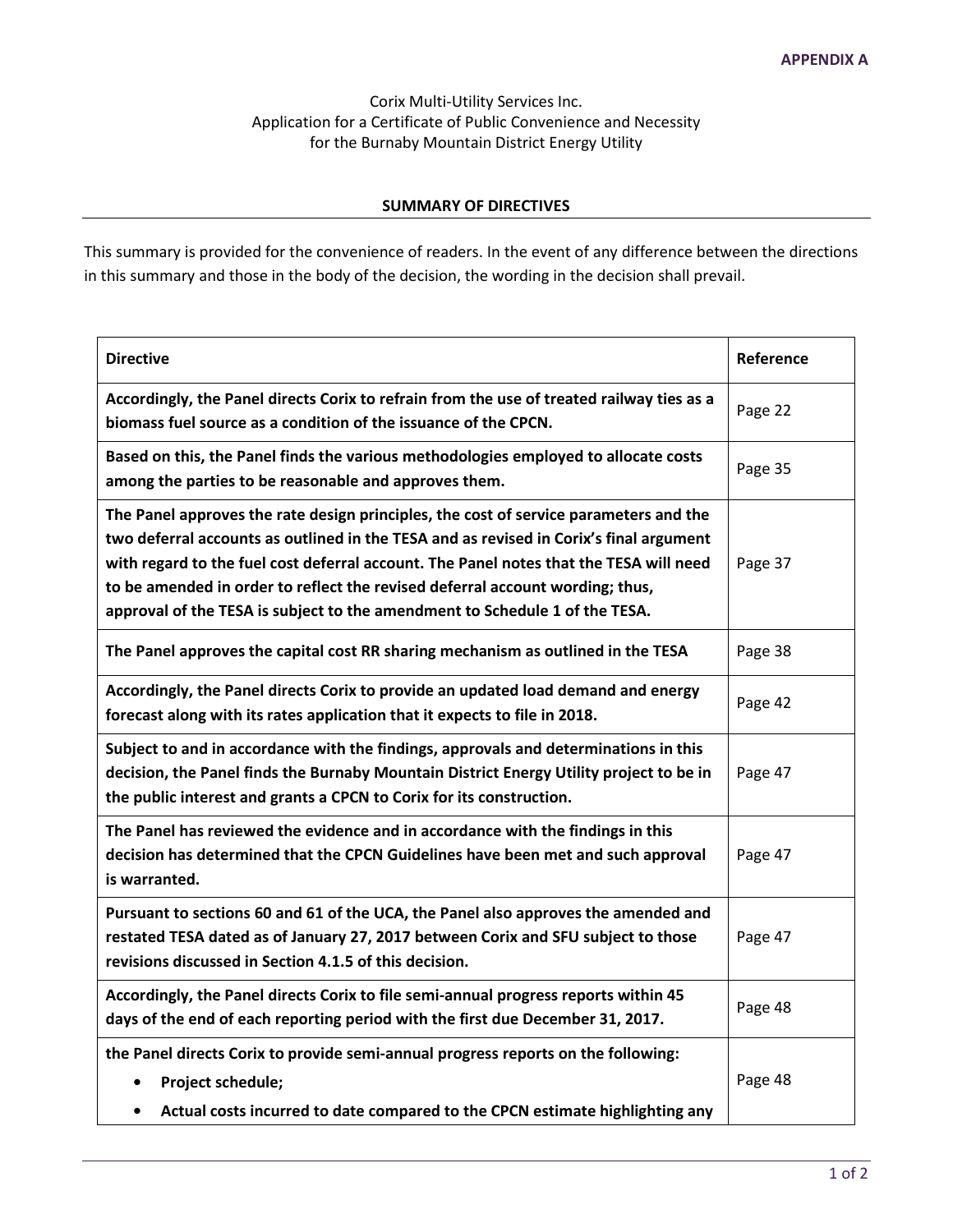| variances or difficulties that the project may be encountering;                                                                                                                                                                                                                                                                            |         |
|--------------------------------------------------------------------------------------------------------------------------------------------------------------------------------------------------------------------------------------------------------------------------------------------------------------------------------------------|---------|
| The status of project permit approvals, highlighting the status of identified<br>permit approvals, changes in and additions to permit approval requirements,<br>the actions that Corix is taking to deal with any changes in and additions to<br>permit approval requirements and the likely impact on the projects' schedule<br>and cost; |         |
| The status of the Biomass Fuel Supply Contract, highlighting any significant<br>changes that impact the project and/or affect rates; and                                                                                                                                                                                                   |         |
| Reporting requirements as referenced in Sections 3.2 and 3.3.                                                                                                                                                                                                                                                                              |         |
| Corix is directed to file a Final Report within six months following the completion of<br>the Project.                                                                                                                                                                                                                                     | Page 48 |
| Additionally, the Panel directs Corix to provide Material Change Reports on an<br>exception basis, identifying deviations from forecasts that could affect costs and<br>rates.                                                                                                                                                             | Page 48 |
| Corix is directed to determine the form and additional content of the Progress<br>Reports, Final Reports and Material Change Reports in consultation with Commission<br>staff.                                                                                                                                                             | Page 48 |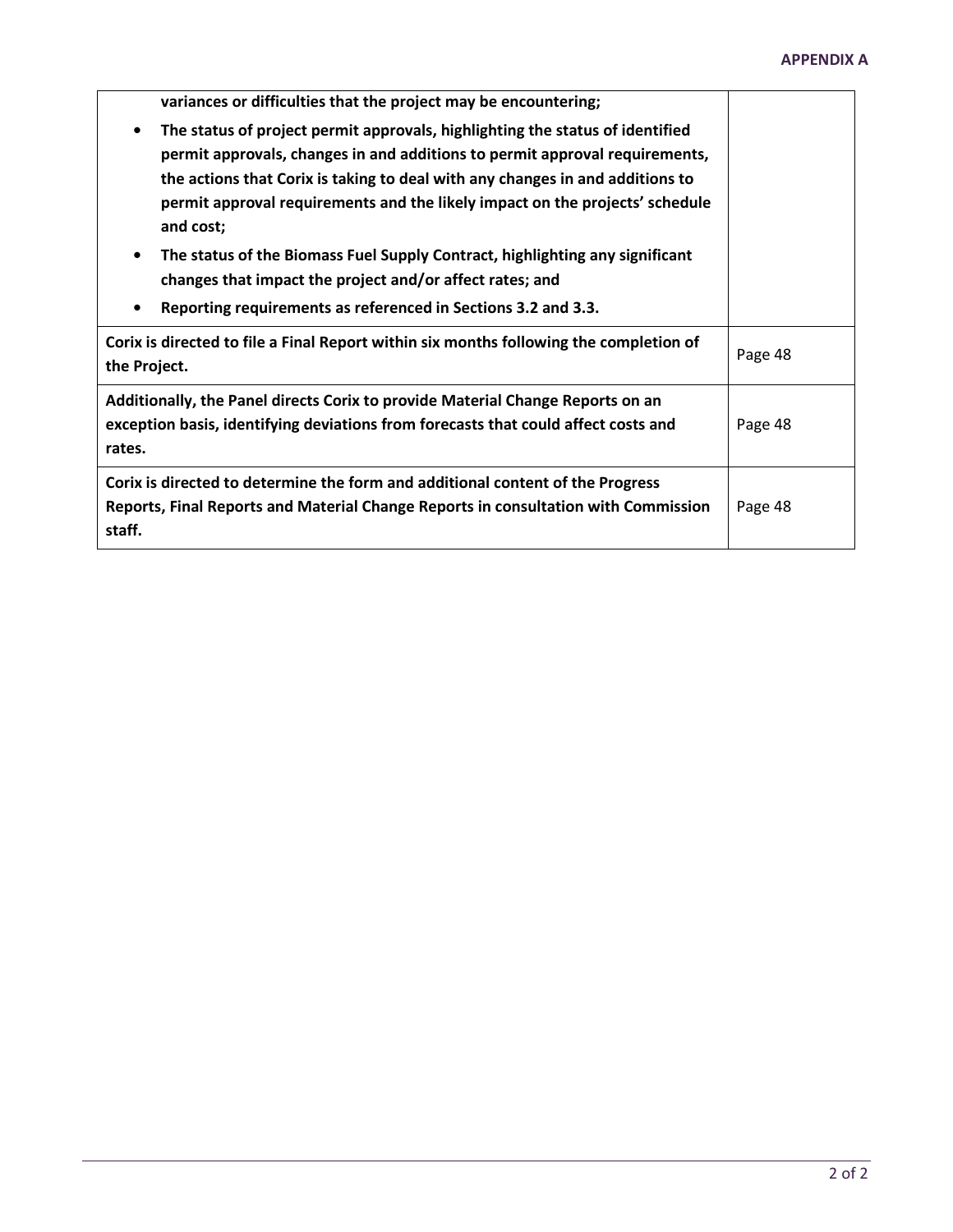# Corix Multi-Utility Services Inc. Application for a Certificate of Public Convenience and Necessity for the Burnaby Mountain District Energy Utility

#### **LIST OF ACRONYMS**

| 2010 CPCN Application                                 | Corix Multi-Utility Services Inc. Application for a Certificate of Public<br>Convenience and Necessity for the NUS at UniverCity, Burnaby                                                 |
|-------------------------------------------------------|-------------------------------------------------------------------------------------------------------------------------------------------------------------------------------------------|
| 2013 BCUC Generic Cost of<br>Capital Stage 1 Decision | British Columbia Utilities Commission Generic Cost of Capital Stage 1,<br>Decision dated May 10, 2013                                                                                     |
| 2014 BCUC Generic Cost of<br>Capital Stage 2 Decision | British Columbia Utilities Commission Generic Cost of Capital Stage 2,<br>Decision dated March 25, 2014                                                                                   |
| 2015 Corix UniverCity NUS<br><b>CPCN Application</b>  | Corix Multi-Utility Services Inc. Application for a Certificate of Public<br>Convenience and Necessity for Additional Capital and Amended Rates for<br>UniverCity NUS on Burnaby Mountain |
| <b>AAQO</b>                                           | Ambient Air Quality Objectives                                                                                                                                                            |
| <b>AFUDC</b>                                          | allowance for funds used during construction                                                                                                                                              |
| Application                                           | Corix Multi-Utility Services Inc. Application for a Certificate of Public<br>Convenience and Necessity for the Burnaby Mountain District Energy<br>Utility                                |
| <b>BC Hydro</b>                                       | British Columbia Hydro and Power Authority                                                                                                                                                |
| <b>BCOAPO</b>                                         | British Columbia Old Age Pensioners' Organization, Council of Senior<br>Citizens' Organization of BC, Disability Alliance of BC, and the Tenant<br><b>Resource and Advisory Centre</b>    |
| <b>BCSA</b>                                           | <b>BC Safety Authority</b>                                                                                                                                                                |
| <b>BCSEA-SCBC</b>                                     | BC Sustainable Energy Association and Sierra Club BC                                                                                                                                      |
| <b>BCUC, or Commission</b>                            | <b>British Columbia Utilities Commission</b>                                                                                                                                              |
| <b>Campus Connection</b>                              | A distribution piping system including a connection pipeline to connect<br>the energy transfer station for SFU to the central energy plant                                                |
| Campus ETS                                            | An energy transfer station for SFU                                                                                                                                                        |
| <b>CEA</b>                                            | Clean Energy Act                                                                                                                                                                          |
| <b>CEP</b>                                            | central energy plant                                                                                                                                                                      |
| Corix                                                 | Corix Multi-Utility Services Inc.                                                                                                                                                         |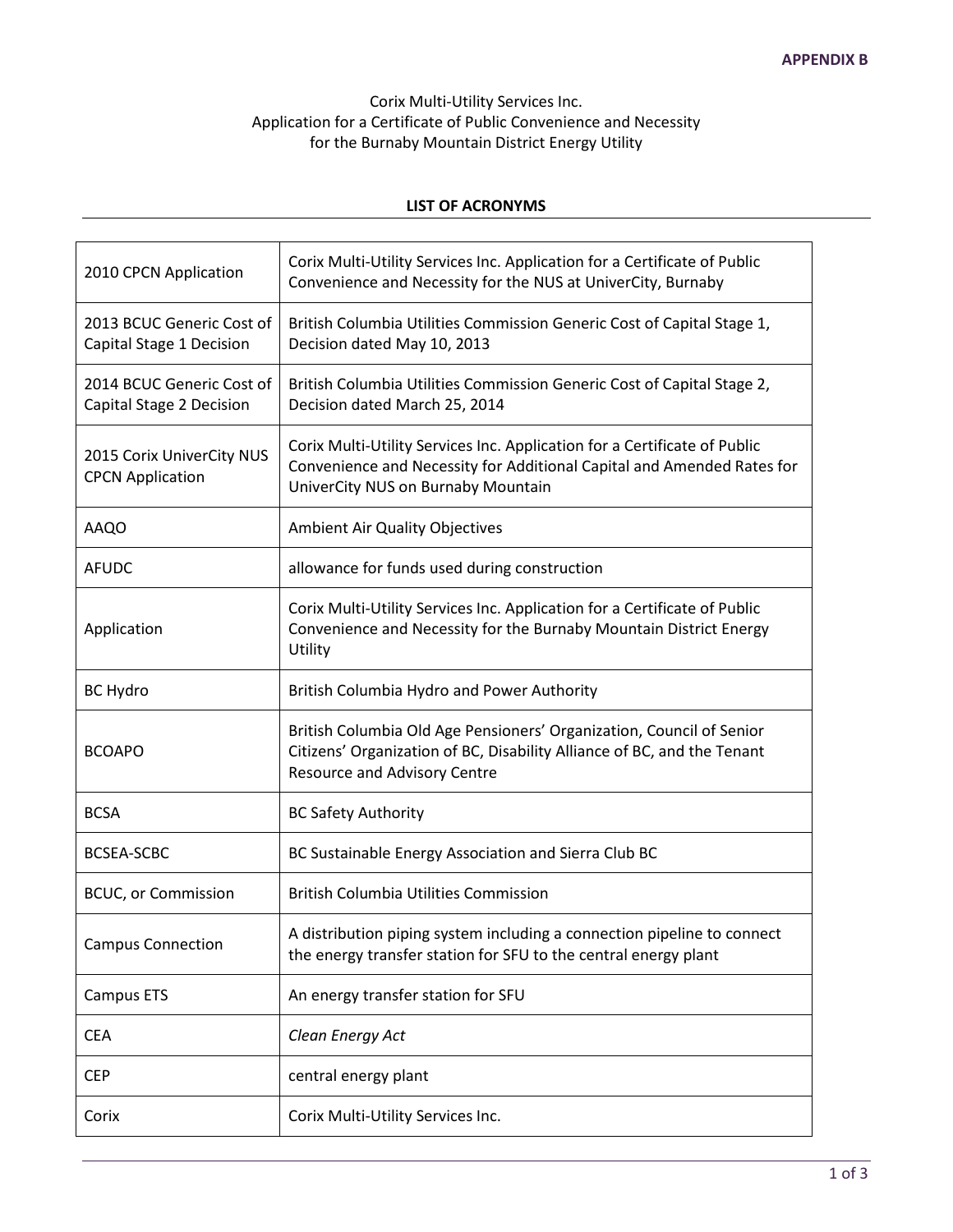| Corix Group                     | <b>Corix Group of Companies</b>                                                                                                                                    |
|---------------------------------|--------------------------------------------------------------------------------------------------------------------------------------------------------------------|
| <b>CPCN</b>                     | Certificate of Public Convenience and Necessity                                                                                                                    |
| Cloverdale                      | Cloverdale Fuel Ltd.                                                                                                                                               |
| <b>DES</b>                      | district energy system                                                                                                                                             |
| DEU                             | district energy utility                                                                                                                                            |
| <b>DPS</b>                      | distribution piping system                                                                                                                                         |
| <b>Engineered Products</b>      | <b>Engineered Products and Packaged Systems</b>                                                                                                                    |
| <b>ETS</b>                      | energy transfer station                                                                                                                                            |
| <b>EUIs</b>                     | <b>Energy Use Intensities</b>                                                                                                                                      |
| <b>FTE</b>                      | full-time equivalent                                                                                                                                               |
| GCOC                            | generic cost of capital                                                                                                                                            |
| <b>GHG</b>                      | greenhouse gas                                                                                                                                                     |
| IR                              | information request                                                                                                                                                |
| MoE document                    | BC Ministry of Environment 2016/17 B.C. Best Practices Methodology for<br>Quantifying Greenhouse Gas Emissions Report                                              |
| <b>MW</b>                       | megawatt                                                                                                                                                           |
| NO <sub>2</sub>                 | nitrogen dioxide                                                                                                                                                   |
| <b>NUS</b>                      | Neighbourhood Utility System                                                                                                                                       |
| 0&M                             | operation and maintenance                                                                                                                                          |
| <b>RDDA</b>                     | revenue deficiency deferral account                                                                                                                                |
| <b>RFP</b>                      | <b>Request for Proposal</b>                                                                                                                                        |
| <b>ROE</b>                      | return on equity                                                                                                                                                   |
| RR sharing mechanism            | risk/reward sharing mechanism                                                                                                                                      |
| SFU                             | Simon Fraser University                                                                                                                                            |
| SFU Infrastructure<br>Agreement | An infrastructure agreement between Corix Multi-Utility Services Inc. and<br>Simon Fraser University in June 2016, and amended and restated on<br>January 27, 2017 |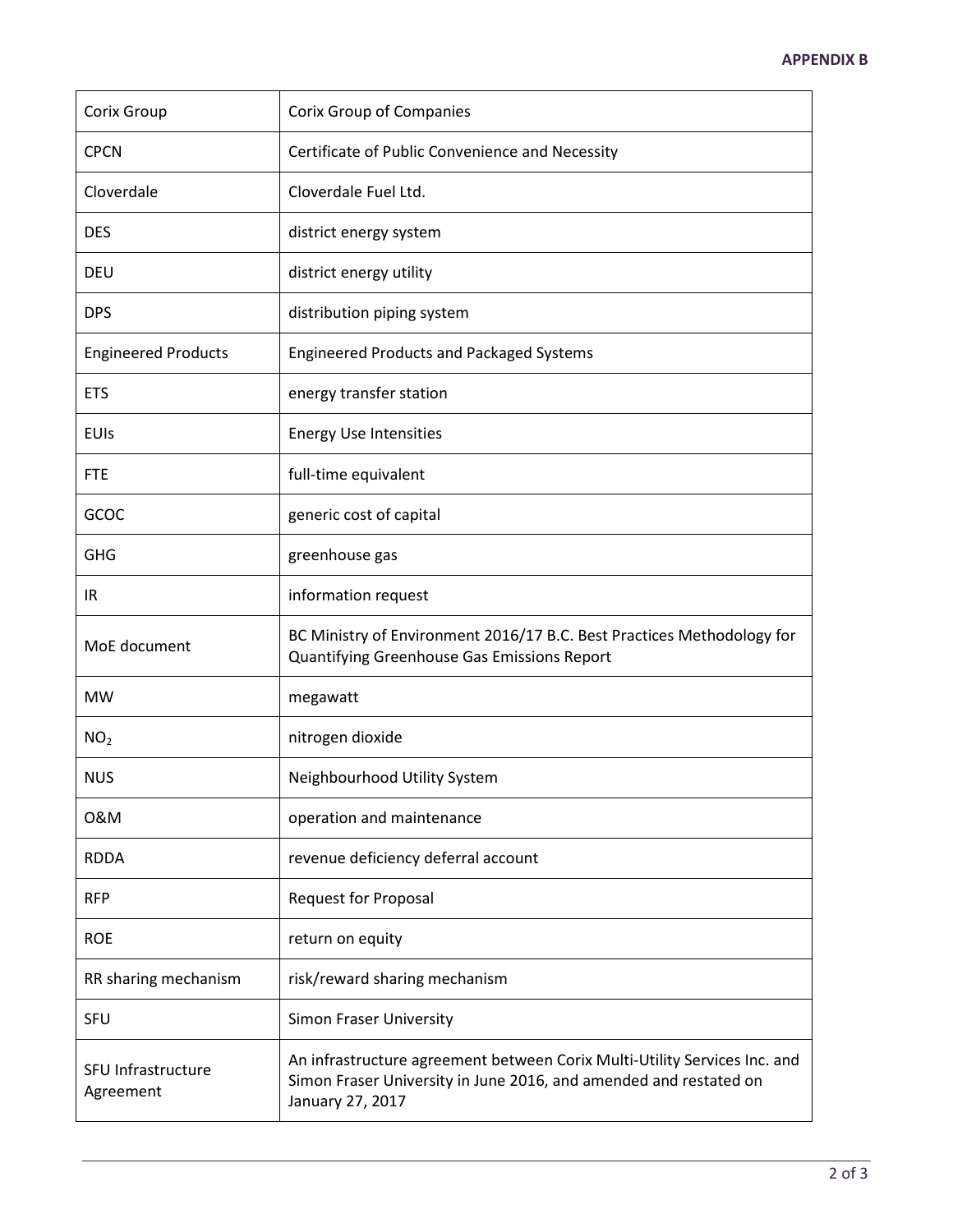| <b>SFU Trust</b>             | Simon Fraser University Community Trust                                                                            |
|------------------------------|--------------------------------------------------------------------------------------------------------------------|
| TEC                          | temporary energy centre                                                                                            |
| <b>TES</b>                   | thermal energy systems                                                                                             |
| <b>TESA</b>                  | Thermal Energy Services Agreement                                                                                  |
| <b>UCA</b>                   | Utilities Commission Act                                                                                           |
| <b>UniverCity Connection</b> | A connection pipeline to connect the existing UniverCity distribution<br>piping system to the central energy plant |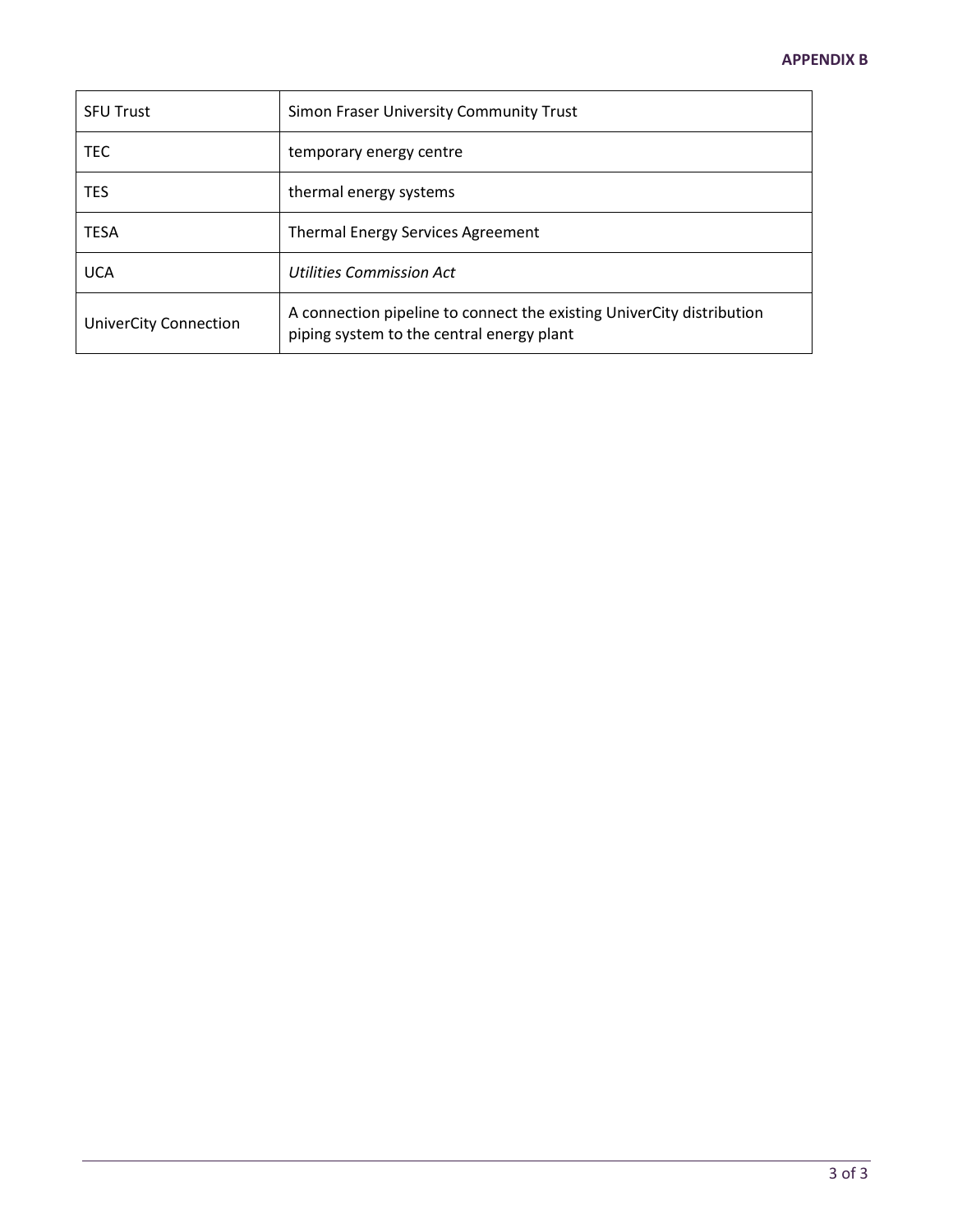#### IN THE MATTER OF the *Utilities Commission Act*, RSBC 1996, Chapter 473

and

Corix Multi-Utility Services Inc. Application for a Certificate of Public Convenience and Necessity for the Burnaby Mountain District Energy Utility

#### **EXHIBIT LIST**

#### **Exhibit No. Description**

#### *COMMISSION DOCUMENTS*

| $A-1$   | Letter dated March 3, 2017 - Appointing the Panel for the review of Corix Multi-Utility<br>Services Inc. Application for a Certificate of Public Convenience and Necessity for the<br><b>Burnaby Mountain District Energy Utility</b> |
|---------|---------------------------------------------------------------------------------------------------------------------------------------------------------------------------------------------------------------------------------------|
| $A-2$   | Letter dated March 20, 2017 - Commission Order G-40-17 establishing the Regulatory<br>Timetable                                                                                                                                       |
| $A-3$   | Letter dated March 20, 2017 - Panel Amendment                                                                                                                                                                                         |
| $A - 4$ | Letter dated April 20, 2017 - Commission Information Request No. 1 to Corix                                                                                                                                                           |
| $A-5$   | CONFIDENTIAL Letter dated April 20, 2017 - Confidential Commission Information Request<br>No. 1 to Corix-cover letter only on web                                                                                                     |
| $A-6$   | Letter dated May 25, 2017 - Commission Information Request No. 2 to Corix                                                                                                                                                             |
| $A-7$   | CONFIDENTIAL Letter dated May 25, 2017 - Confidential Commission Request No. 2 to Corix<br>- cover letter only on web                                                                                                                 |

A-8 Letter dated June 15, 2017 – Regulatory Timetable Clarification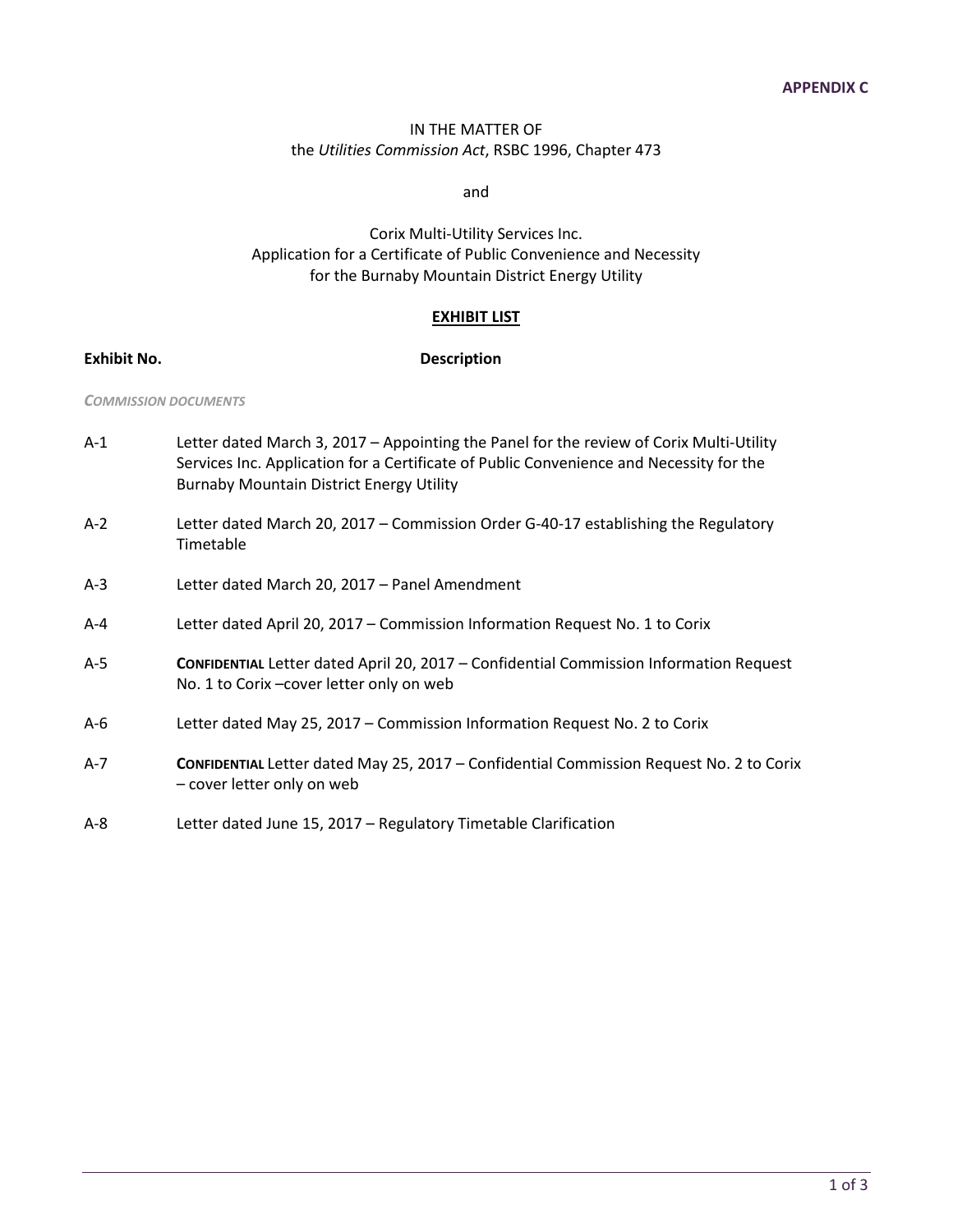#### **EXHIBIT LIST**

# **Exhibit No. Description**

#### *APPLICANT DOCUMENTS*

| $B-1$     | CORIX MULTI-UTILITY SERVICES INC. (CORIX) Letter dated February 28, 2017 - Application for a<br>Certificate of Public Convenience and Necessity for the Burnaby Mountain District Energy<br>Utility |
|-----------|-----------------------------------------------------------------------------------------------------------------------------------------------------------------------------------------------------|
| $B-1-1$   | Letter dated March 17, 2017 - Submitting addendum to application                                                                                                                                    |
| $B-1-2$   | CONFIDENTIAL Letter dated February 28, 2017 - Confidential Application for a Certificate of<br>Public Convenience and Necessity for the Burnaby Mountain District Energy Utility                    |
| $B-2$     | Letter dated May 4, 2017 - Corix submitting response to BCUC IR No. 1                                                                                                                               |
| $B-2-1$   | CONFIDENTIAL Letter dated May 4, 2017 - Corix confidential attachments to BCUC IR No. 1<br>(Exhibit A-4)                                                                                            |
| $B-2-1-1$ | CONFIDENTIAL Letter dated May 9, 2017 - Corix Submitting Additional Attachment IR 9.1                                                                                                               |
| $B-2-2$   | Letter dated May 9, 2017 - Corix Submitting Additional Responses to BCUC IR No. 1                                                                                                                   |
| $B-3$     | CONFIDENTIAL Letter dated May 4, 2017 - Corix submitting response to BCUC Confidential IR<br>No. 1 (Exhibit A-5)                                                                                    |
| $B-4$     | Letter dated May 4, 2017 - Corix submitting response to BCSEA IR No. 1                                                                                                                              |
| $B-5$     | Letter dated May 4, 2017 - Corix submitting response to BCOAPO IR No. 1                                                                                                                             |
| $B-6$     | Letter dated June 8, 2017 - Corix submitting response to BCUC IR No. 2                                                                                                                              |
| $B-7$     | CONFIDENTIAL Letter dated June 8, 2017 - Corix submitting response to confidential BCUC IR<br>No. 2                                                                                                 |
| $B-8$     | Letter dated June 8, 2017 - Corix submitting response to FEI IR No. 2                                                                                                                               |
|           |                                                                                                                                                                                                     |

B-9 Letter dated June 8, 2017 – Corix submitting response to BCOAPO IR No. 2